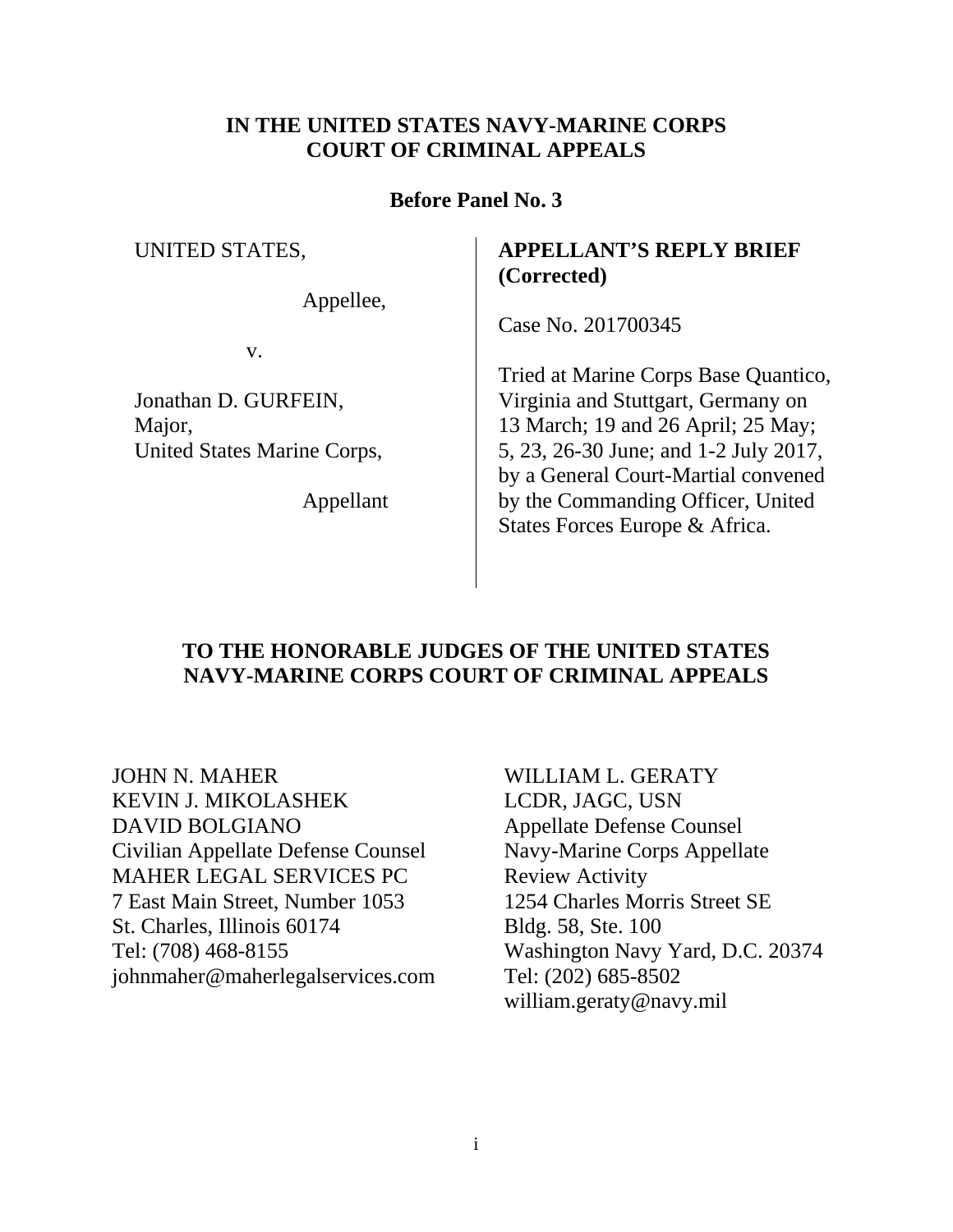# **INDEX OF REPLY BRIEF**

# **TABLE OF CASES, STATUTES, AND OTHER AUTHORITES**

## **SUPREME COURT OF THE UNITED STATES**

## **UNITED STATES COURT OF APPEALS FOR THE ARMED FORCES**

# **UNITED STATES COURT OF MILITARY APPEALS CASES**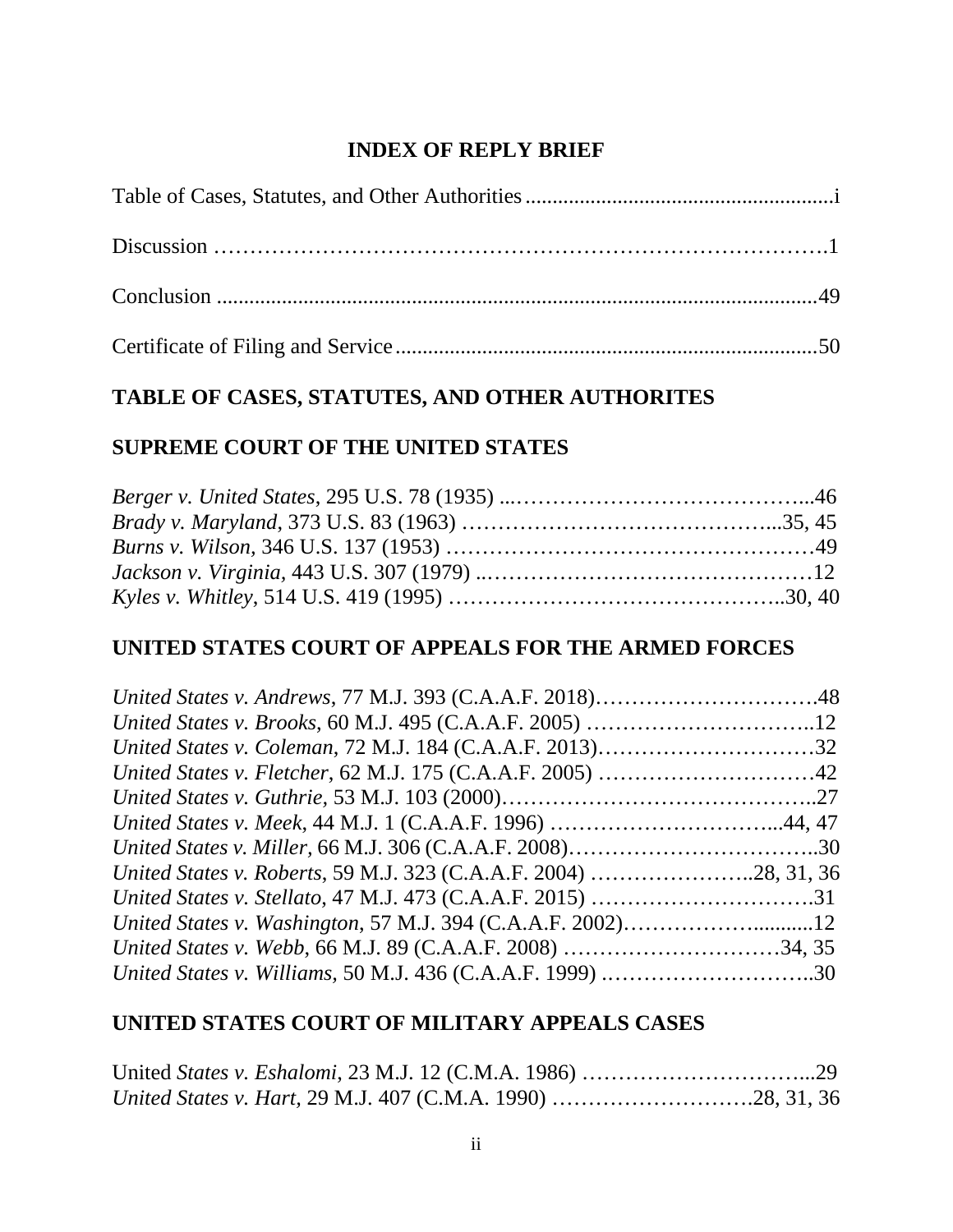*United States v. Turner*, 25 M.J. 324 (C.M.A. 1987) ……………………….........11

# **UNITED STATES ARMY COURT OF CRIMINAL APPEALS CASES**

*United States v. Adens*, 56 M.J. 724 (A. Ct. Crim. App. 2002) ………………34, 35 *United States v. Trigueros*, 69 M.J. 604 (A. Ct. Crim. App. 2010) ………………30

# **STATUTES**

# **RULES FOR COURTS-MARTIAL**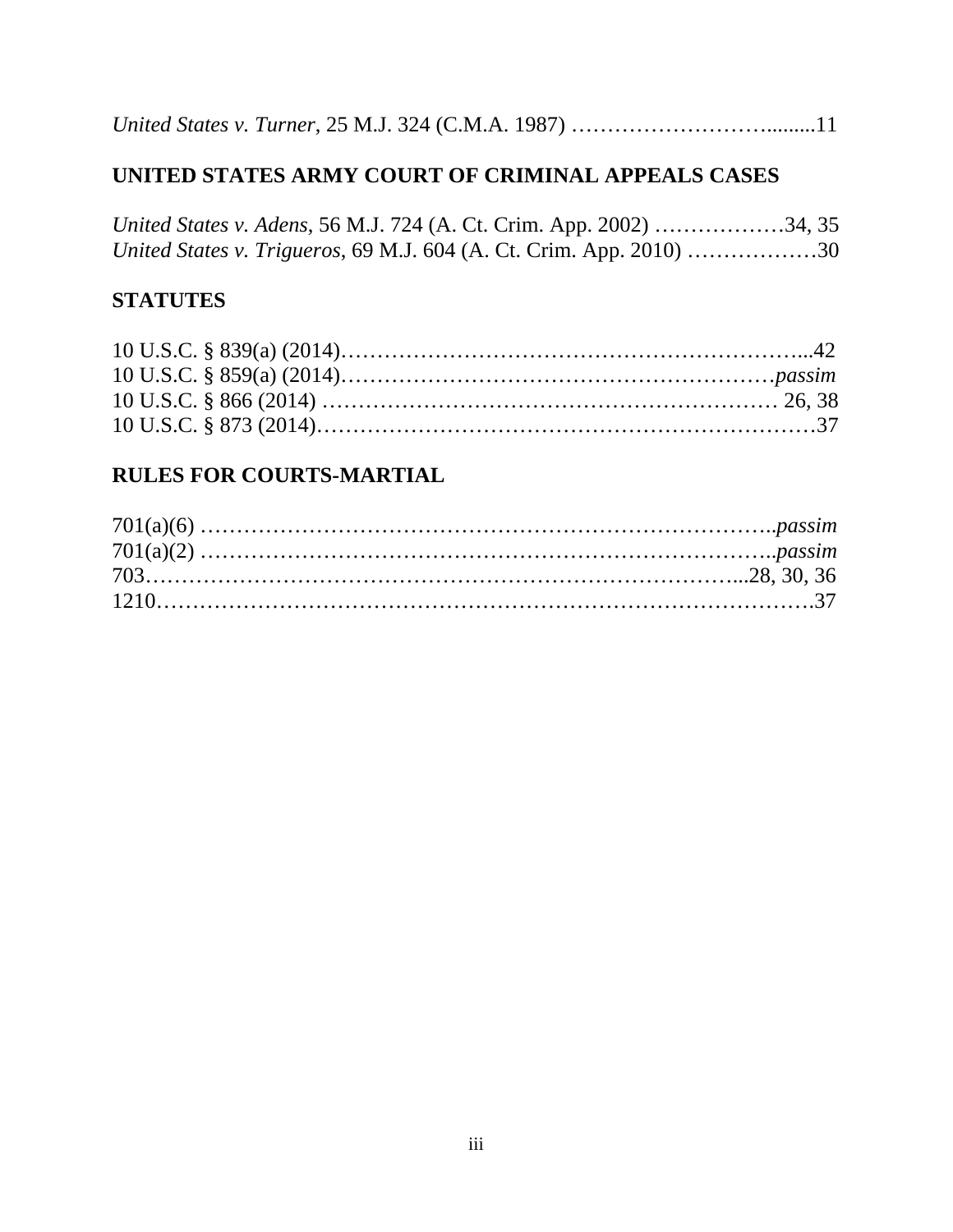#### **DISCUSSION**

## I. The Prosecution Did Not Prove Major Gurfein "Flashed" LS

In its Brief on Behalf of Appellee, the Government claims there is no validity to any of the six assignments of error Maj. Gurfein raised in his Appellant's Brief, to include his presentation that the evidence is factually and legally insufficient to sustain the findings and the sentence. On appeal, the Government informs the Court "the United States presented overwhelming evidence of guilt." Appellee's Br. at 49.

The Government's claim is not only unsupported by the evidence of record, but also contradicted by the evidence of record. Nor are Maj. Gurfein's convictions supported by overwhelming -- let alone factually and legally sufficient -- evidence. At trial, Maj. Gurfein, a Field Grade Marine Officer with a *summa cum laude* bachelor's degree, a stellar record of combat service in the Infantry in Iraq and Afghanistan, faithful service in nations across the African continent and Europe, who is father of three school-aged children, and former Israeli Defense Force special operations soldier with no previous record of discipline, took the stand and defended himself against Charges that he "flashed" two German girls: one in 2014 and the other in 2016.

Found not guilty in connection with the 2014 Charges, the jury convicted him of flashing LS at 1849 or 1850 hours on 20 September 2016, near her home between Kelly Barracks in Stuttgart, Germany and Dettenhausen, Germany (where Maj.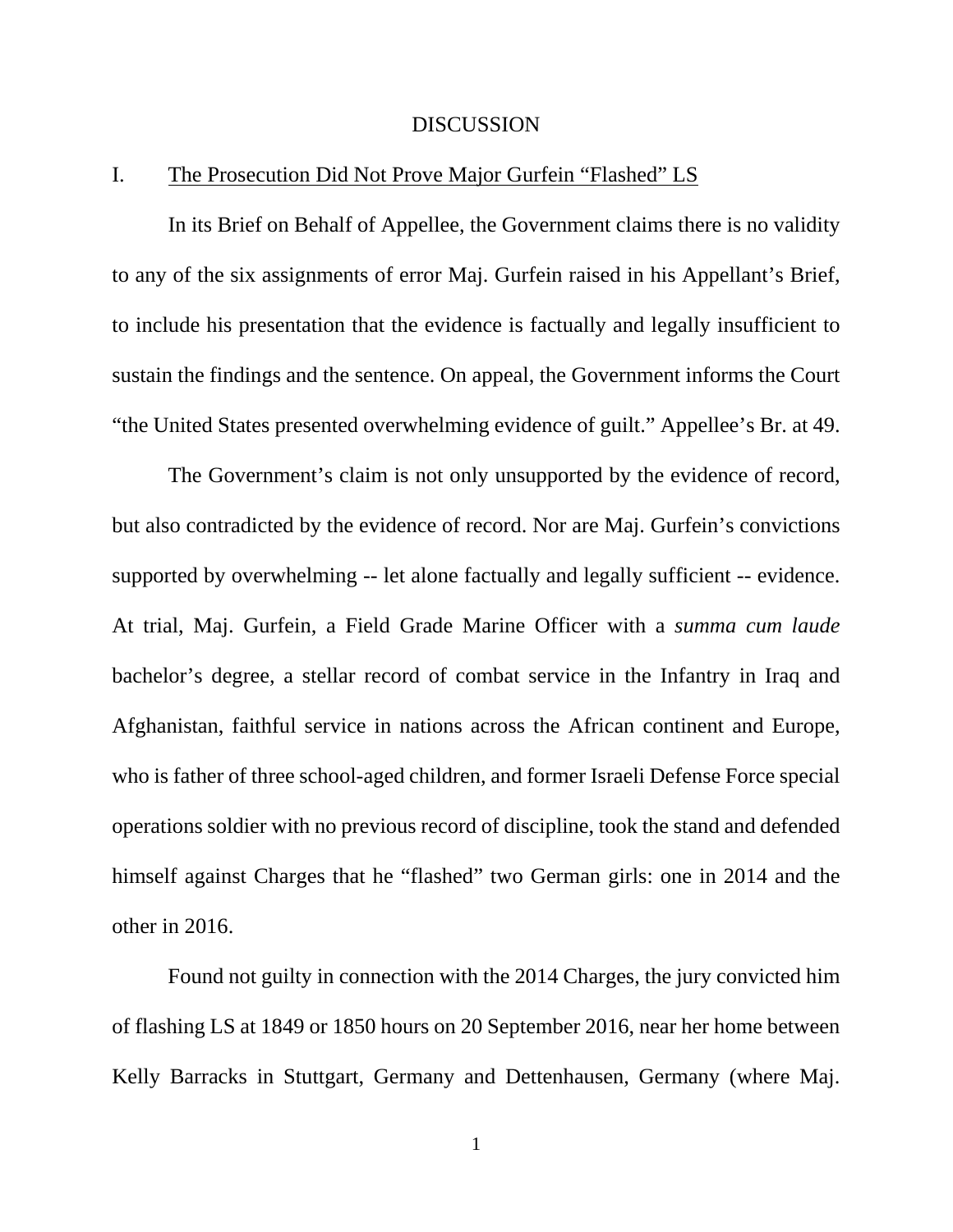Gurfein lived with his family) even though the prosecution did not, and cannot, prove that Maj. Gurfein was at the scene of the crime at the time prescribed. Indeed, the factual and legal evidence at trial established a physical impossibility for Maj. Gurfein to have been at the location at the time the prosecution claimed.

Data from Maj. Gurfein's Common Access Card (CAC) proved that he left his secure workspace on Kelly Barracks in Stuttgart on the night in question at 1833:56. At trial, the prosecution argued that LS's assailant was at the scene of the crime, "the base of the hill" leading to LS's home, at 1849 or 1850. "That means Major Gurfein is at the base of that hill at 1849 or 1850." (R. at 2110).

The prosecution's main Criminal Investigation Command (CID) witness, Special Agent Carter, drove the route from Maj. Gurfein's office to the "base of the hill" at least three times. He testified that it takes "22 – 24 minutes," "30 – 35 minutes depending upon traffic," and "24 minutes" to drive from Maj. Gurfein's workspace to the base of the hill. (R. at 1353; 1363; 1399).

A review of the prosecution's evidence establishes that Maj. Gurfein was not at the scene of the crime on the night in question at the time prescribed. Graphic 1 below summarizes the prosecution's evidence: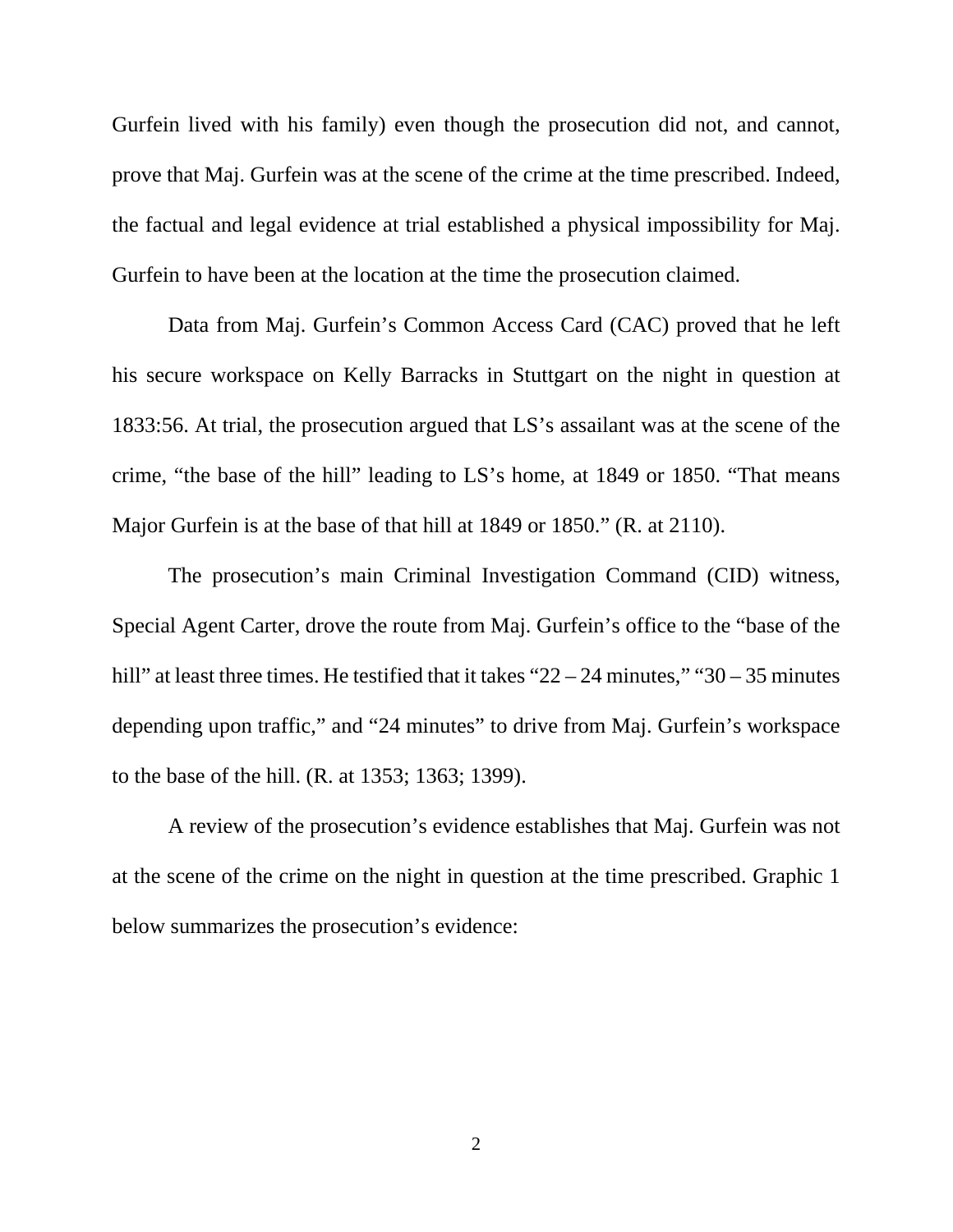

## **Graphic 1.**

To summarize, not only is there a paucity of evidence tending to show that Maj. Gurfein was present when and where the prosecution claimed he was; there is, in fact, substantial evidence that he was *not* there and *could not* have been there. In light of this evidence, the convictions are unsustainable, are fundamentally unfair, and unjust.

Further illuminating the wide gaps in the prosecution's evidence is Special Agent Carter's testimony that it took three minutes to walk from the front door of Maj. Gurfein's office building on Kelly Barracks to the closest parking lot behind the gym to get into his car and begin the drive toward his home in Dettenhausen: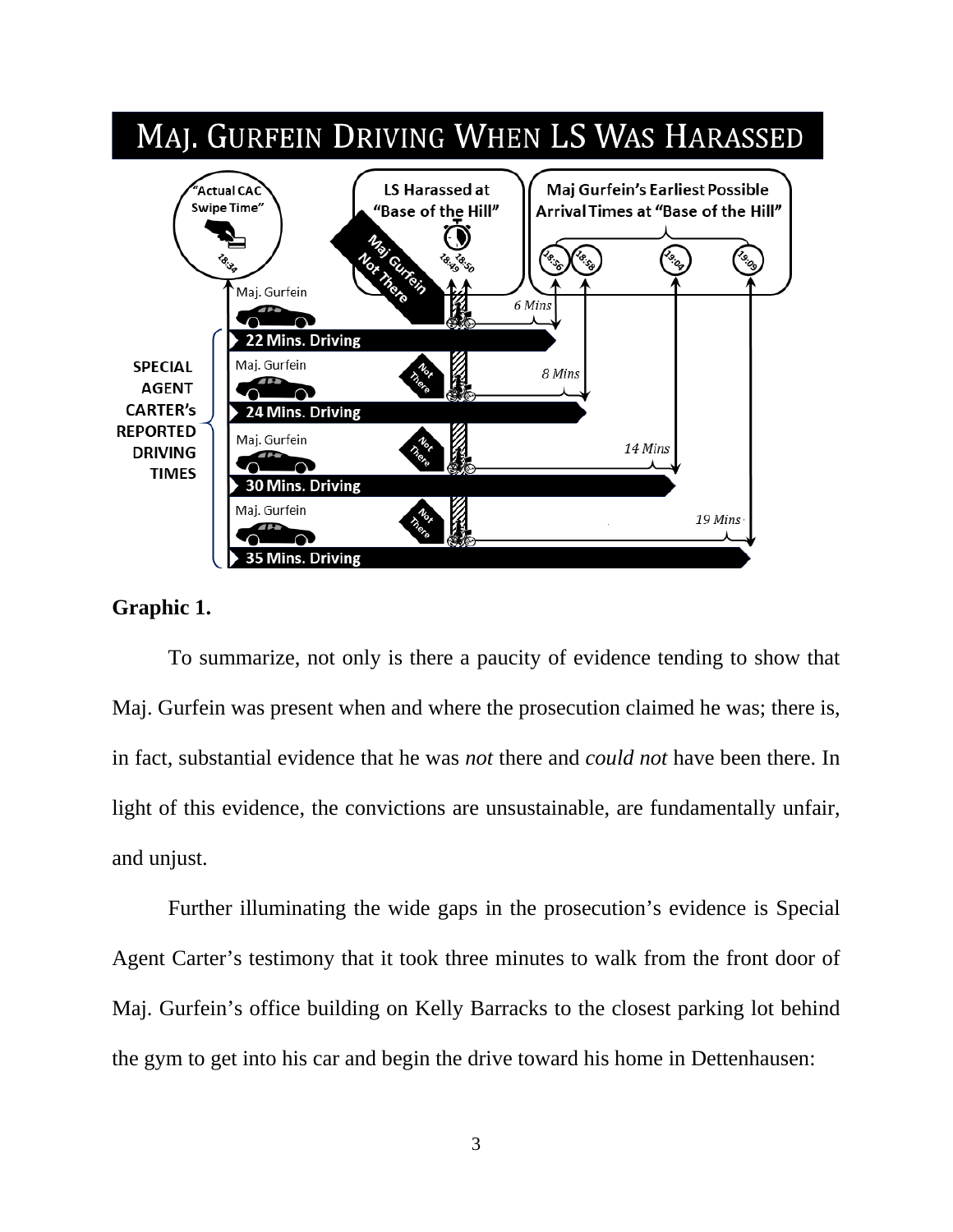Yes, ma'am. This is building 3304, where on all the UPCs we had -- said that he had -- he was working, ma'am. His vehicle was located behind the gym, which is approximately a three-minute walk.

(R. at 1348).

In calculating whether it could have been possible for Maj. Gurfein to be at the scene at the time alleged, if one begins the timeline from where Agent Carter *approximated* Maj. Gurfein's car to have been parked, to include the three-minute walk from the CAC swipe location to the parking space, one finds that even more time has elapsed between Maj. Gurfein's departure time and the time of the crime. Adding in this additional time makes the possibility that Maj. Gurfein could have arrived at the "base of the hill" even more remote. The impact of adding these three minutes is summarized in Graphic 2.

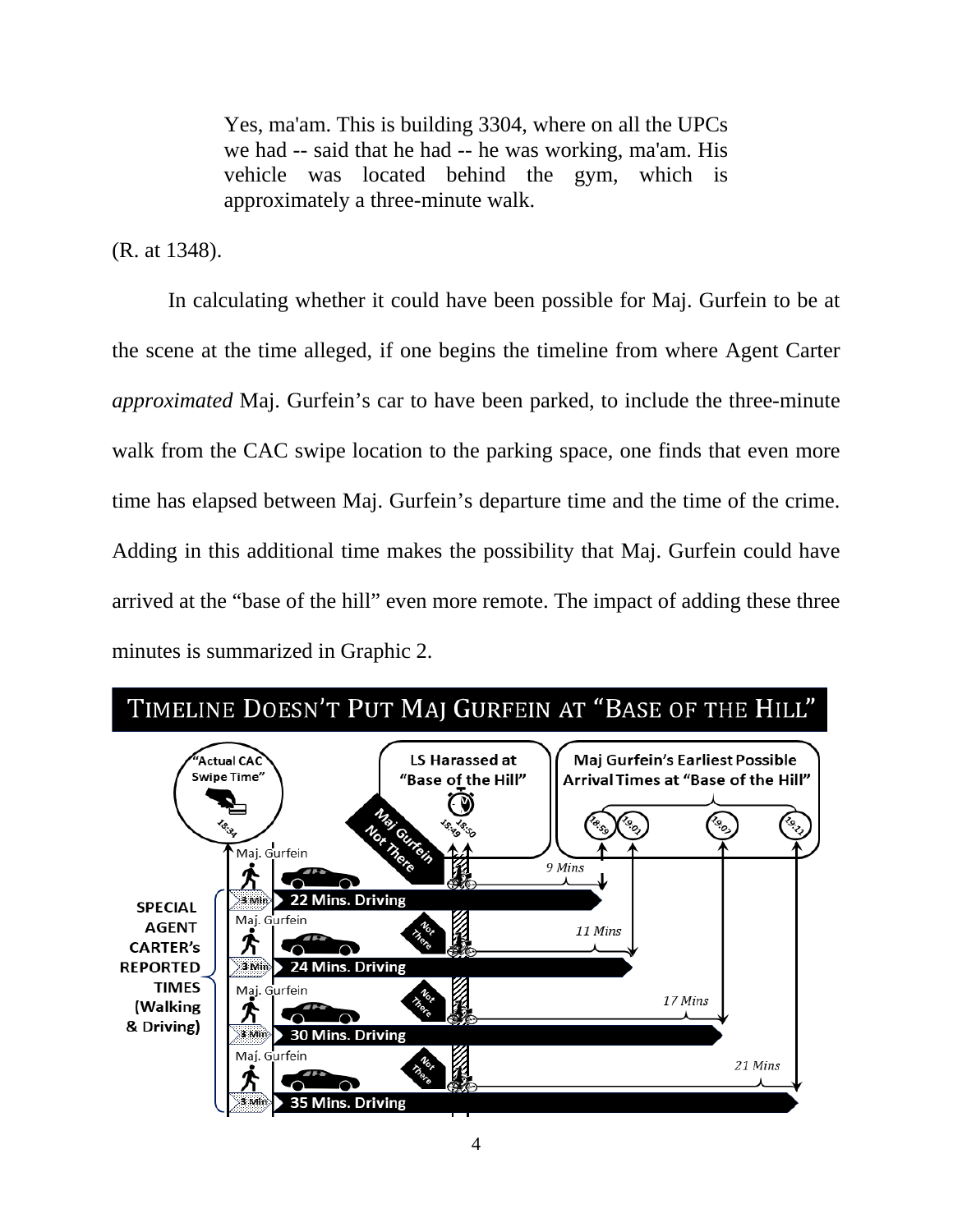#### **Graphic 2.**

Common sense and the Court's knowledge of human nature and the ways of the world demonstrate that the prosecution did not prove beyond a reasonable doubt that Maj. Gurfein was at the scene at the time prescribed. Reasonable minds cannot differ from the conclusion that the evidence lacks probative force on a critical and required evidentiary point, and accordingly, is insufficient to sustain findings of guilty. Nothing in the Government's Brief dispels this unchallenged evidence that establishes the inherent improbability that Maj. Gurfein is the correct assailant. The prosecution's evidence is absent on this critical point, and thus, factually and legally insufficient.

Lending additional certainty that Maj. Gurfein is not the correct assailant is the time his CAC was swiped. For the prosecution's timeline to place Maj. Gurfein at the crime scene at the time of the crime, Maj. Gurfein would have had to have swiped his CAC 10 to 23 minutes prior to the actual time he swiped it. Pease refer to Graphic 3, below.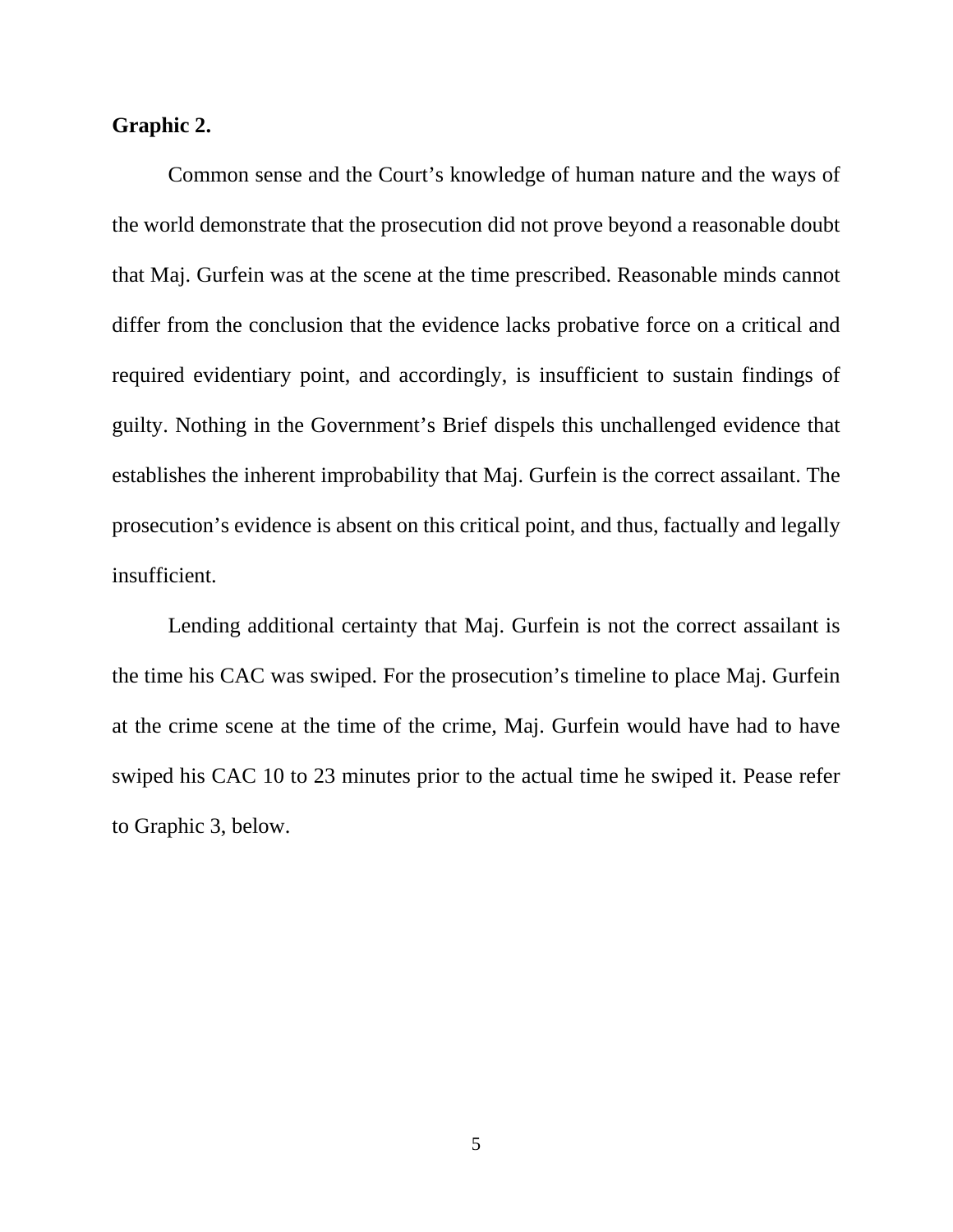

## **Graphic 3.**

The prosecution's evidence does, however, place Maj. Gurfein at a time and location where he reasonably should have been while driving home from Kelly Barracks to Dettenhausen when LS and her father first saw his car. Having used his CAC card to "swipe out" at 1833:56 and having driven  $22 - 24$  minutes towards his home in Dettenhausen placed Maj. Gurfein in the general vicinity of where LS's father first saw Maj. Gurfein's car. LS and her father got into their family van at "1856 or 1857 or 1859" per LS's mother's testimony and sought to drive after the assailant. (R. at 1051). LS's father took a digital image of Maj. Gurfein's license plate at 1901. (R. at 985). Please refer to Graphic 4, below.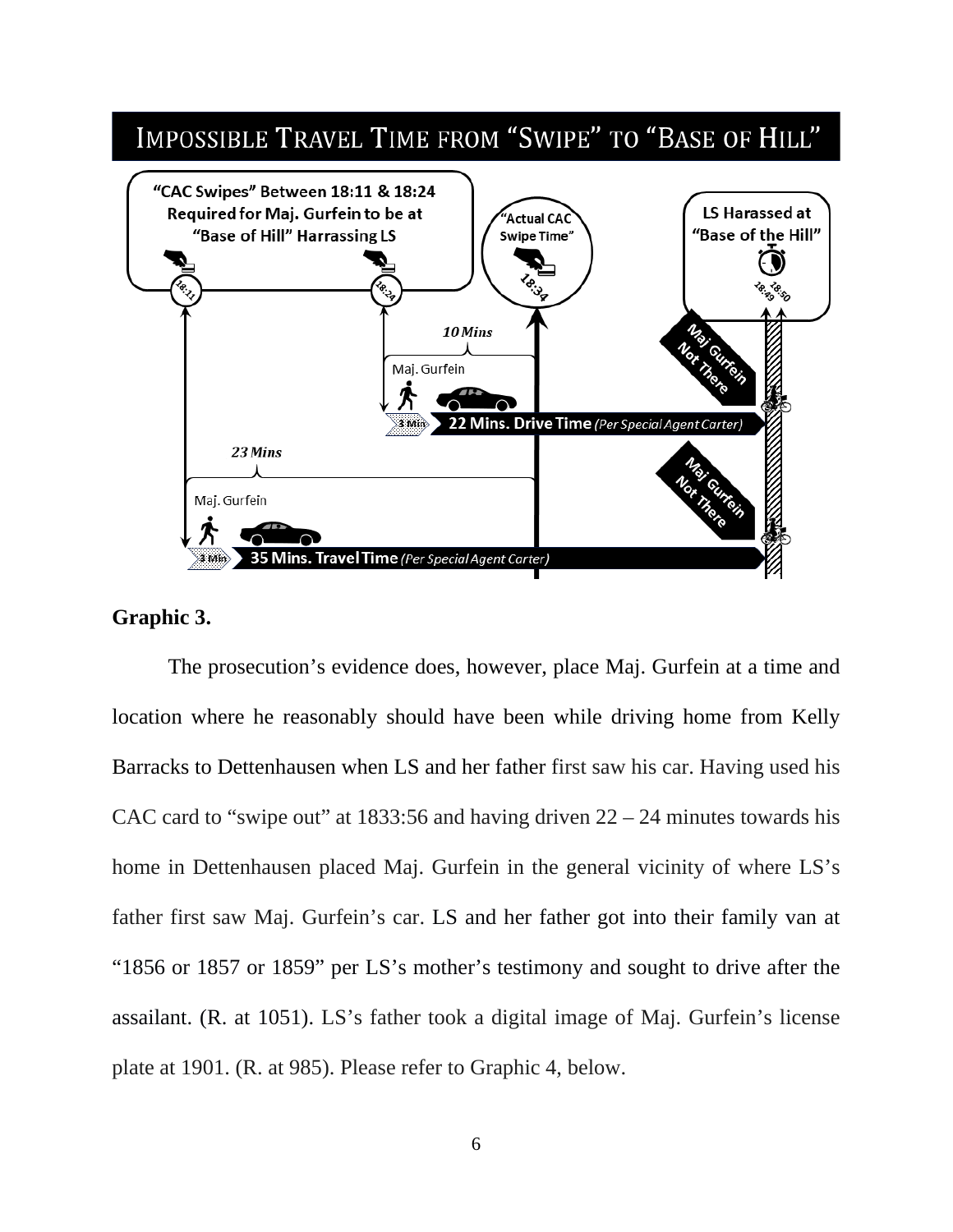# CONSISTENT WITH ARRIVAL WHERE FATHER TAKES DIGITAL IMAGE



## **Graphic 4.**

Consequently, the prosecution's timeline simultaneously shows that:

a) Major Gurfein could NOT have been at the scene of the crime at the time prescribed; and

b) Major Gurfein was between Kelly Barracks and his home in Dettenhausen, where he was supposed to be, according to LS's father's testimony and the digital image of his license plate taken at 1901.

The prosecution's timeline evidence is also consistent with Maj. Gurfein's interview answers provided to CID when questioned, that he was on his way home to Dettenhausen. The prosecution's timeline is consistent with Maj. Gurfein's testimony at trial. Major Gurfein's trial and appellate presentation of the evidence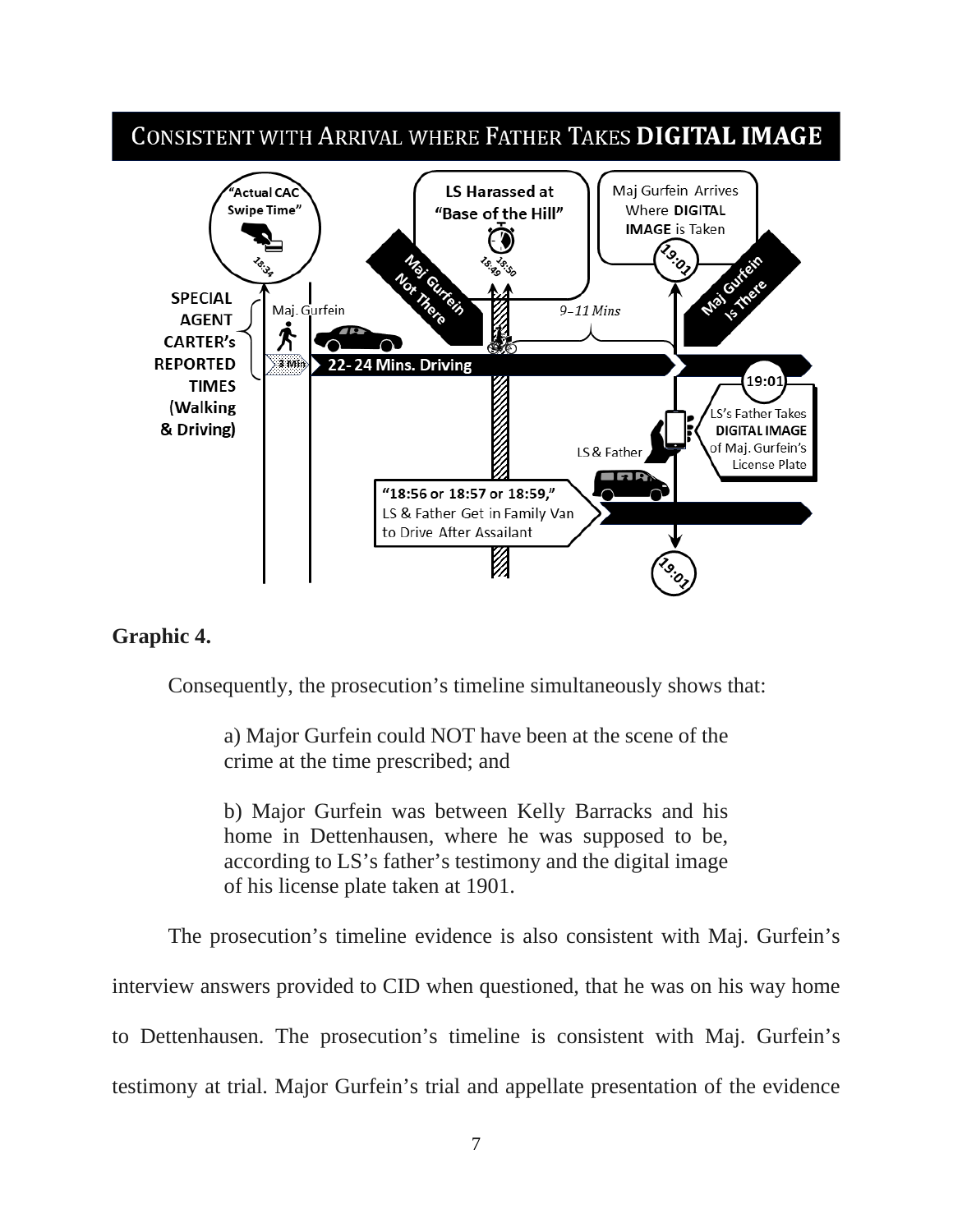are an alternative to the prosecution's theory and consist of a series of events, unchallenged facts, the prosecution's timeline, CAC evidence, and digital image evidence, which are credible, closer to the truth, and must therefore constitute reasonable doubt. Like defense counsel said during opening statements, "the only thing the government has that ties Major Gurfein to this case is "SIR" in the [license] plates." (R. at 960).

An important point in all criminal prosecutions is the mindset of an accused. However, Maj. Gurfein's mindset went unaddressed in the Government's brief. But the undisputed timeline evidence applied to Maj. Gurfein's state-of-mind shows the inherent implausibility that Maj. Gurfein is the right assailant. Consider the following:

1) At 1834, Maj. Gurfein swipes his CAC card when leaving the office;

2) He drives from Kelly Barracks toward Dettenhausen in after work traffic;

3) At 1842, he calls his wife, and the call lasts nearly four minutes;

4) At 1847, he phones his uncle, in a call that lasts approximately 25 seconds while ringing, but does not connect; and yet, according to the prosecution,

5) Between 1849 and 1850, he flashes a girl at the base of the hill.

The first four steps in the timeline, which are undisputed, make perfect sense; the final step in the prosecution's version, however, is not plausible in the least. To believe this version of events, one must accept that in less than two minutes, Maj.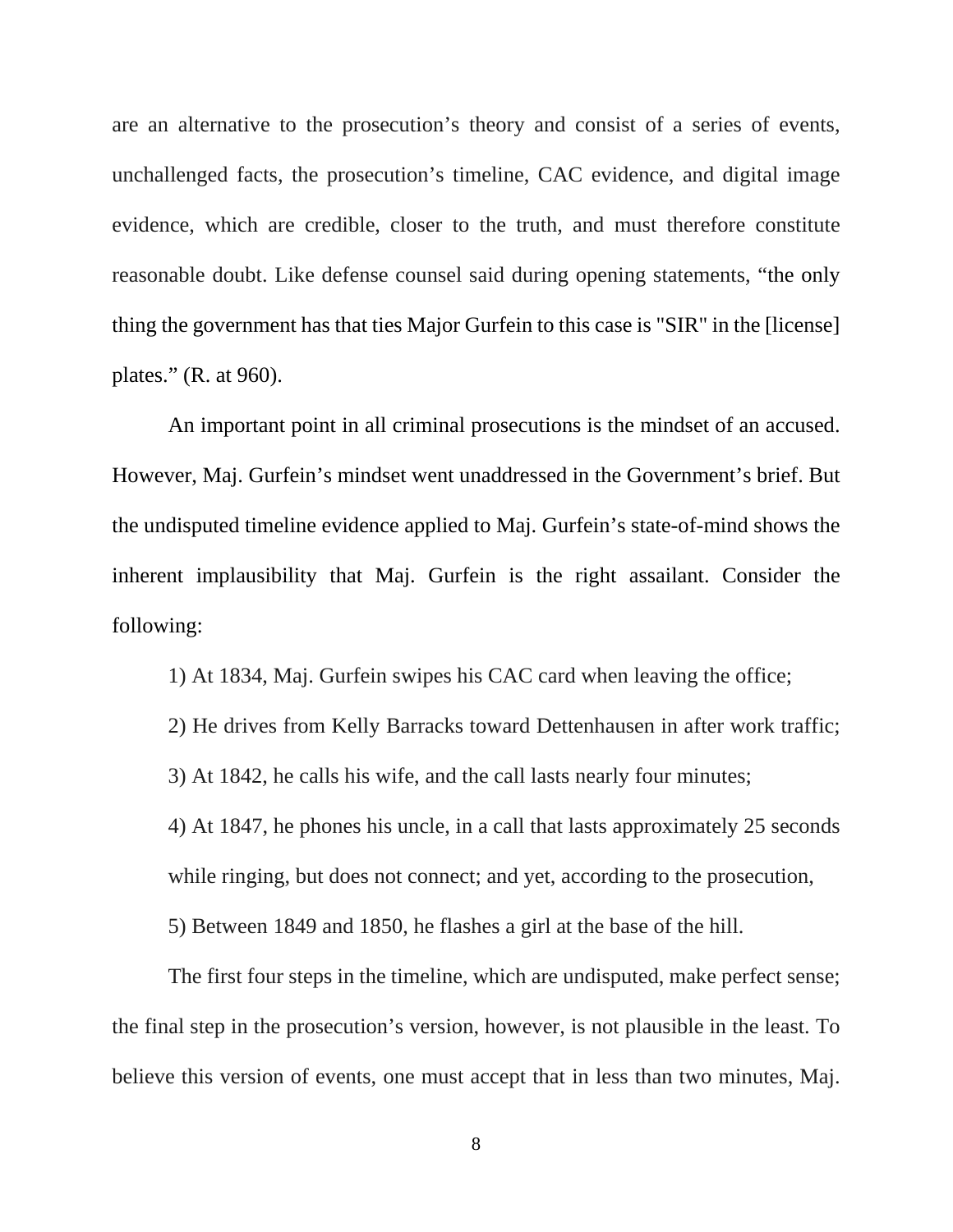Gurfein put down his phone, saw LS, cut her off once with his car as she was walking with her bike, she passes, he drives up again, cuts her off a second time, she tries to depart, and the "flash" occurs while he is shaking his penis while mumbling something to her. The point: in less than two minutes, after talking with his wife, trying to call his uncle, driving in after work traffic, and driving his car in a tight, curvy street in a German neighborhood, Maj. Gurfein's mind had to turn from a potential conversation with his uncle to lust, determining to unbuckle his belt, unbutton his trousers, pull down his pants, all while driving, achieving sexual excitement, and all within two minutes. Graphic 5 summarizes.



**Graphic 5.**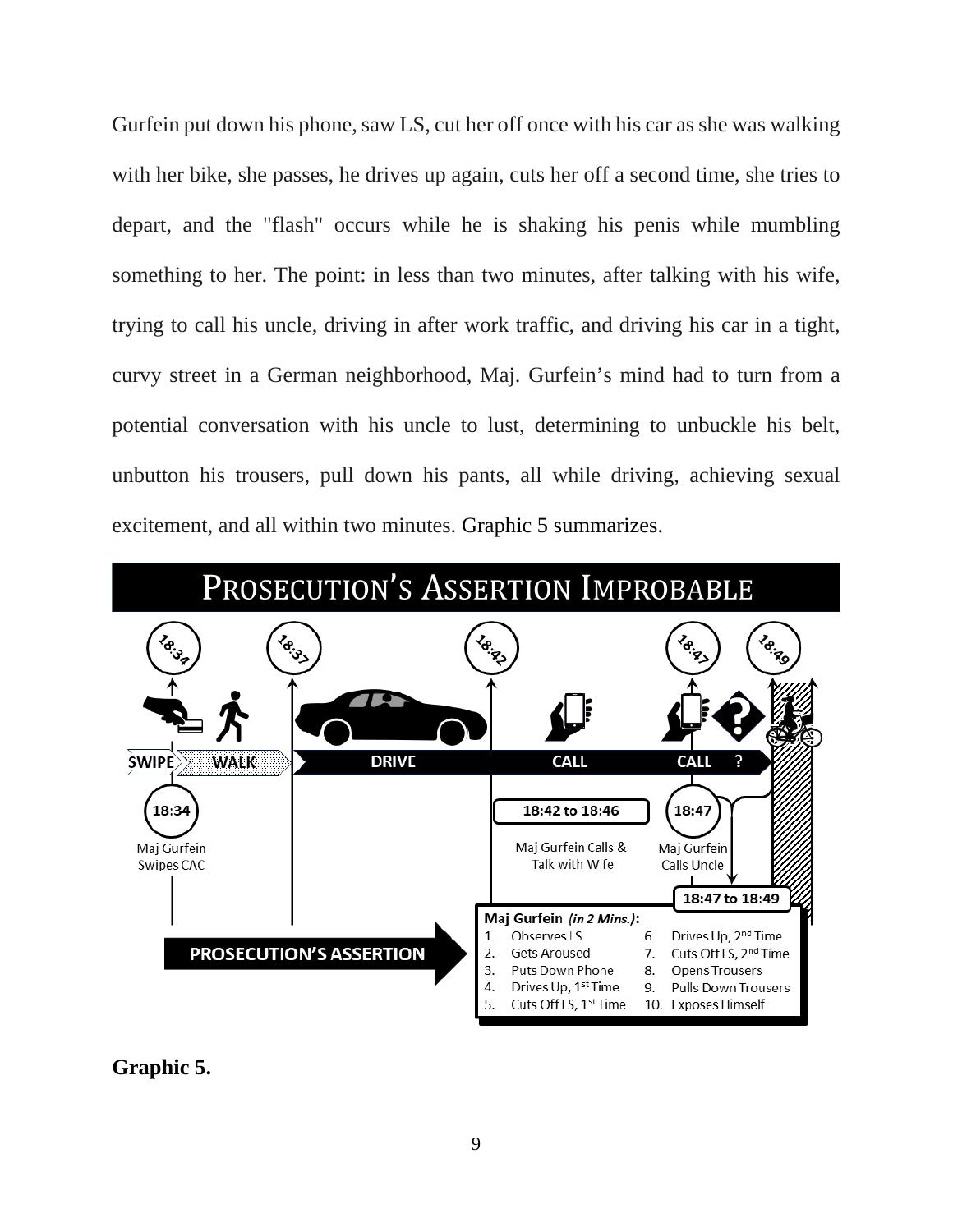Further cementing reasonable doubt in Maj. Gurfein's favor is that all of the aforementioned occurred among at least 74 other unsolved incidents of indecent exposure to young girls in the area by men in cars during the three years leading up to the night in question, according to German police records that the prosecution initially declined to produce in response to defense requests, but were ultimately turned over by order of the military judge (R. at 964).

In the context of the other 74 unsolved incidents, a fair reading of the record of trial reveals that the entirety of the evidentiary value of the prosecution's case in connection with LS hinges on the following testimony of her father, as he described coming upon the first black sports car he saw:

> Q. You said you were driving about two minutes before you saw the car?

A. Yes, I did.

Q. All right. You saw the car that *you thought* matched the description your daughter had given you, correct?

A. Yes.

Q. And as soon as you saw *the first black car you came upon*, you turned around and asked your daughter, "*Could*  this be the car?"

A. I asked whether it *could* be that one.

Q. So you are driving along, and this is *the first black car you see*, and you ask "*Could* this be the car?" and LS said, "Yes."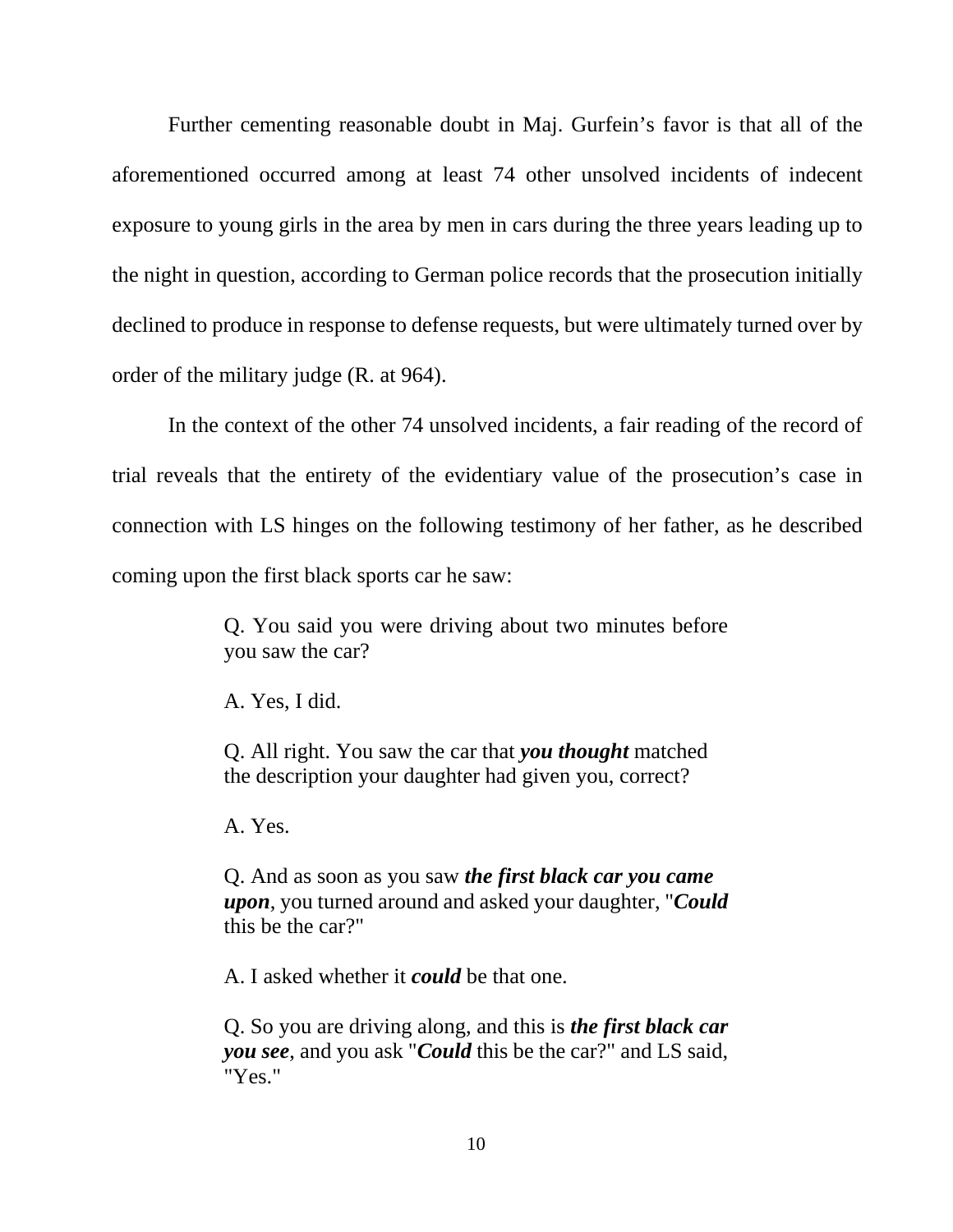A. Correct.

Q. And so at that point in time, you decided to pursue that car, correct?

A. Yes.

(R. at 1011). Appellate Exhibit XXII is a German police report indicating that 83 vehicles in the area had the license plate prefix *SIR*.

For these reasons, the Government's assertion that, "[a]ll the surrounding evidence corroborate [LS and her father] identification," cannot be accurate. Appellee's Br. at 23.

After weighing the evidence of record and making allowances for not having personally observed the witnesses, the proof of identity, location, and timing, the Court must conclude that the evidence is too weak and speculative to support the findings of guilty. Rather, the weight of the evidence supports the finding that Maj. Gurfein was not at the location at the time prescribed, especially where he took the stand, denied the specifications, and testified consistently with the prosecution's timeline. Accordingly, the Court cannot be personally convinced of Maj. Gurfein's guilt beyond a reasonable doubt. *United States v. Turner*, 25 M.J. 324, 325 (CMA 1987).

Likewise, even considering the evidence in the light most favorable to the Government, a rational fact finder could not have found all the essential elements of the offense beyond a reasonable doubt. This is especially true where the evidence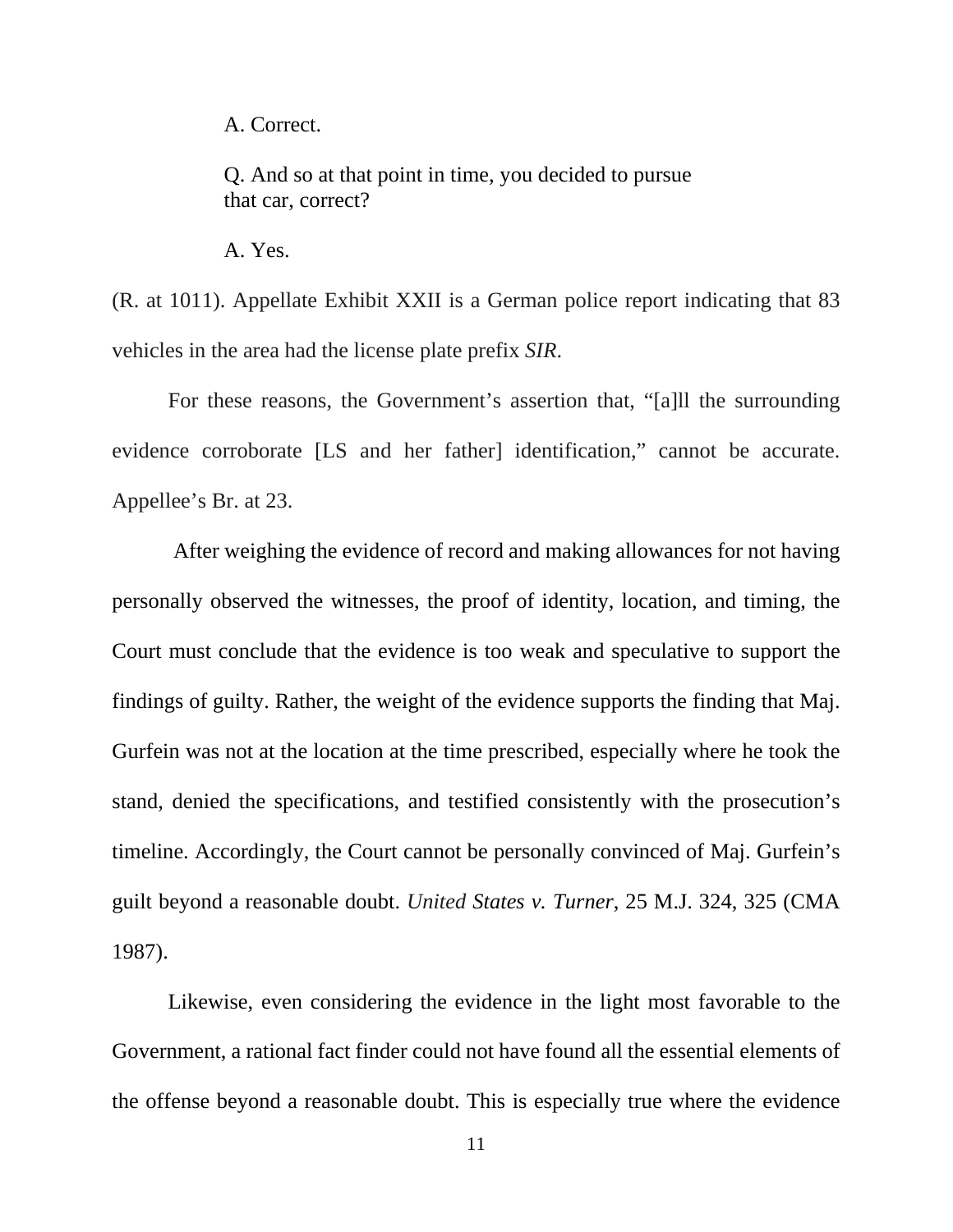establishes the opposite of the prosecution's claim: Maj. Gurfein was *not* at the scene at the time prescribed. *United States v. Brooks*, 60 M.J. 495, 497 (C.A.A.F. 2005); *Jackson v. Virginia*, 443 U.S. 307, 318-19 (1979).

In taking a fresh, impartial look at the evidence, *de novo*, applying neither a presumption of innocence nor a presumption of guilt, the evidence does not constitute proof of each required element beyond a reasonable doubt. *United States v. Washington*, 57 M.J. 394, 399 (C.A.A.F. 2002). Accordingly, if the convictions for the Article 120 offenses relating to LS are factually and legally insufficient, so too is the Article 107 conviction for Maj. Gurfein's having denied the allegations in the first place.

## II. The Government's Opposition to Proof of Factual and Legal Insufficiency

In opposing Maj. Gurfein's factual and legal sufficiency challenges to the findings and the sentence in the Appellee's Brief, the Government made no fewer than 22 misdescriptions, inaccuracies, omissions, and distortions of the evidence, discussed more fully below, which suggest *post hoc* attempts to strengthen otherwise insufficient evidence.

## A. The Government Misdescribes Major Gurfein's Assignment of Error

The Government misrepresents the actual scope of Maj. Gurfein's factual and legal insufficiency assignment of error. "Appellant only disputes his identification as the perpetrator." Appellee's Br. at 18.

12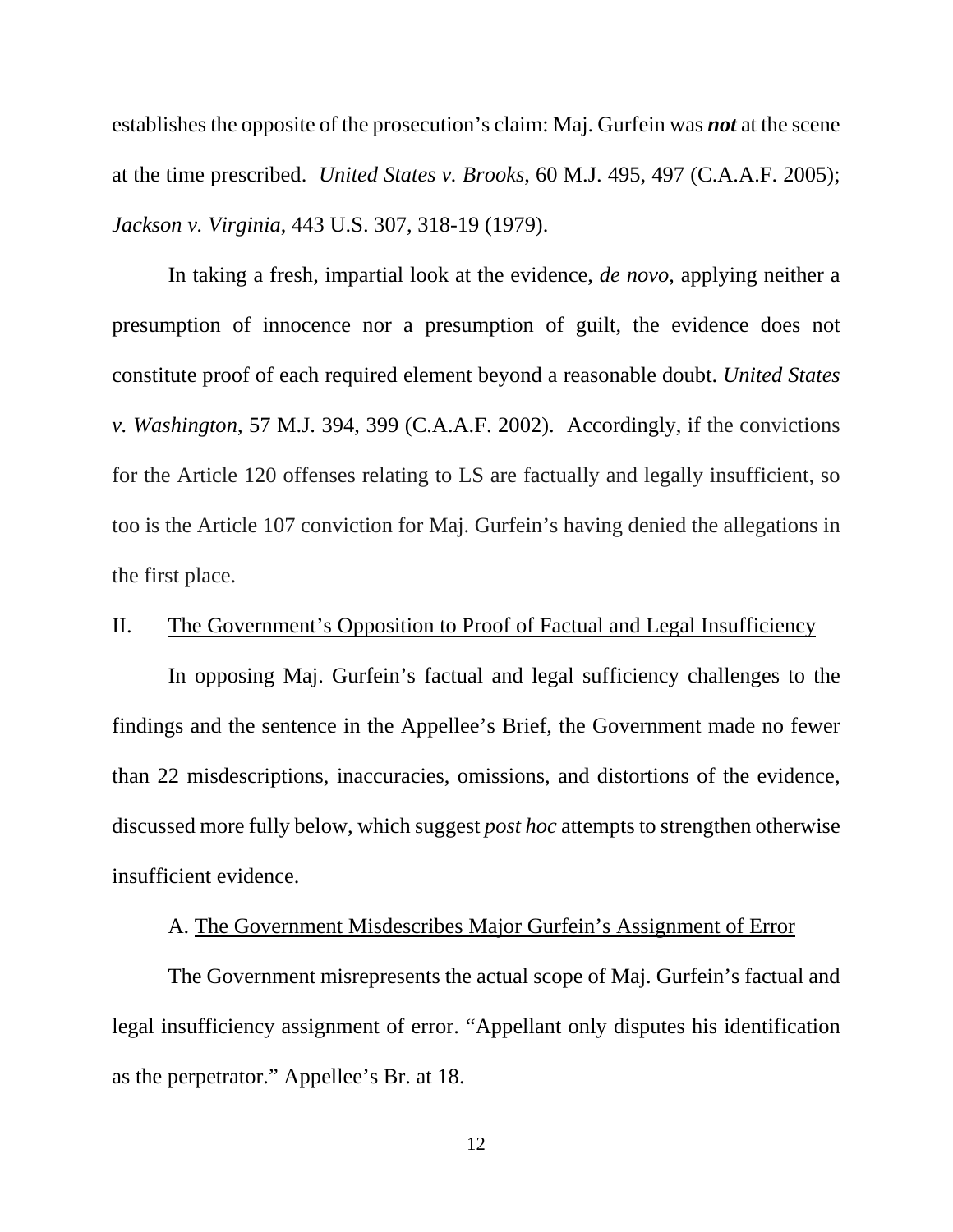This is false. In fact, Maj. Gurfein denies, and has consistently denied throughout these proceedings, any wrongdoing whatsoever, denies even being present when the incident occurred, and moreover, has demonstrated that he could not have been present. In characterizing Maj. Gurfein's assignment of error as the Government has in its brief, the Government has built a strawman, which the Appellee's Brief attempts to dismantle in an effort to misdirect the Court's attention from the serious defects in the convictions.

The Government's misdescription wrongly excludes the most important basis of Maj. Gurfein's legal and factual sufficiency assignment of error -- that the prosecution did not prove that he was at the scene of the crime at the time prescribed. Nowhere in the Appellee's Brief does the Government challenge head-on Maj. Gurfein's showing that the timeline, eyewitness, and supporting evidence does not add up. Instead, the Government seeks to deflect the Court away from the timeframe evidence to another issue.

#### B. The Government Misstates Eyewitness Identification Evidence

The Government also states in its Brief that "[t]he victim and the Victim's Father identified Appellant, shortly after and in close proximity to the crime, as the man who exposed his penis to her." *Id*. "At trial, the United States called the Victim and her Father who identified Appellant as the man who exposed his genitalia to the Victim." Appellee's Br. at ii.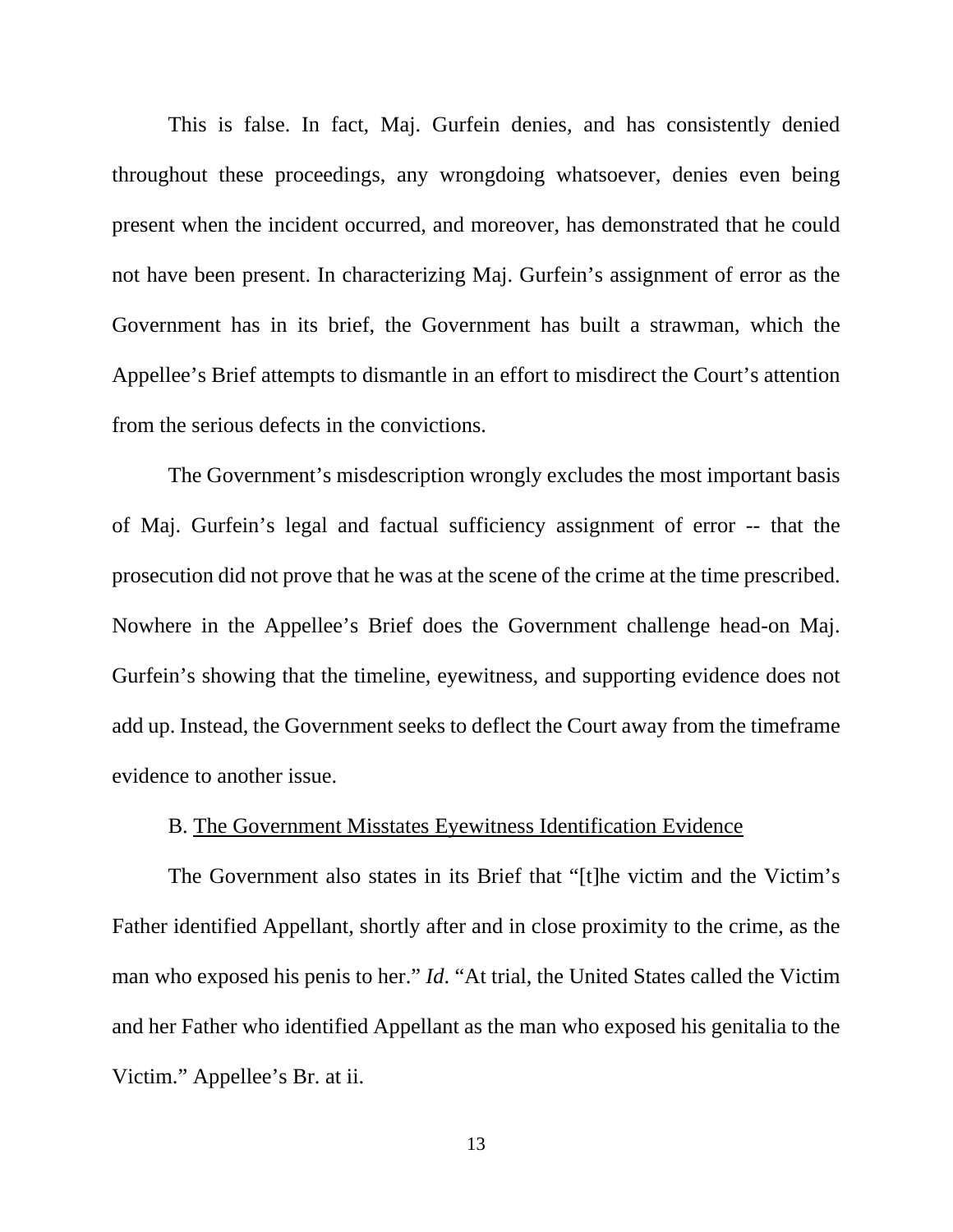These two statements are incorrect. Nowhere in the record does the daughter identify Maj. Gurfein as the man who exposed his penis to her. Because of a pretrial line-up that was overly suggestive and hence unlawful, the military judge did not authorize the prosecution to elicit in-court identification testimony from LS. (R. App. Ex. LXVI).

Likewise, LS's father was not able, as the Government misleadingly claims, to identify Maj. Gurfein as the man who flashed his daughter. There is no evidence of record to support the Government's representation. Beyond any doubt, LS's father was not at the scene and therefore, totally unable to identify the actual flasher.

## C. The Government Distorts LS's Testimony

In commenting upon LS and her father approaching Maj. Gurfein's car in their family van, the Government informs the Court, "...after getting a clear look at his face, she identified Appellant as the perpetrator in his car." *Id*. Yet despite the Government's contention, there is no evidence of record to support LS's having seen Maj. Gurfein's face. Nor is there any evidence of record that LS "identified Appellant as the perpetrator in his car."

The Government further represents to the Court that LS "made clear in her testimony that she was confident in her identification of both the car and the Appellant." Appellee's Br. at 18-19. The Government overstates LS's testimony and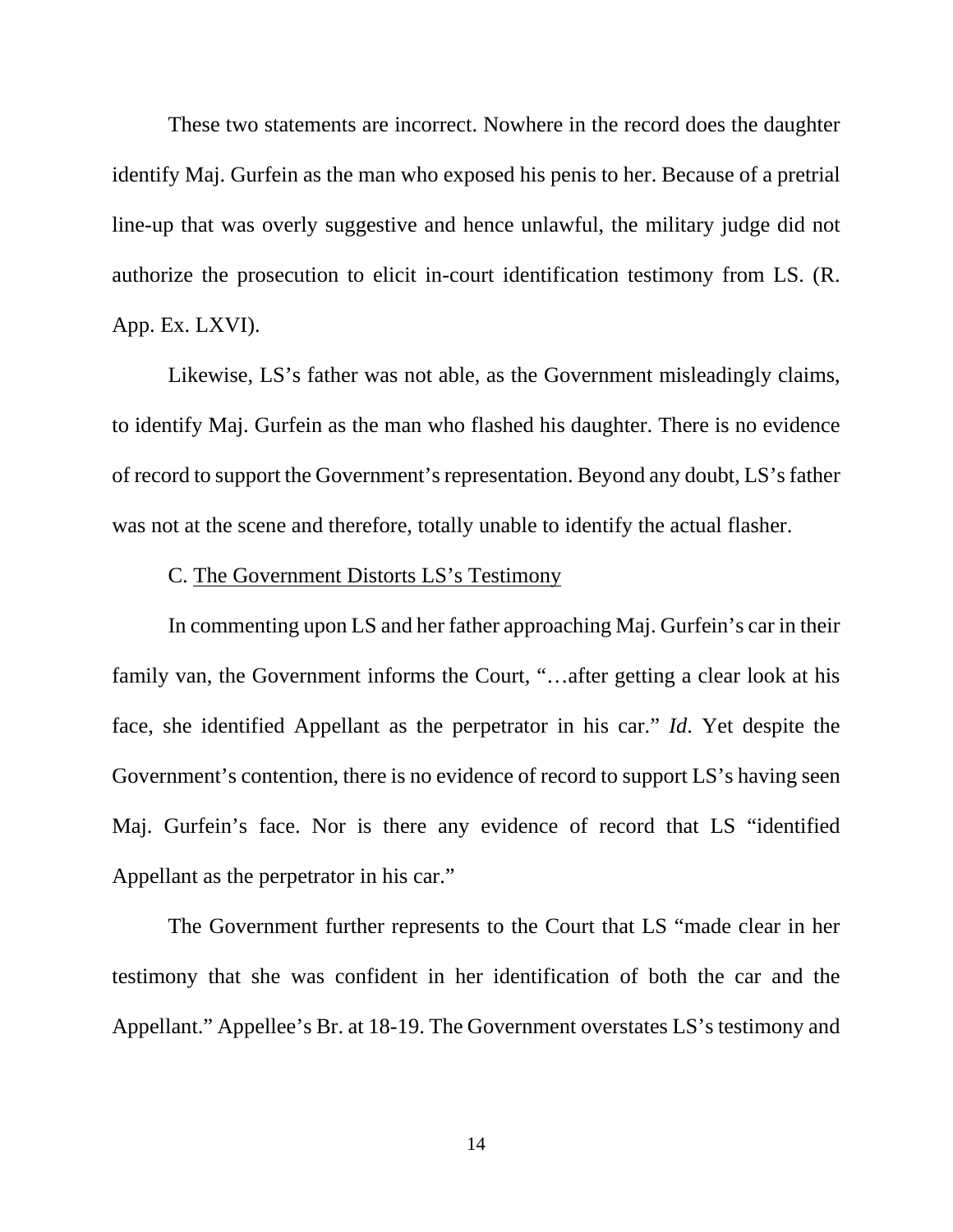in making that representation to the Court did not address the inconsistencies in LS's

recollection of the night in question bearing on the most important issues in the case:

a) LS identified Maj. Gurfein's car after her father asked, "*could* this be the car?" (R. at 1011) (emphasis added);

b) LS identified the assailant's car as, "[i]t was a black BMW Z4. *I know that from my dad*." (R. at App. Ex. VII, 25 of 43) (emphasis added);

c) LS testified that "the [assailant's] car has *five* seats," when Maj. Gurfein's has only *two* seats. (*Compare* R. at 1067 *with* R. at Pros. Ex. 42); Please see Graphic 6, below.

# MAJ. GURFEIN'S CAR DOES NOT HAVE 5 SEATS



# **Graphic 6.**

d) LS described the assailant's hair as blond, however, Maj. Gurfein has by all accounts, very red hair. (*Compare* R. at 1069 *with* Def. Ex. HH);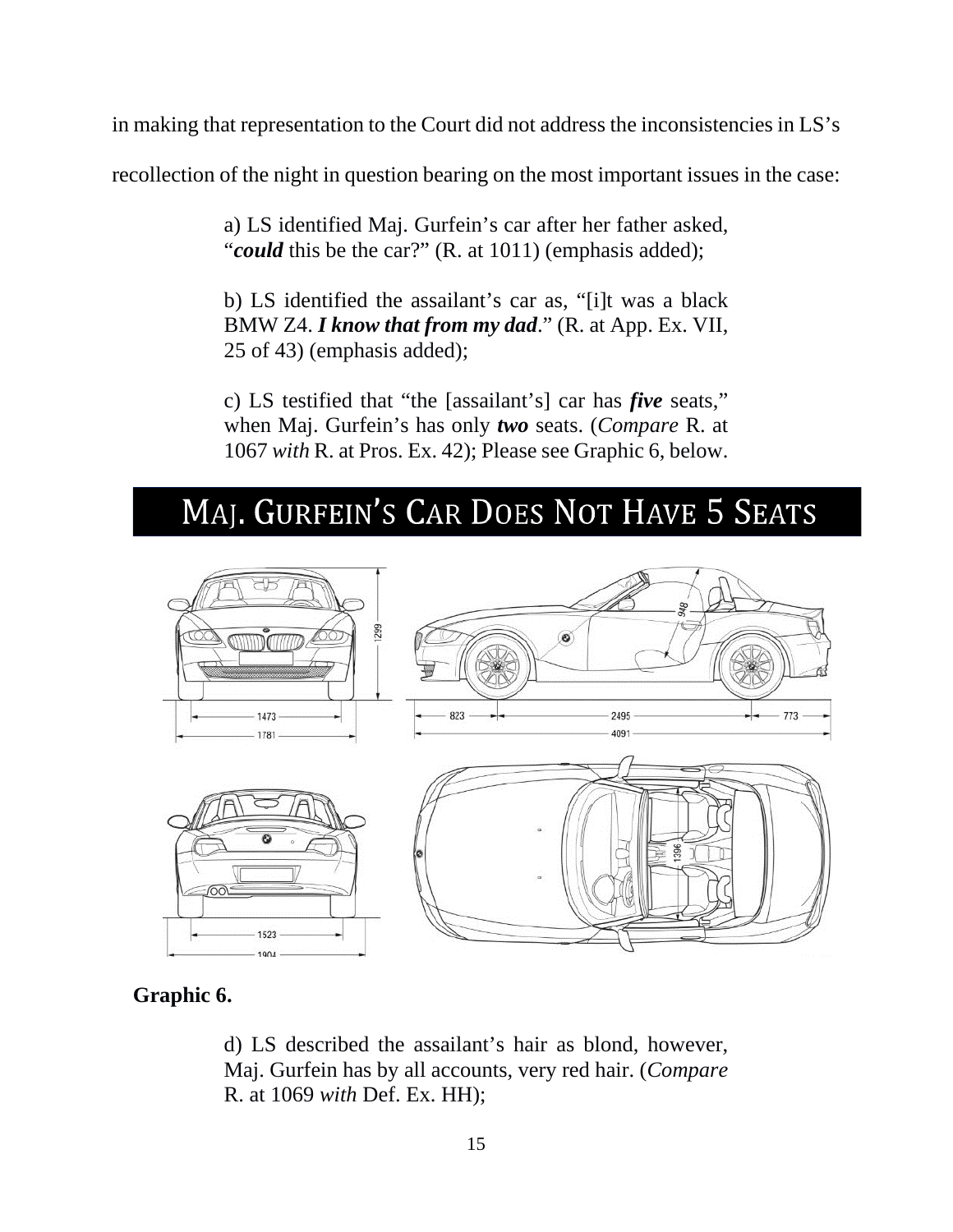e) Prior to trial, LS stated the assailant's pants "were all the way up," but at trial, she testified that, "[h]e was wearing pants and he had pulled them down to his knees. (*Compare* R. at App. Ex. VII, 24 of 43 *with* R. at 1071);

f) LS testified that "[t]he man's window was down and our window, I believe, was also down," but LS's father testified that the family van's tinted windows were closed, as were those in Maj. Gurfein's car. (*Compare* R. at 1080 *with* R. at 982); and

g) LS was seated in the backseat on the driver's side of the van with tinted windows while Maj. Gurfein's car was on the passenger side of the van. (R. at 1010; 1015). LS's father later testified that LS was on the passenger side of the van (R. at 1017).





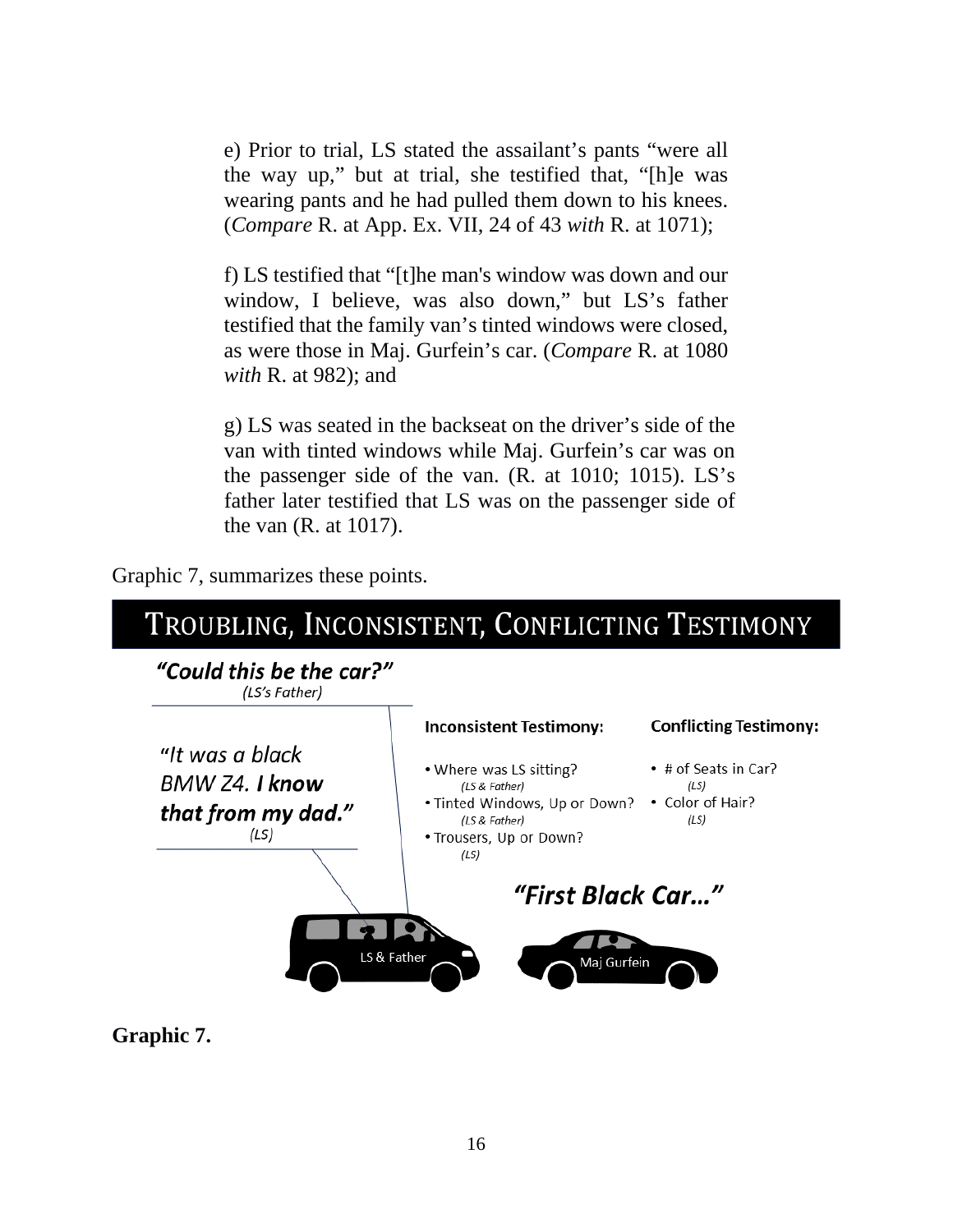These inconsistencies and conflicting observations show that LS's recollection of the event is not sufficiently reliable and trustworthy to convict Maj. Gurfein. After all, LS was the only eye-witness to the alleged flashing. Not the German police, not her father, not her mother, not the CID, and not the prosecution. Meaningfully, LS's faulty and jumbly recollection concerning Maj. Gurfein validates that Maj. Gurfein is not the correct assailant. Not only did the prosecution fail to prove he was at the location at the time prescribed, but the only eyewitness could not dependably identify him.

D. The Government Misstated CAC and Drive Time Evidence

In the Appellee's Brief, the Government made it seem like Maj. Gurfein left his office one minute earlier than his actual departure. The Government also offered to the Court an irrelevant driving route for the proposition that that route could place Maj. Gurfein at the location at the time prescribed.

> Based on Appellant's work building access logs, he left work on September 20, 2016 at 1833. The Special Agent leading the investigation calculated the tie to get from Appellant's work to the location of his crime: "using just the backroads took me approximately 22 minutes. The outside route, taking B-27 [the highway], took me 9 minutes and 30 seconds.

Appellee's Br. at 10.

These representations are misleading. First, Maj. Gurfein's CAC card swipe leaving his office was "1833:56" not "1833." From the start and to this stage of the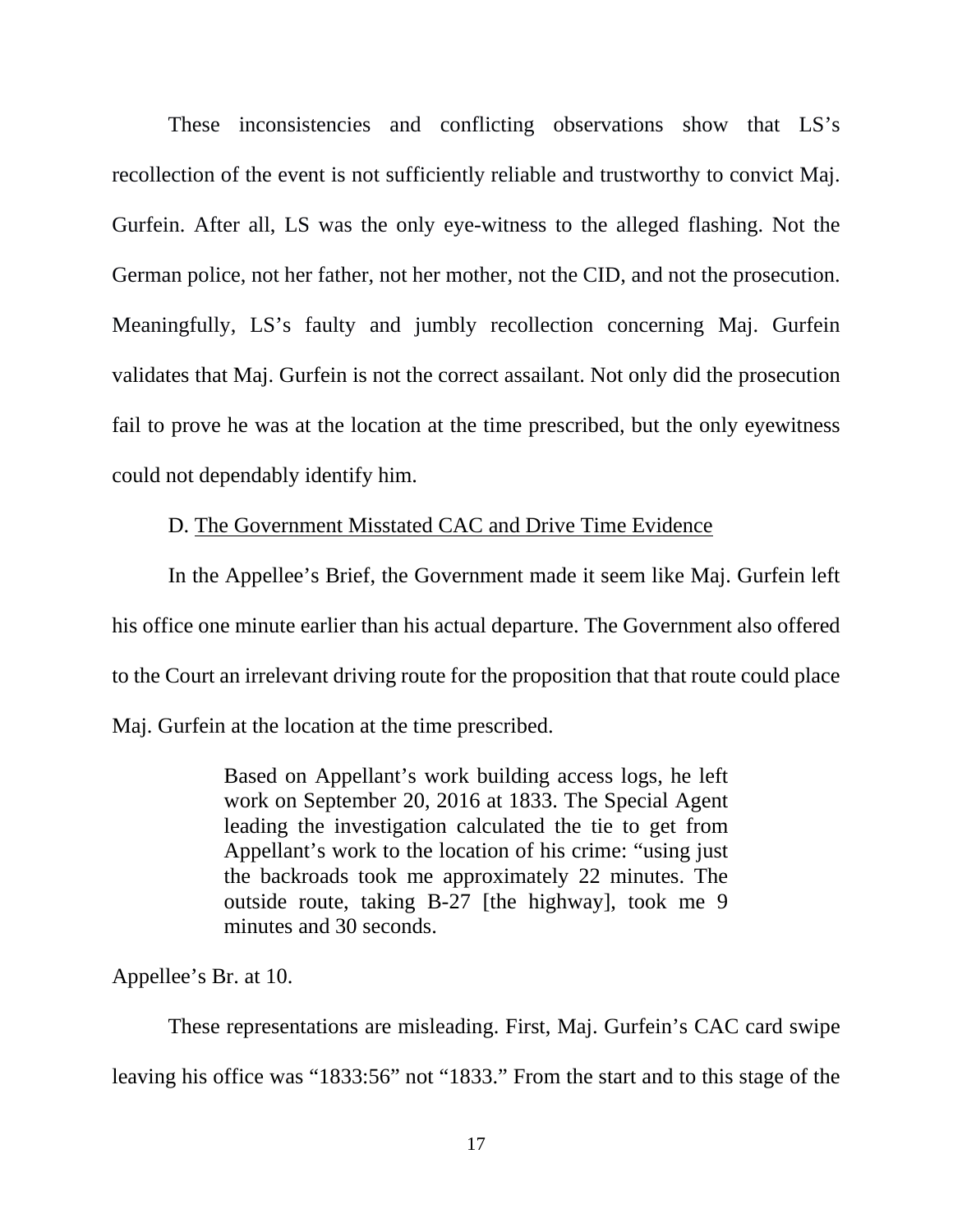case, the prosecution has not been able to put Maj. Gurfein at the scene of the flashing at the time the prosecution prescribed. Adding nearly one minute from the CAC swipe is a consequential mischaracterization and revels the Government's attempt to revise the evidence to its favor and Maj. Gurfein's detriment.

Second, the Government suggests the 9-minute, 30-second drive time is reliable evidence placing Maj. Gurfein at the scene. This view misstates the evidence. The reference to 9 minutes and 30 seconds concerns Special Agent Carter's return drive from LS's home to Kelly Barracks later in the evening than the time of the offense.

Put differently, Special Agent Carter was driving in the opposite direction, in the opposite lane of traffic, against the flow of rush hour traffic, at an irrelevant time of day, and under different traffic conditions, yet the Government did not make these clarifying points when urging the Court to believe that Maj. Gurfein could be at the location at the time prescribed using the 9-minute, 30-second calculation.

#### E. The Government Conflates Important Drive-Time Evidence

The Government errantly contends that 5-10 minutes was sufficient time for Maj. Gurfein to leave his office and be at the scent of the crime:

> Appellant acknowledged, in his interrogation and on the stand at trial, that the Victim's father took a picture of his car at 1901 on the date of the charged offense. Appellant also admitted, in his interrogation, that he stopped for the two phone calls he made that day, about maybe 5-10 minutes away from his work. That statement puts him at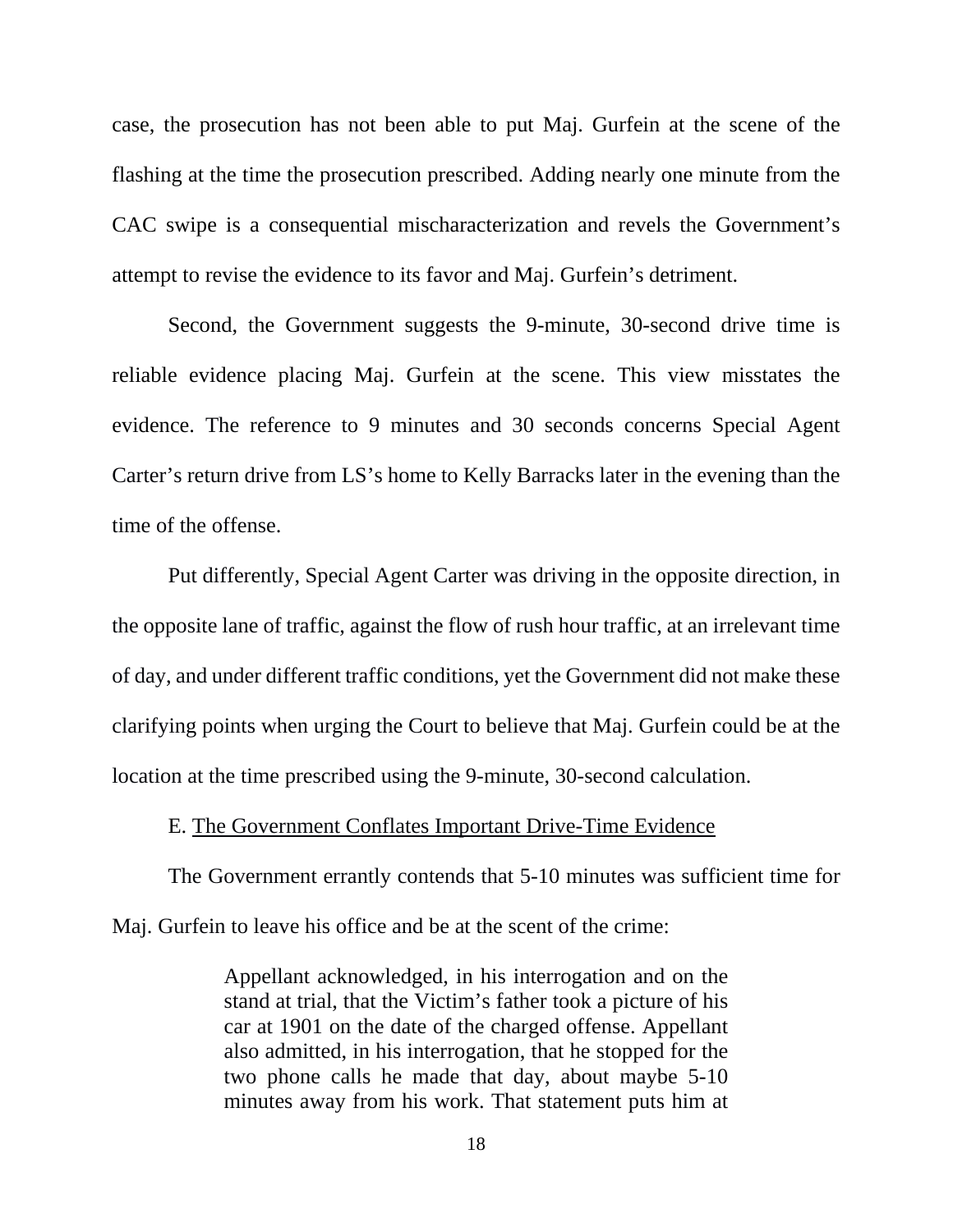the scene of the crime. And his testimony at trial – I do not recall for a fact why I was there – is unconvincing at best, inconsistent with his interrogation statement, and indicative of consciousness of guilt.

Appellee's Br. at 34 (internal quotations omitted).

The Government misstates the evidence of record. The prosecution's main CID witness in its case-in-chief testified that at the same time of day, when he drove from Maj. Gurfein's office to the "base of the hill," it took him "22 – 24 minutes," "30 – 35 minutes depending on traffic," and "24 minutes" the night before his trial testimony. (R. at 1353, 1363, 1399).

The Government apparently would have the Court believe that 5-10 minutes after having CAC-swiped out of his office, Maj. Gurfein could be at the base of the hill, the scene of the purported flashing, without bringing to the Court's attention the entirety of Special Agent Carter's three drives in the correct direction, in the correct lane, at the same time of day.

The Government's commentary about Maj. Gurfein's testimony is also misplaced. The Government wrote "[he] did not recall for a fact why [he] was there." Appellee's Br. at 34. However, Maj. Gurfein's testimony about his recollection was in reference to his having stopped at the intersection where LS and her father initially saw his vehicle, not the crime scene as the Government errantly claims on appeal.

Rhetoric like "unconvincing," "inconsistent," and "indicative of consciousness of guilt," offered under the guise of appellate legal argument appears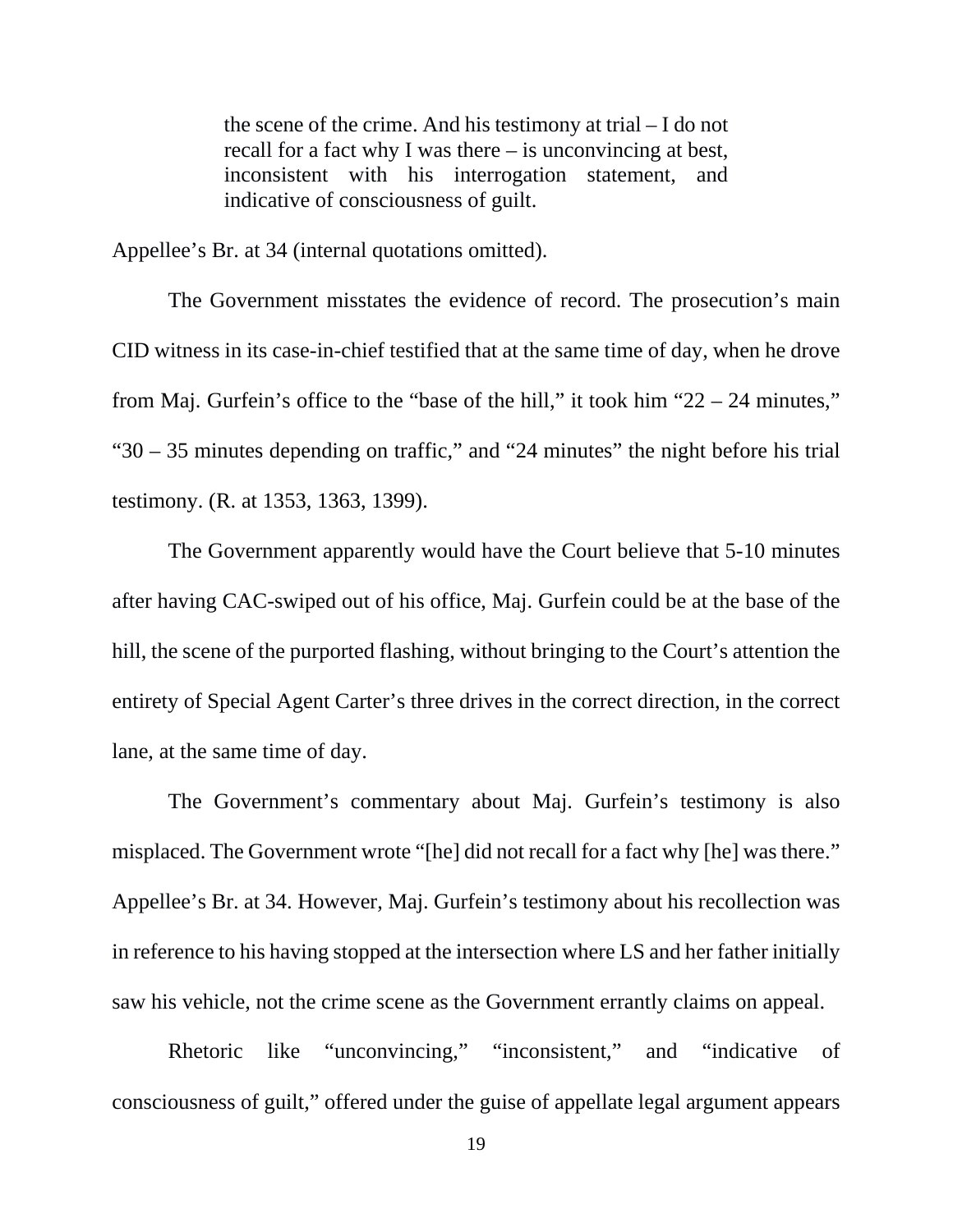to be irrelevant *ad hominem* displacing logical argumentation with personal attacklanguage that, quite frankly, undermines the credibility of the Government's argument. This is especially true when the flourish is offered as part of a flawed argument, which is based on faulty premises. For example, following the Government's logic concerning consciousness of guilt, it stands to reason that a perpetrator conscious of guilt would not stop on the side of the road near the scene of the crime and risk being arrested.

## F. The Government Misstates The Distance Up The Hill

The distance from the base of the hill where the flashing allegedly occurred to LS's residence bears on the question of how much time went by between the flash and LS and her father coming upon Maj. Gurfein's car. On this point, the Government informed the Court, "[t]he crime occurred only '40-50 meters' from the Victim's house…" Appellee's Br. at 18.

The Government is mistaken. The Government did not inform the Court that neither the German police, the CID, nor the prosecution actually measured the distance from the alleged scene of the crime to LS's home, which must be a significant investigatory error. However, the defense did measure the distance using a measuring wheel. Appellate Exhibit XCI, a Stipulation of Expected Testimony, shows the distance from the base of the hill to LS's residence is 313 meters. The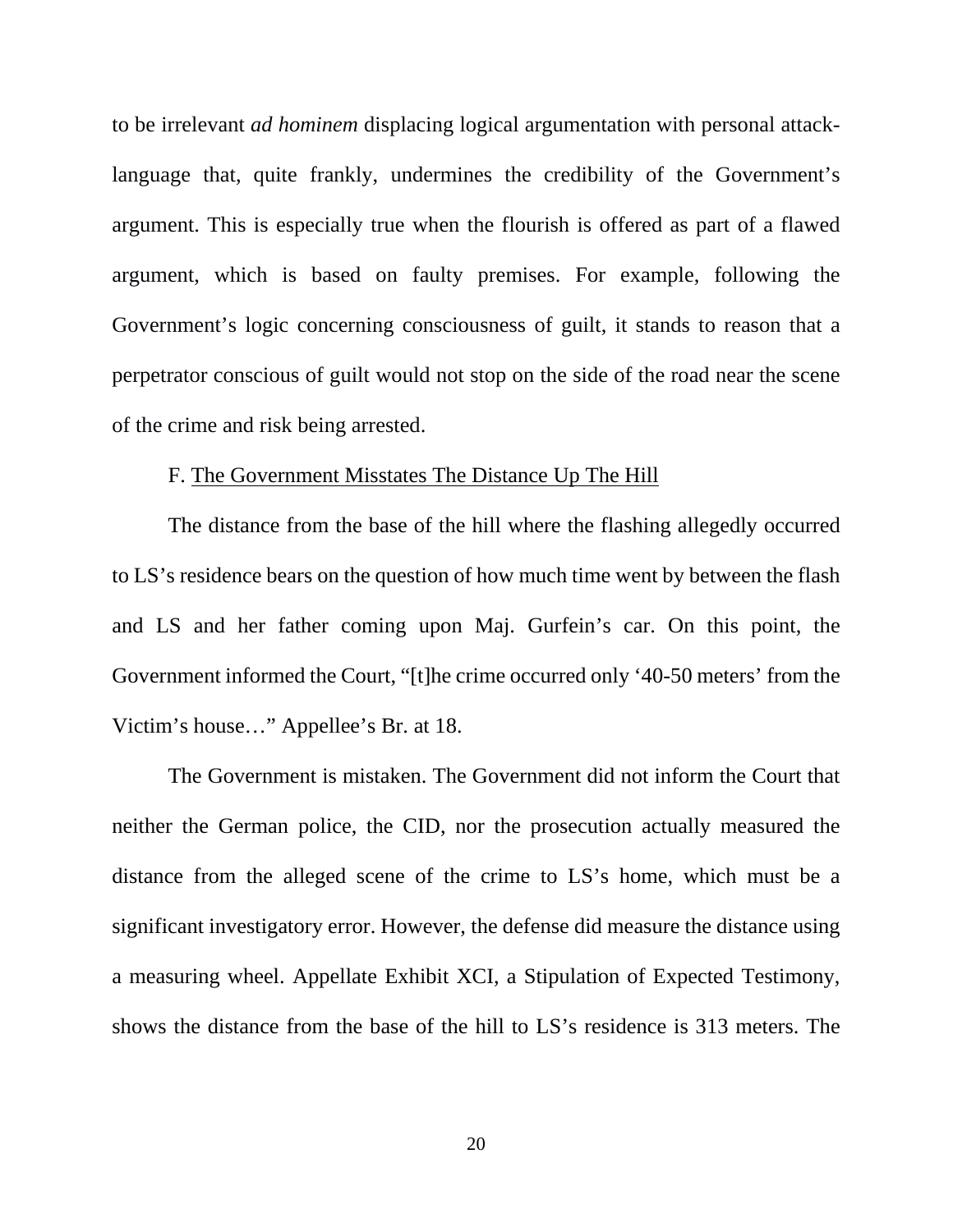distance from the flashing to LS's driveway is 96 meters, twice the distance the Government errantly stated in its Brief.

Now, after the fact, the Government apparently seeks to reduce the distance and thereby reduce the time for LS to get up the hill from the flashing to her residence in order to close the significant evidentiary and factual gaps actually contained in the record showing reasonable doubt.

#### G. The Government Conflates Two Aspects of the Timeline

Concerning the prosecution's timeline offered at trial, the Government on appeal appears to conflate two vital evidentiary points: the amount of time that went by between the incident and LS walking her bike up the hill on one hand; and the amount of time that went by between she and her father getting into the family van and driving after the assailant's black sports car and coming upon Maj. Gurfein on the other. As the Government represented to the Court: "She identified Appellant's car 'two minutes' after leaving the house with her father." *Id*. At the same time, however, the Government states, "[t]he Victim's father photographed Appellant's car less than two minutes after Appellant exposed himself to the Victim." Appellee's Br. at 7.

The Government is mistaken on both evidentiary points. First, LS did not identify Maj. Gurfein's car with reliable certitude as the Government suggests. Instead, the record reflects that LS's father was the first person to have seen Maj.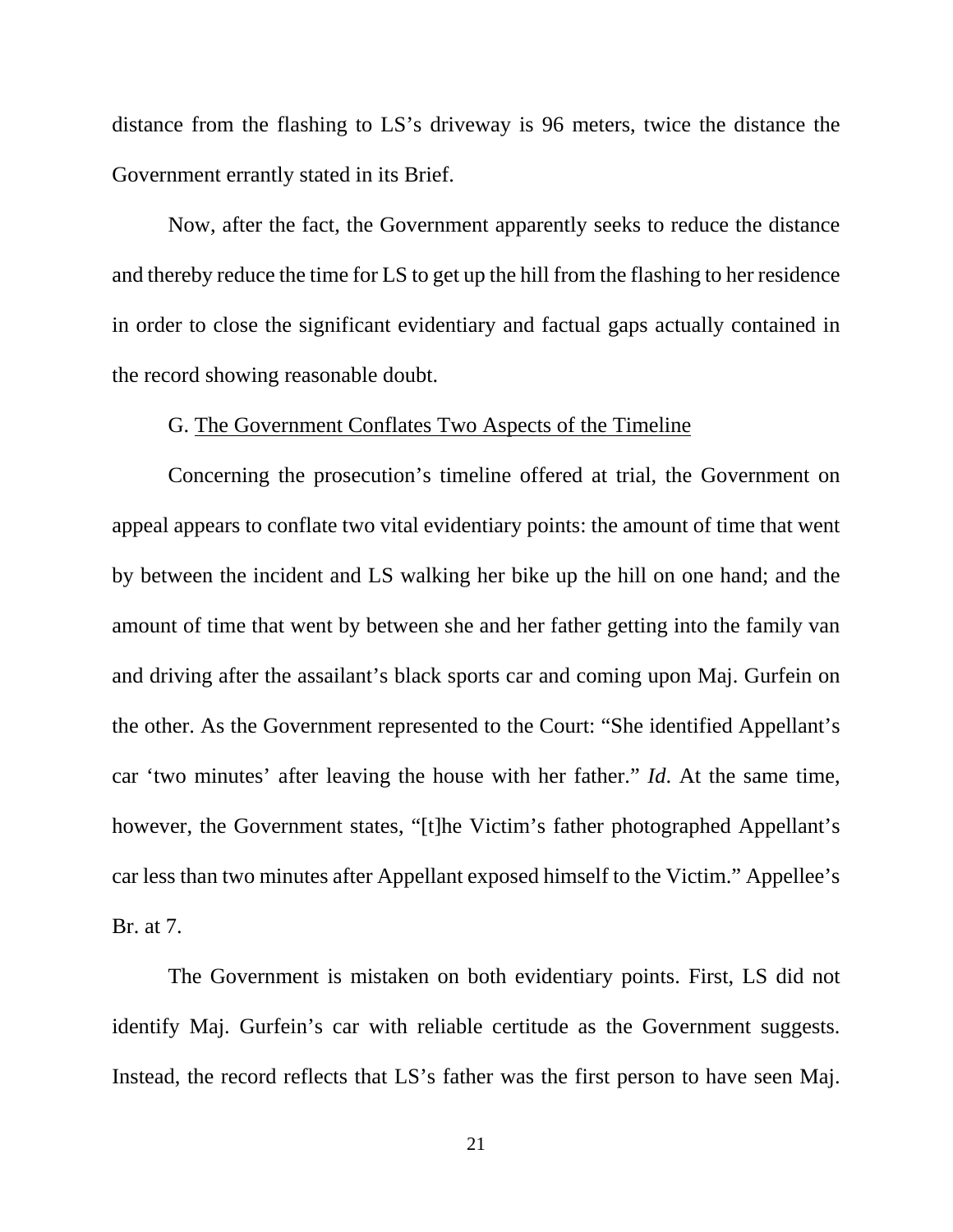Gurfein's car. He asked LS if it were the correct car. She replied, "it could be." (R. at 981, 1078, 1080).

Second, Major Gurfein's car is a black BMW sports car, a type of car that is very common in Stuttgart, Germany.

Third, the Government's timeline representations to the Court are not accurate. The record indicates that LS and her father got into their family van at "1856 or 1857 or 1859" per LS's mother's testimony and sought to drive after the alleged assailant. (R. at 1051). At 1901, LS's father took a digital image of Maj. Gurfein's car depicting his rear license plate. (R. at 985).

Accordingly, the record supports the conclusion that LS's father took the picture approximately two minutes *after having left their home to search for the assailant*, not "less than two minutes after Appellant exposed himself to the Victim," as the Government mistakenly claims. Appellee's Br. at 7. There is a drastic difference between the Government's misstatement of the facts, which characterizes the photo of Maj. Gurfein's vehicle as a veritable "hot pursuit" of an assailant, and what actually occurred. In fact, there were several more intervening events, and much more time elapsed, between the flashing incident and the photo of Maj. Gurfein's license plate.

The Government's characterization leaves out the time it took LS to get herself and her bike from the base of the hill, up the 96 meters uphill to her residence,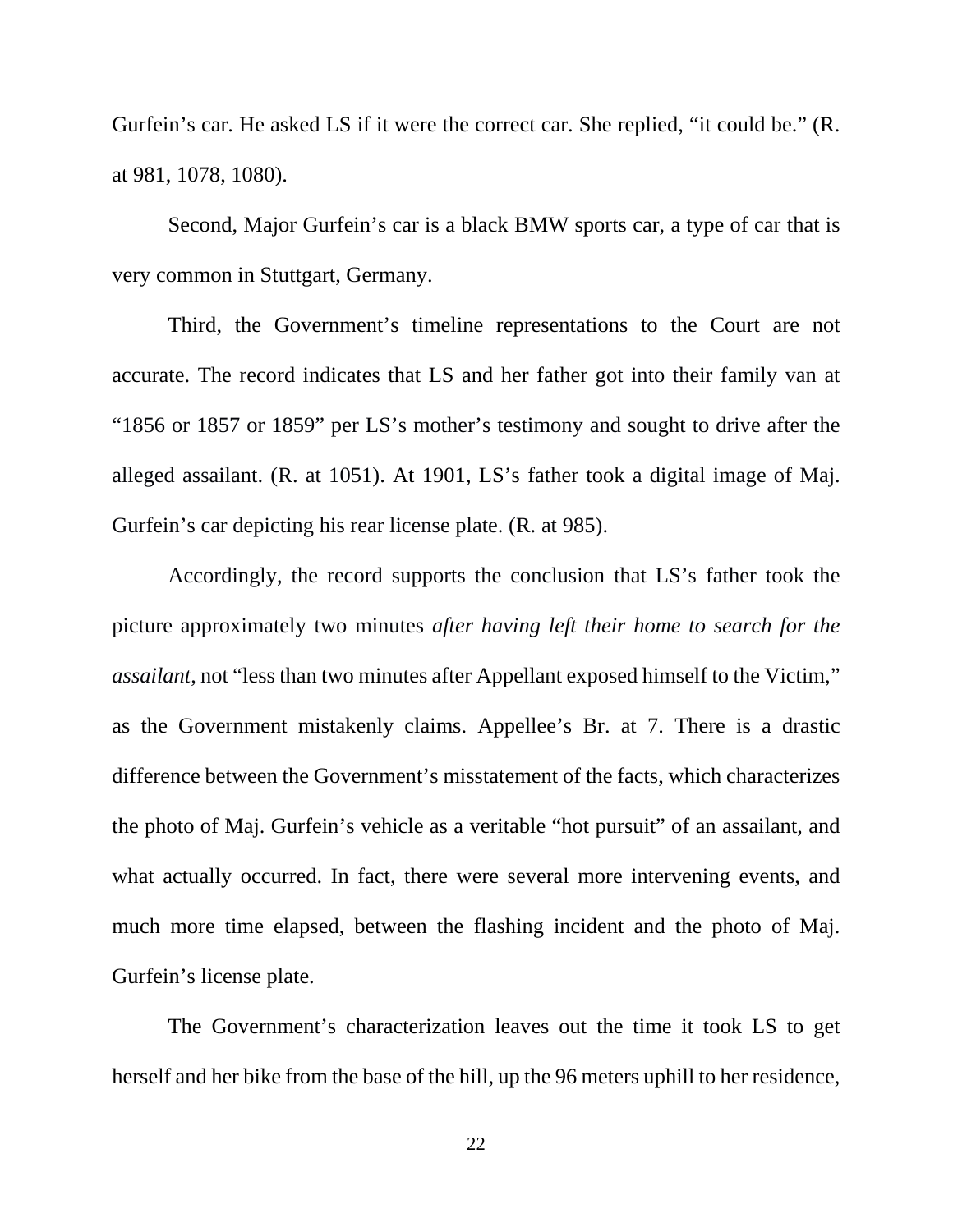report the incident to her parents, get into the van, get out of the driveway, begin driving, and come upon a black BMW in southern Germany. The reason for the Government's bold omission of these parts of the timeline is obvious: it does not fit into their narrative that the photo was taken within moments of the incident. The facts conveniently ignored by the Government are, in fact, aligned with what actually occurred: that LS's father took the picture of the wrong license plate.

Even if the Government's claim were physically possible, there would still be no fresh pursuit. Any and all visibility from the actual assailant and his car had been lost by the time LS reached her family home, reported to her parents, and then she and her father came upon the first black BMW sports car they saw.

#### H. The Government Cites Evidence On Appeal Ruled Inadmissible At Trial

In its Brief, the Government has also presented a revised version of the trial evidence of record when it writes:

> The Victim and her father immediately got in their car, drove and found the vehicle matching her description and took a picture of the license plate. The license plate matched Appellant's car and the father later identified Appellant in a photo lineup as the man driving the car they followed.

Appellee's Br. at 5.

There are three problems with the Government's representation to the Court. First, as written, a reasonable but incorrect inference is that directly after the flashing, LS and her father drove off after the assailant. That is not the case. LS has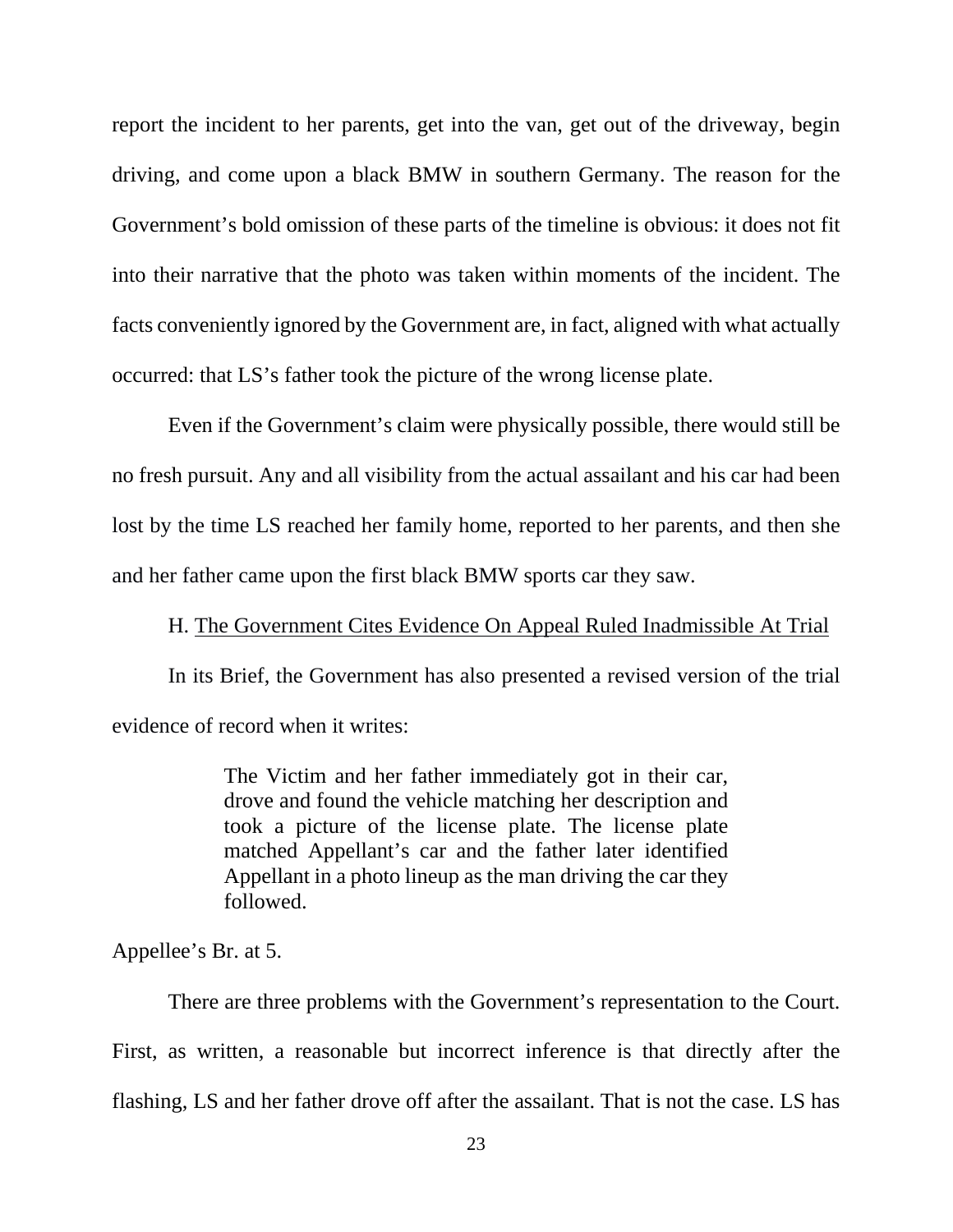to walk herself and her bike up a 96-meter hill to her residence. Once there, she reported the incident to her mother, to her father after he walked out of the house, get their directions, get into the family vehicle, get out of the driveway, and then proceed to search for the black sports car. Thus, there was no "immediate" pursuit as the Government alleged.

Second, LS and her father did not get into their car as the Government represented to the Court. Rather, they got into a family van with tinted windows, and LS had to climb into the rear passenger seat. Thus, the trip took longer than the Government would like the Court to believe, and the ability of LS to see and identify the vehicle as the one being driven by the man who exposed himself was not as strong as the Government would have the Court believe.

Third, the military judge ruled that LS's father could identify Maj. Gurfein in court based on his direct observation when he took the digital image of Maj. Gurfein's license plate. There was, however, no mention of any previous photo lineup during LS's father's testimony before the jury as the Government represented to the Court. (R. 998-99; 1001). Accordingly, the photo lineup evidence was not before the Panel -- a significant point that goes unmentioned in the Government's Brief. It should certainly not now be used offensively against Maj. Gurfein.

### I. The Government Misstates Foreign Language Evidence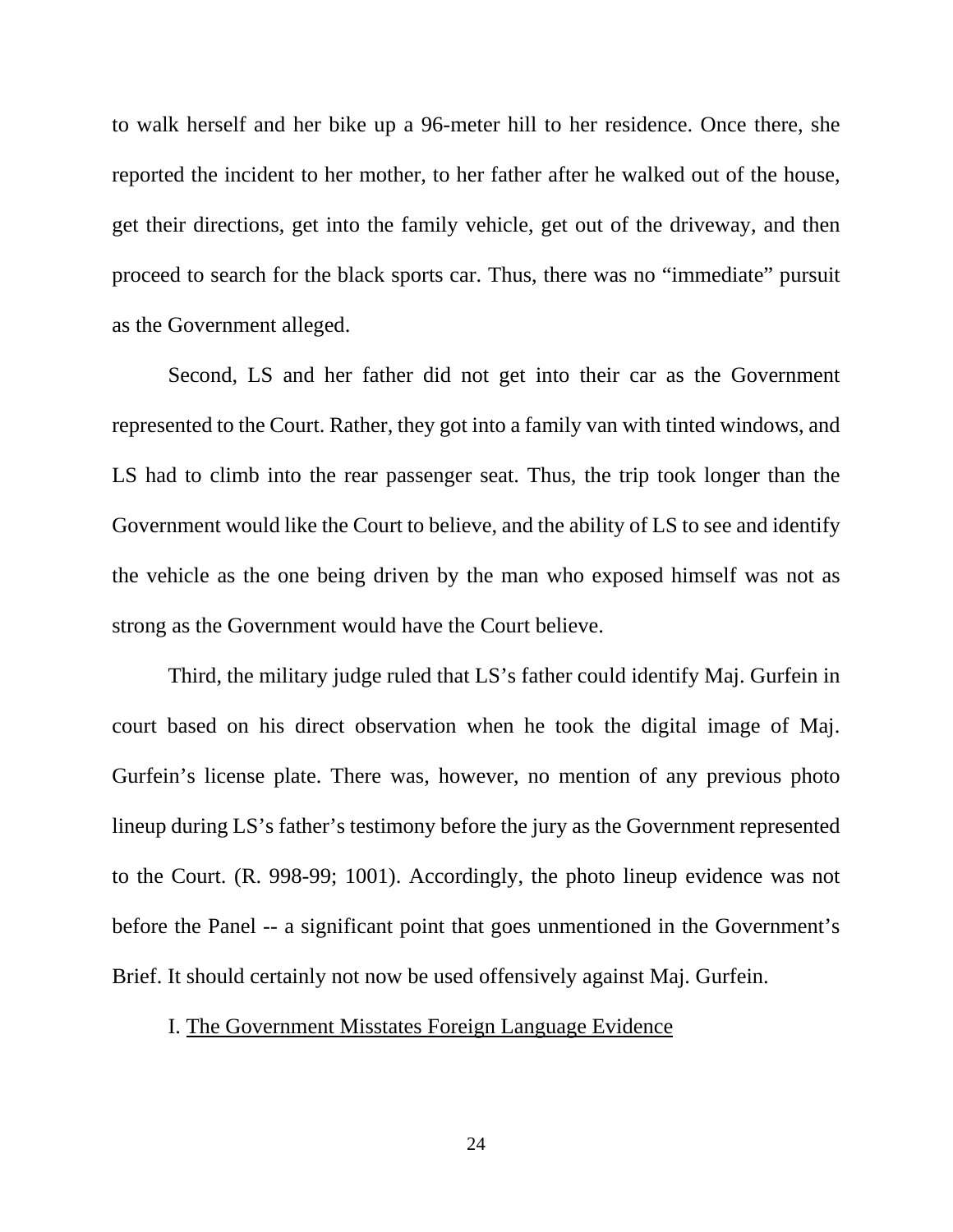The Government suggests that LS testified with exactitude and confidence that the assailant spoke to her in English: "The car drove up next to her, rolled down the window, and the driver was 'shaking his penis' as he said something in English." Appellee's Br. at 8.

This is does not provide the Court with the complete picture. When the German police interviewed LS on the night in question, she stated that the flasher spoke in a "foreign language." (R. at Appellate Ex. LXIII). The report does not indicate English, *Id.*, only a language different from German. Approximately one year later, at trial, the following colloquy occurred between the prosecutor and LS:

> A. Yes. When he shortly talked to me, but I did not understand what he -- but I did not, I guess, I did not understand what he was saying to me.

Q. Why didn't you understand what he was saying?

A. I just heard him mumbling.

Q. Did you know what language he was speaking?

A. English.

Q. Are you a 100 percent sure or was it just sounding like English?

A. You couldn't really understand, but it sounded like English.

(R. at 1070-71).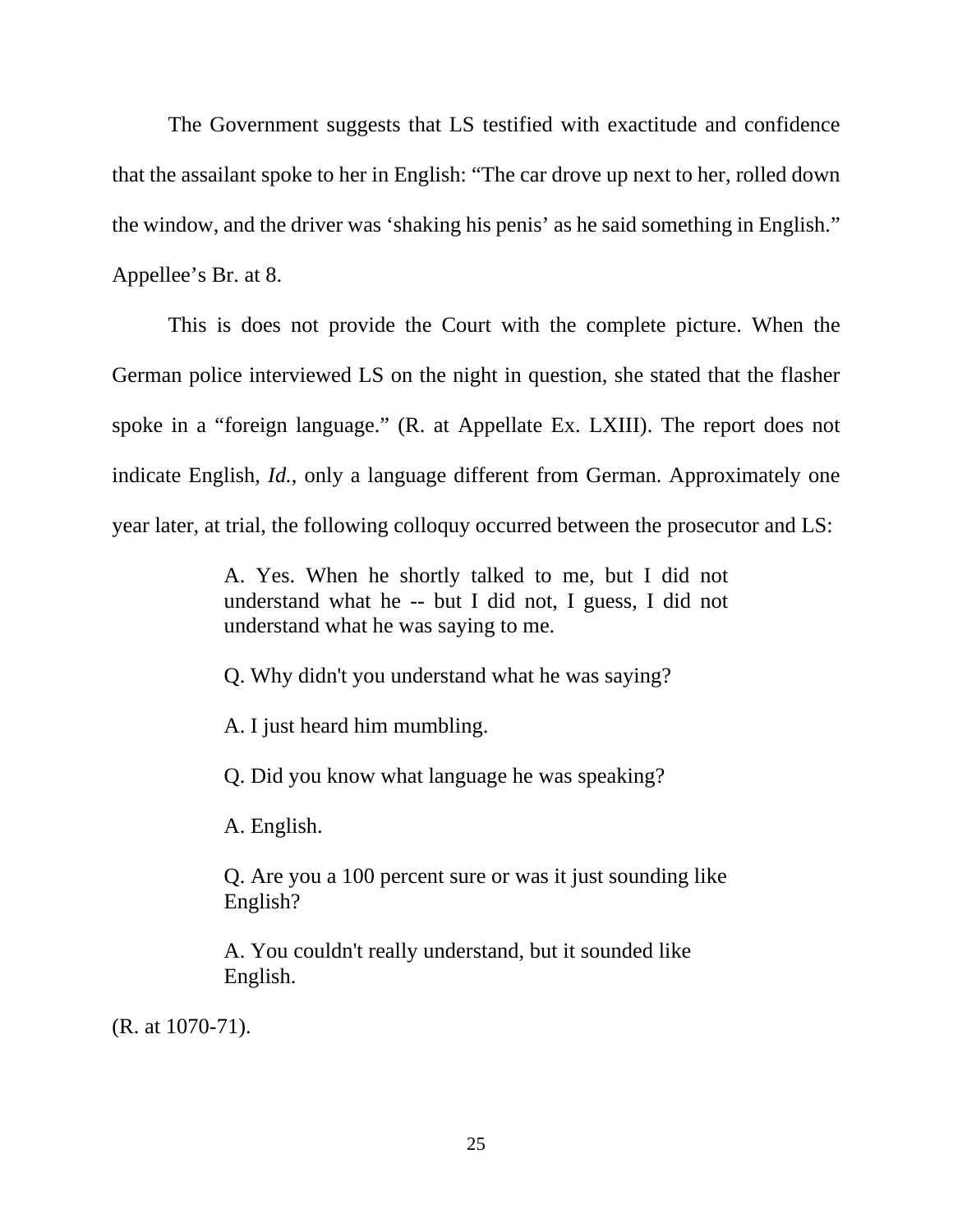Between the night in question when LS informed that the assailant spoke a foreign language and the trial, her recollection nearly a year later morphed to English. And, a fair reading of the transcript suggests that LS was not that sure it was English evidenced by "mumbling," "couldn't really understand, but it sounded like English." The record reflects that LS did not testify confidently that her assailant mumbled in English.

## J. The Government Misrepresents Maj. Gurfein's Testimony

"Appellant admitted to stopping on the side of the road near the Victim's house...." Appellee's Br. at 10. This is factually inaccurate. There is no evidence of record whatsoever to support this representation to the Court that Maj. Gurfein had any knowledge of where LS's house was until the CID informed him, two weeks after the night in question during his CID interview, in which he voluntarily cooperated.

For these reasons, nothing in the Appellee's Brief changes the strong evidence of reasonable doubt leading to factual and legal sufficiency pursuant to Article 66, UCMJ; 10 U.S.C. § 866 (2014), and the material prejudice of Maj. Gurfein's substantial rights. Article 59(a), UCMJ; 10 U.S.C. § 859(a) (2014).

#### II. Evidence Material to the Preparation of the Defense Was Not Produced

The absence of convincing evidence that an accused was at the scene at the time prescribed ordinarily results in an acquittal. The Government's 22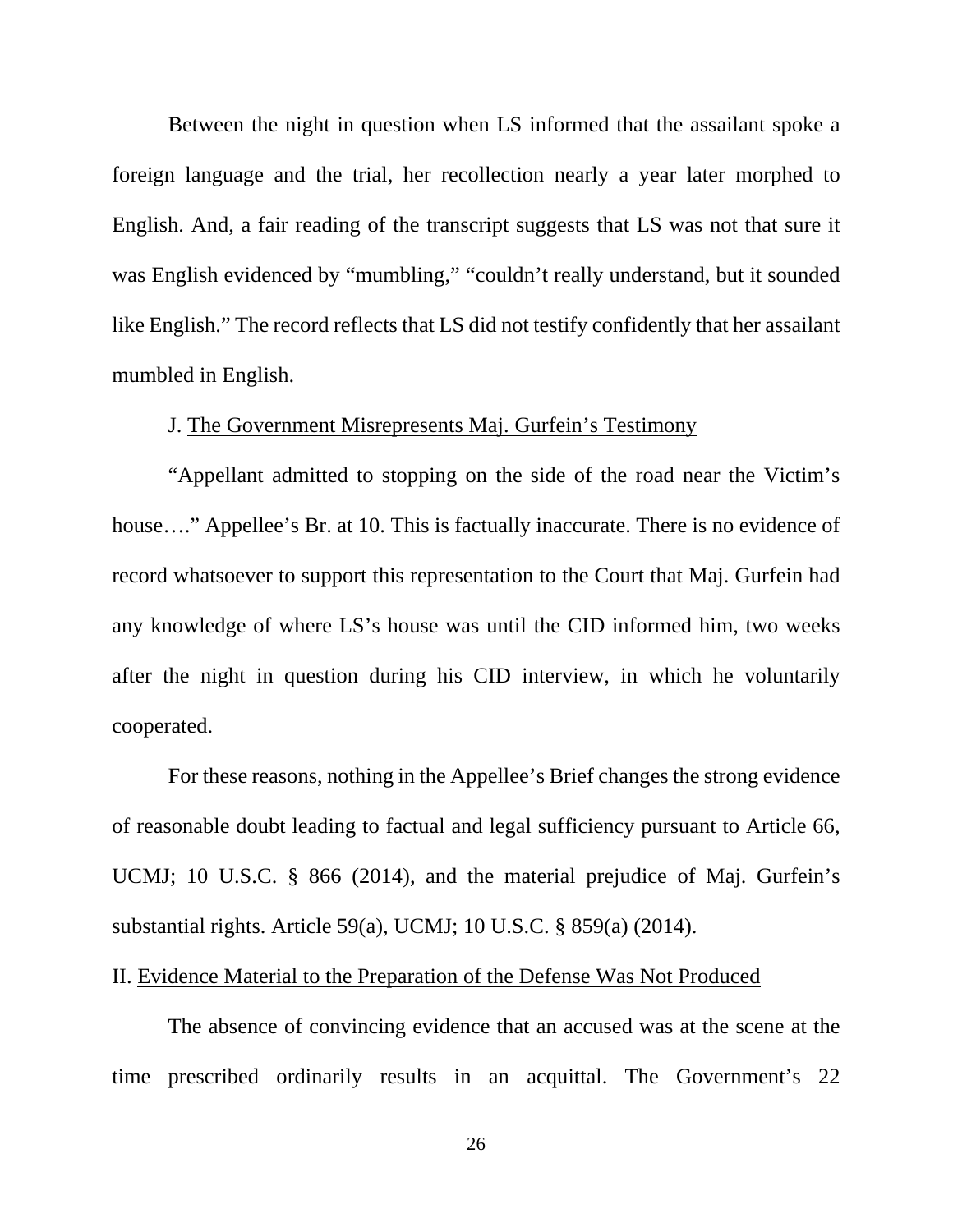misrepresentations of the evidence described above reveals a tacit acknowledgement that the evidence supporting the convictions was weak. Maj. Gurfein was convicted nonetheless. Perhaps he may not have been, however, but for the cumulative effect of a series of unfairly prejudicial legal errors involving significant physical, scientific, and reliable corroborating evidence that never made it to the defense, the chain-of-command upon preferral and referral, the courtroom, the military judge's chambers, or the deliberation room. Missing from the trial, even though requested by the defense and within the Government's possession were:

1) Cell tower phone/ping records for Maj. Gurfein's US Government-issued Blackberry that stood to strengthen his alibi defense by providing reliable data as to his location at various times on the night in question;

2) Data from Maj. Gurfein's Blackberry device itself that the prosecution's forensic expert was not able access even though within the CID's resources were the tools to access the data; and

3) GPS data from Maj. Gurfein's car itself, also that the prosecution's forensic expert was not able to access because he used the wrong technology. (R. at 218; 277).

It stands to reason that any Sailor, Marine, or Officer standing trial would like to be able use this readily available evidence to defend themselves. *United States v. Guthrie,* 53 M.J. 103, 105 (2000) ("Discovery in military practice is open, broad,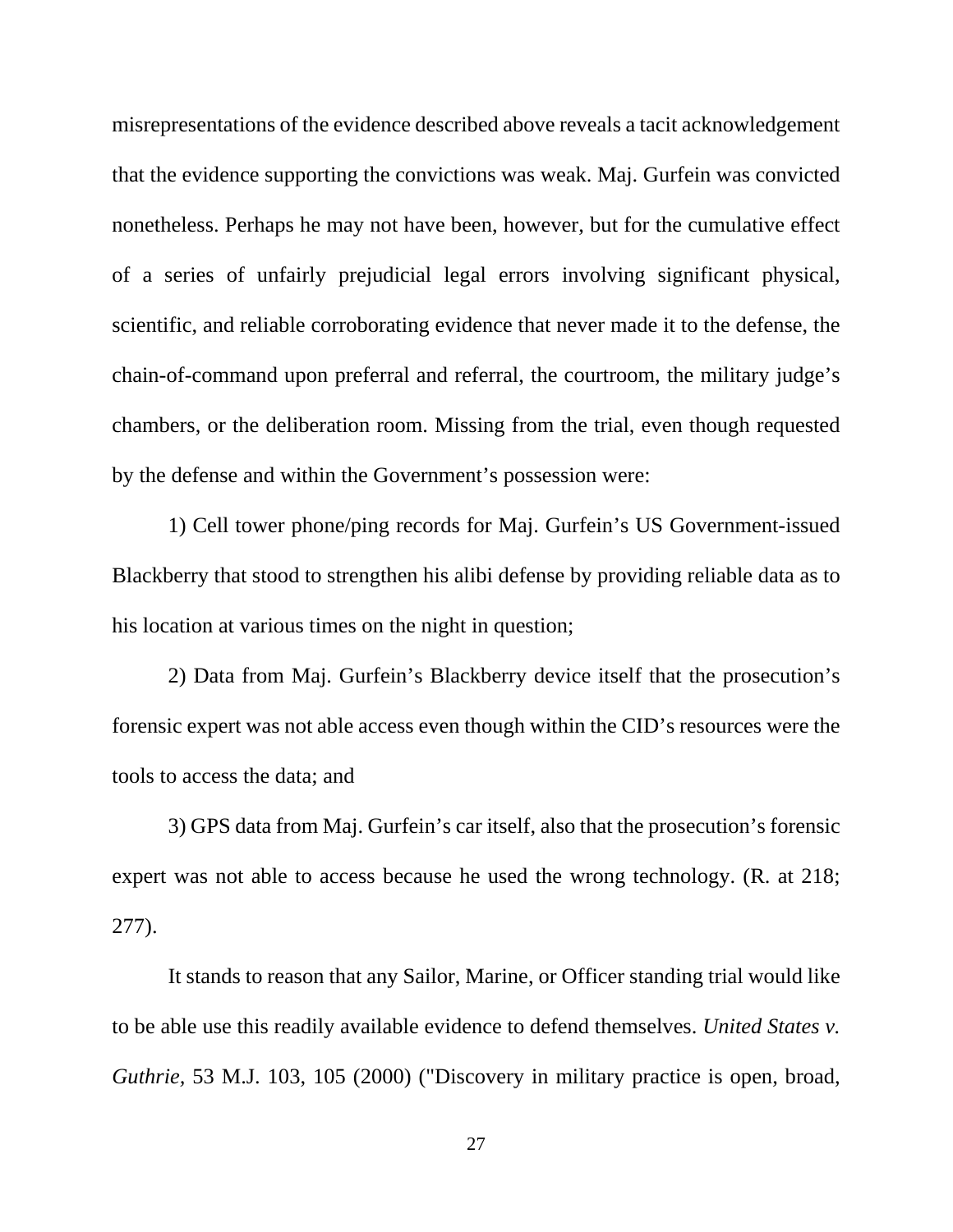liberal, and generous."). The prosecution, however, denied Maj. Gurfein's requests, necessitating litigation before the military judge to compel production. The defense explained to the military judge that evidence was relevant, necessary, and material to the preparation of the main trial defense strategy: that Maj. Gurfein was not at the location at the time the prosecution prescribed. *See* RCM 703(f)(1) ("Each party is entitled to production of evidence that is relevant and necessary.").

The information sought by each request existed at the time of the pretrial investigation and pretrial proceedings and was in the possession, custody, and control of the United States. There is no dispute that the German authorities were working together with the American authorities on this case in a "joint investigation." As the military judge specifically found, "[t]he ensuing investigation was a joint endeavor by German police and U.S. military law enforcement." (R at. App. Ex. LXVI, p. 3). Each request sought information that *was material to the preparation of the defense* designed to strengthen the alibi defense and weaken the prosecution's reliance on the testimony of LS. None of the evidence requested, however, was forthcoming.

The Government must now, on appeal, prove that as a matter of law, these refusals to produce were harmless beyond a reasonable doubt. *United States v. Roberts*, 59 M.J. 323 (C.A.A.F. 2004); *United States v. Hart*, 29 M.J. 407 (C.M.A. 1990) ("[w]here an appellant demonstrates that the Government failed to disclose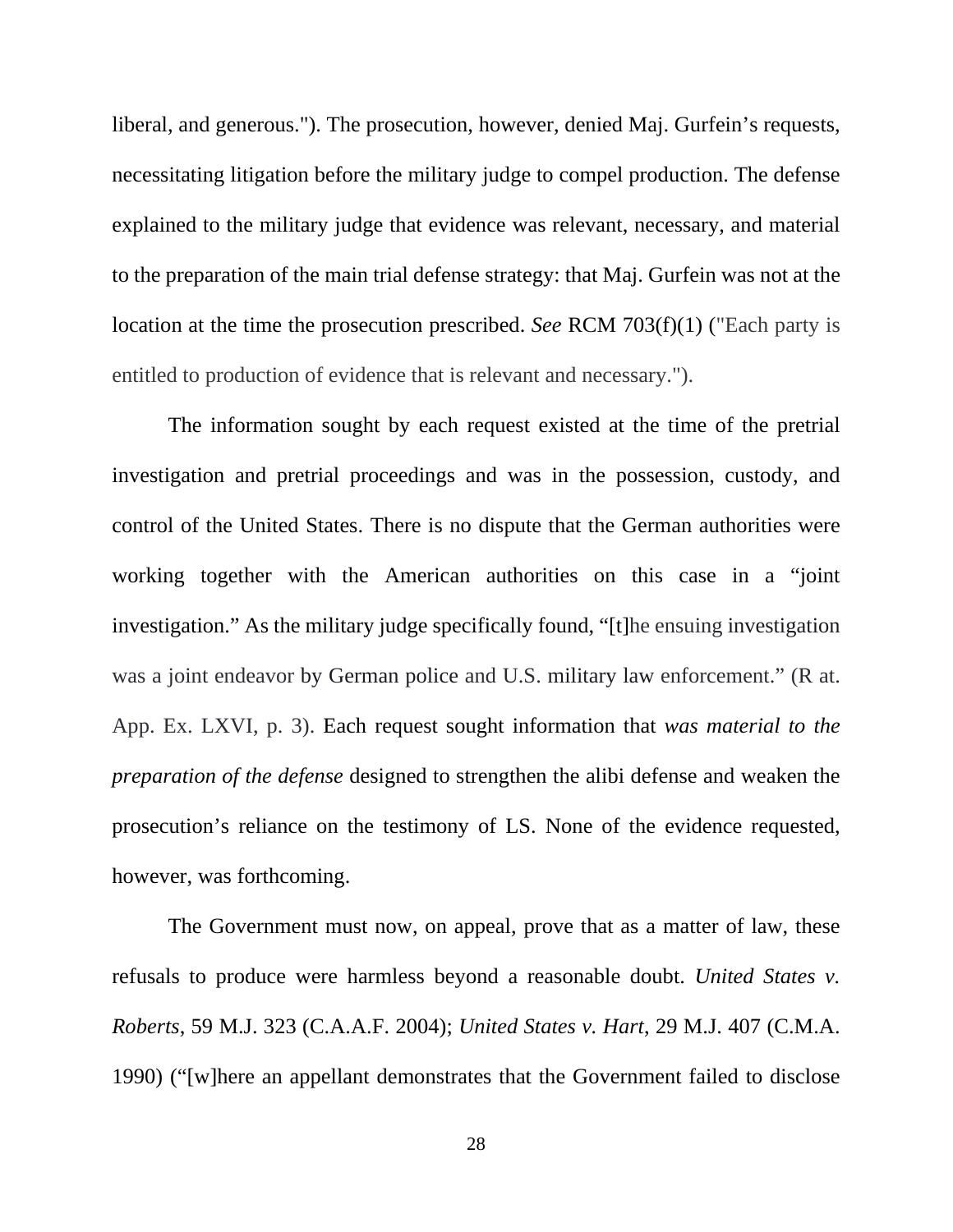discoverable evidence in response to a specific request or as a result of prosecutorial misconduct, the appellant will be entitled to relief unless the Government can show that nondisclosure was harmless beyond a reasonable doubt"); *see also United States v. Eshalomi*, 23 M.J. 12 (C.M.A. 1986). Appellee's Brief fails to meet that requirement.

#### A. Cell Tower/Phone Records

Opposing the motion to produce the phone records, the prosecution informed the military judge they were not able to access German telephone company records, "because they are not subject to compulsory process," even though the records are for an American contract for American telephone services for the United States military who was working a joint investigation with the German police. Appellee's Br. at 23.

The military judge errantly agreed with the prosecution's representations to deny Maj. Gurfein's motion to compel production of the cell tower/phone records – production that could have been accomplished as easily as it was for the American prosecution to produce German witnesses in court to testify against Maj. Gurfein.

The prosecution was obligated to search for and produce the requested records and the military judge denied their production without fully considering or pursuing the means available to the prosecution and the trial court. There is no evidence that the prosecution, before denying the defense RCM  $701(a)(2)$  request, issued a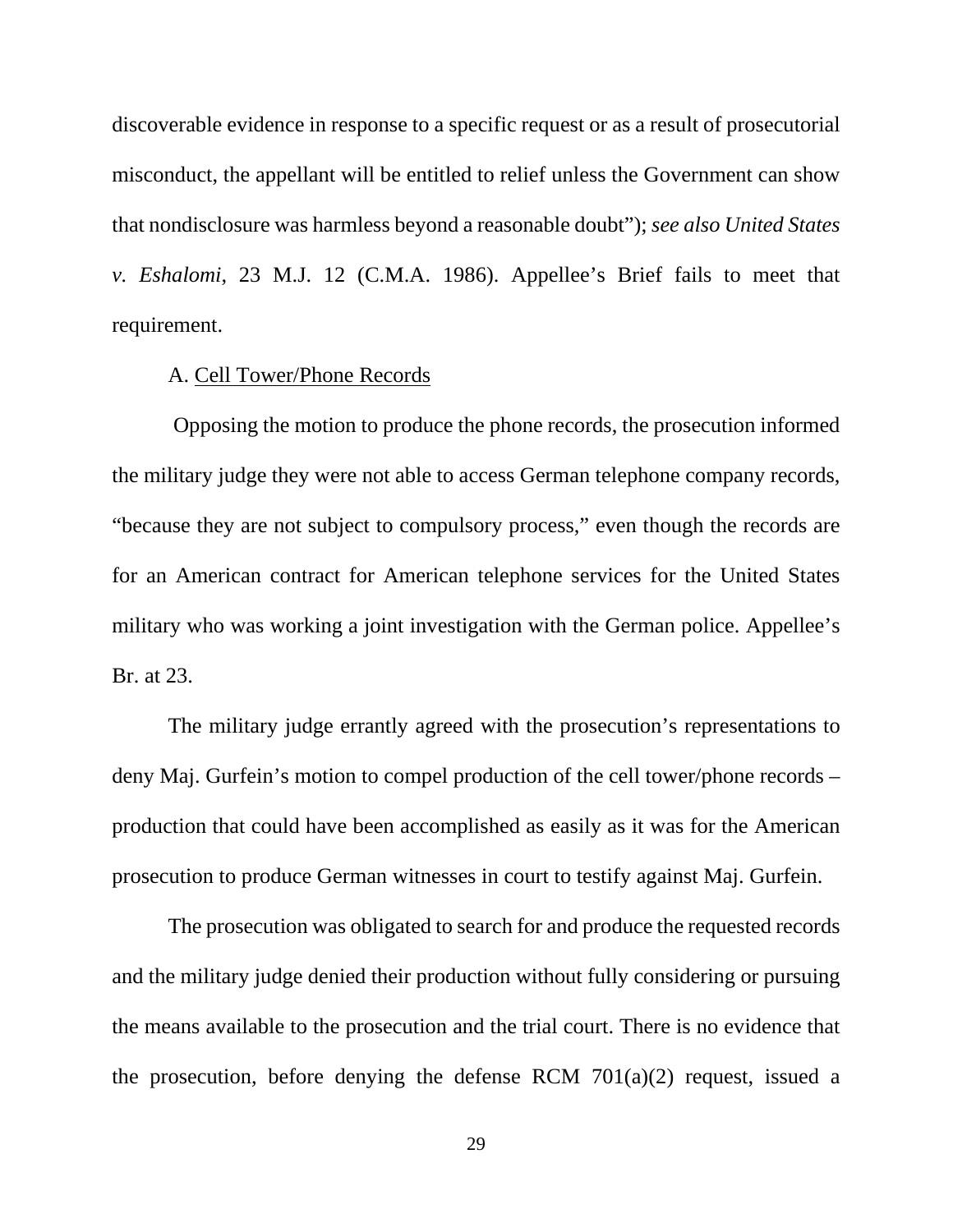subpoena pursuant to RCM 703 to the German police officers working jointly on the case to secure the cell tower/phone records. "The individual prosecutor has a duty to learn of any favorable evidence known to the others acting on the government's behalf in the case, including the police." *Kyles v. Whitley*, 514 U.S. 419, 437 (1995).

Nor did the military judge realize that he could order the prosecution to subpoena the records from the German Police, the telephone company, or the American contracting command. And, the military judge could have directed the prosecution to coordinate with the American Contracting Officer (KO) to determine if the United States already possessed the requested records as part of the ordinary billing, invoicing, and payment cycle for the Blackberry cell tower service. The military judge could have instructed the prosecution to pursue these reasonable avenues and report back with actual results.

These reasonable courses of action do not involve compulsory process nor the Status of Forces Agreement. Accordingly, the court's decision was influenced by an erroneous view of the law and the military judge had reasonable yet unexplored choices other than denial. *United States v. Miller,* 66 M.J. 306, 307 (C.A.A.F. 2008).

The prosecution must make good faith efforts to comply with defense requests. *United States v. Williams,* 50 M.J. 436, 441 (C.A.A.F. 1999). "The government cannot intentionally remain ignorant and then claim it exercised due diligence." *United States v. Trigueros*, 69 M.J. 604, 611 (A. Ct. Crim. App. 2010).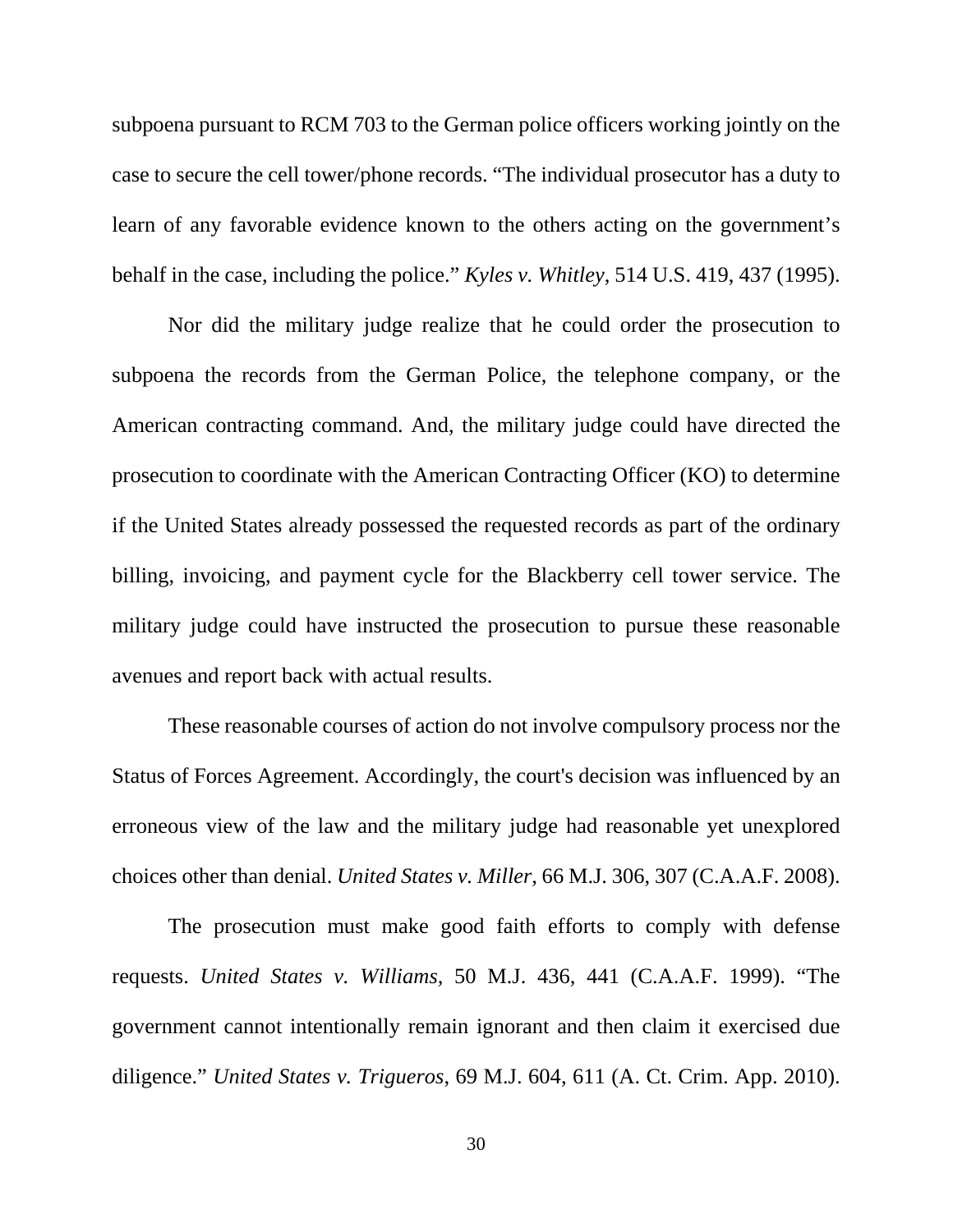In *United States v. Stellato*, 47 M.J. 473 (C.A.A.F. 2015), the CAAF provided the following guidance:

> . . . a trial counsel cannot avoid discovery obligations by remaining willfully ignorant of evidence that reasonably tends to be exculpatory, even if that evidence is in the hands of a government witness instead of the government; this prohibition against willful ignorance has special force in the military justice system, which mandates that an accused be afforded the equal opportunity to inspect evidence.

*Stellato*, 47 M.J. at 487.

The prosecution's denial and the military judge's ruling did not afford Maj. Gurfein the equal opportunity to inspect evidence critical to the preparation of the defense. The military judge erred to the material prejudice of Maj. Gurfein's substantial right to develop and present the affirmative defense of alibi, corroborate the prosecution's timeline, and validate his own trial testimony.

Armed with powerful cell phone/tower records proving that he was elsewhere when the offense was committed, the jury would have acquitted Maj. Gurfein. Consequently, the Government has not, and cannot prove, that the non-production of the cell tower/phone records was harmless beyond a reasonable doubt, as is their burden on appeal. *Roberts*, 59 M.J. at 324; *Hart*, 29 M.J. at 408.

"Failing to disclose requested material favorable to the defense is *not* harmless beyond a reasonable doubt if the undisclosed evidence might have affected the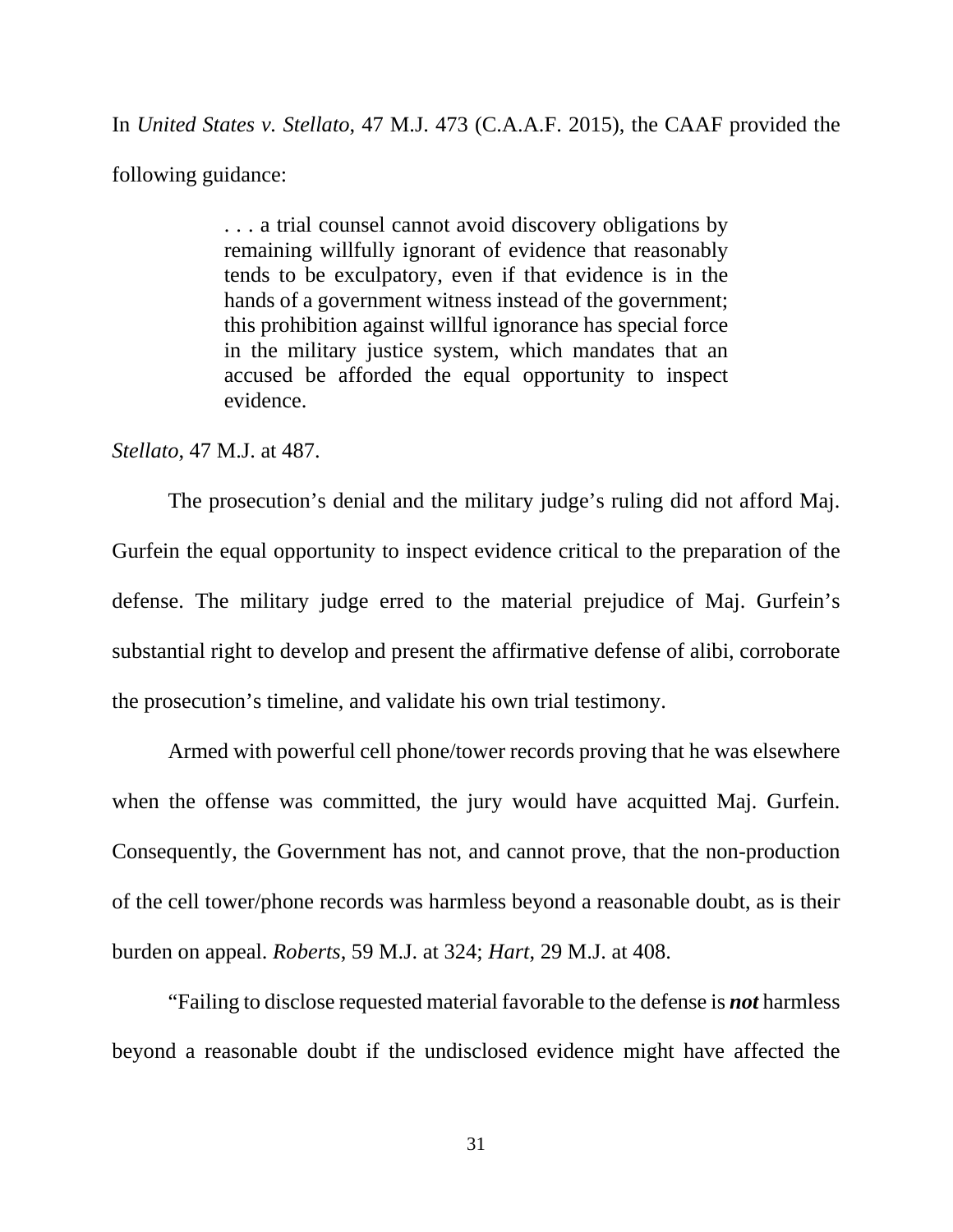outcome of the trial." *United States v. Coleman*, 72 M.J. 184, 187 (C.A.A.F. 2013) (emphasis added).

## B. Blackberry Time and Location Data

Prior to trial, the defense made a specific discovery request pursuant to RCM 701(a)(2) noting that the evidence sought was material to the preparation of the defense because it stood to provide completely exculpatory evidence, through technology and verifiable data, that conclusively proved that Maj. Gurfein was elsewhere when LS was "flashed."

In his opening brief on appeal, Maj. Gurfein suggested to the Court that the information should have already been secured and assessed by the prosecution before bringing Charges to ensure whether or not Maj. Gurfein was the correct assailant. That the evidence was not a part of the prosecutor's files is evidence of an incomplete investigation. However, RCM 701(a)(2) required the prosecutor to search that which is within the "possession, custody, or control of military authorities," which includes non-law-enforcement authorities, especially when the defense describes the evidence sought and where it can be obtained.

Major Gurfein's Government-issued Blackberry was in the direct control of the prosecution. The prosecution elicited testimony that the Blackberry data could not be extracted, even though Maj. Gurfein provided the prosecution with the PIN. (R. at 1405). In an email, a CID Agent wrote that he could not "decrypt the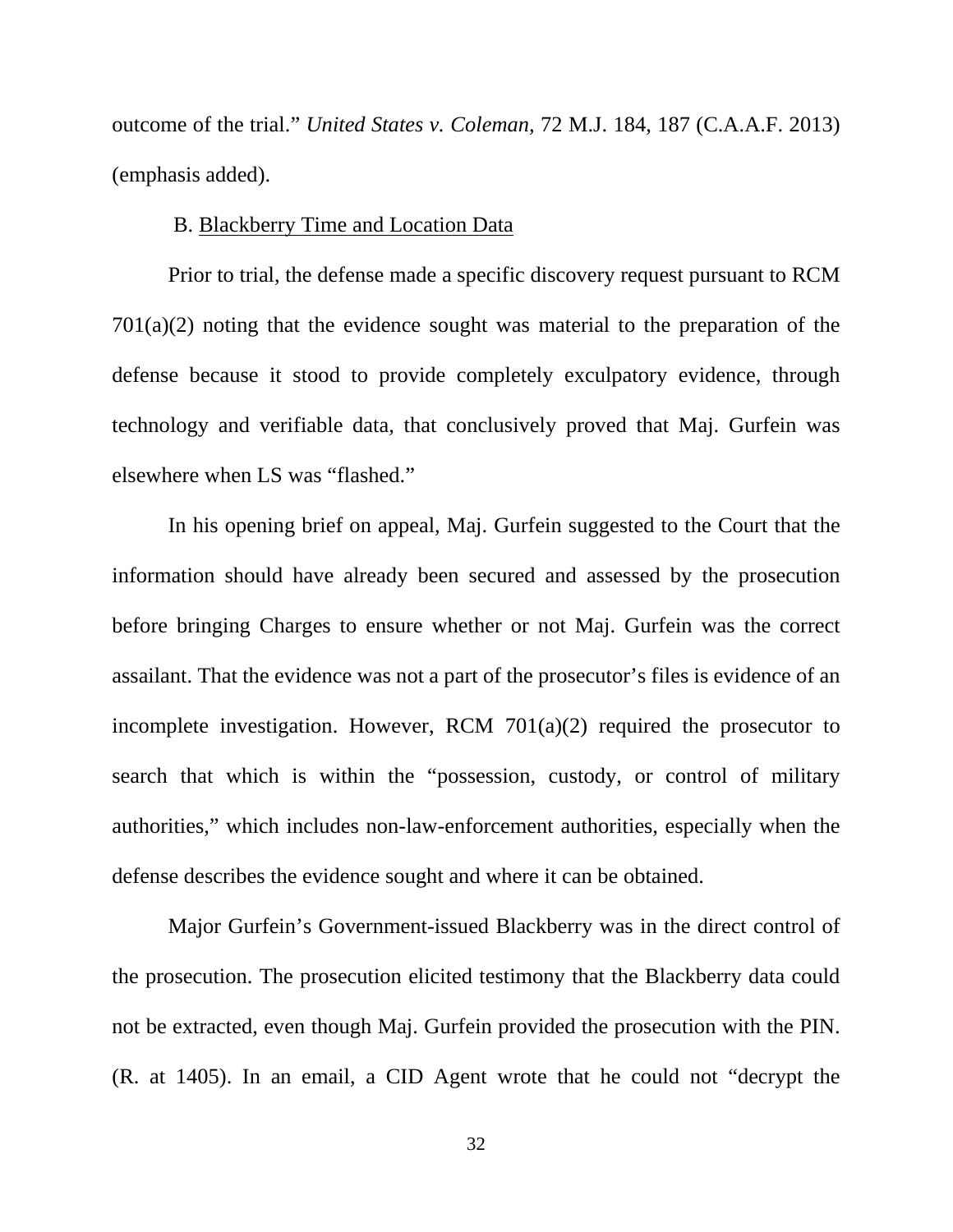BlackBerry backup that was made by the Cellebrite." (R. at App. Ex. XX). However, upon cross-examination, the CID Agent testified that if the device were not encrypted, it was possible to access location data when phone calls were made. (R. at 282-83). He also stated that cell tower information was possibly available on the device. *Id*.

The military judge denied Maj. Gurfein's request for the Blackberry time and location data, which is an unfairly prejudicial abuse of discretion.

> I don't have -- I don't have -- this does not tell me relevant place. It doesn't tell me who the phone call is actually coming from. It doesn't tell me who the phone call is going to. I don't have any evidence in front of me to link this to the accused or his BlackBerry or a location that would then suggests an alibi. So if you can meet that burden somewhat -- somewhere downstream and connect this into an alibi defense that would make all of that then relevant and necessary with respect to the cell tower data to triangulate a location, I invite you to do that downstream.

(R. at 235-36).

With respect, the military judge misapplied the law. The defense met its burdens. The use of cell phone technology in criminal prosecutions has become so routine and commonplace that it has been referred to as "a staple of everyday policing."[1](#page-35-0) The defense proved that Maj. Gurfein had the Blackberry in his

<span id="page-35-0"></span>t <sup>1</sup> Heath, Brad, *Police Secretly Track Cell Phones To Solve Routine Crimes*, USA Today, August 23, 2015, *available at* [https://www.usatoday.com/story/news/2015/08/23/baltimore-police](https://www.usatoday.com/story/news/2015/08/23/baltimore-police-stingray-cell-surveillance/31994181/(last)[stingray-cell-surveillance/31994181/\(last](https://www.usatoday.com/story/news/2015/08/23/baltimore-police-stingray-cell-surveillance/31994181/(last) visited 4 December 2018).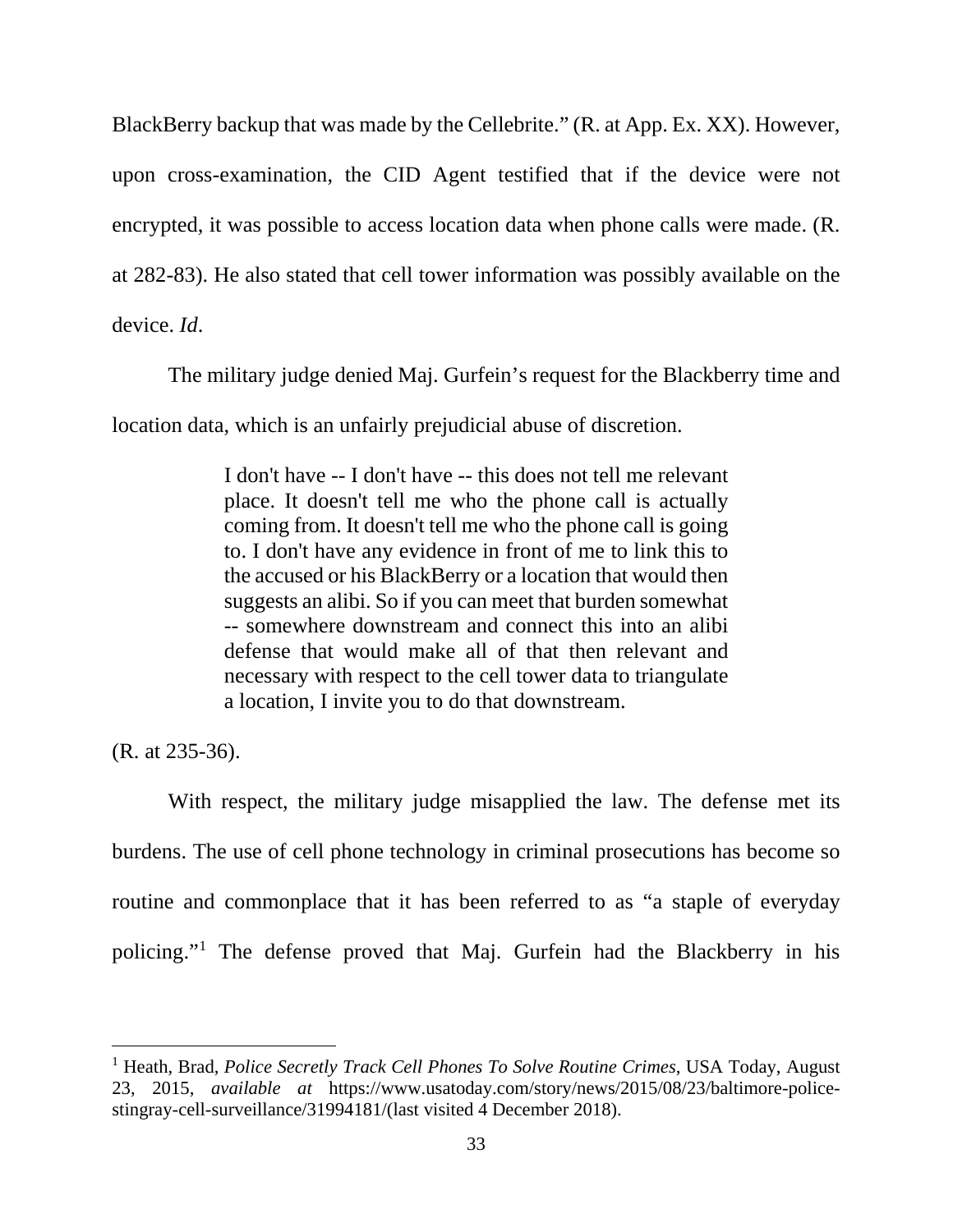possession in his car with him on the night in question and used it to make at least two phone calls somewhere between Kelly Barracks and Dettenhausen, seven minutes, and two minutes, before the alleged flashing. The CID Agent testified that without encryption that the United States put into the Blackberry, time, location, and cell tower pings could be accessed. The defense urged the military judge to recognize that the time, location, and cell tower data on the Blackberry were needed to develop the alibi defense – material to the preparation of the defense - that Maj. Gurfein was not at the location at the time prescribed.

Major Gurfein met the burden pursuant to RCM 701(a)(2) where the prosecution is obligated to provide information if, among other things, it is *material to the preparation of the defense*. *United States v. Adens*, 56 M.J. 724 (A. Ct. Crim. App. 2002) (emphasis added). Evidence is material to the preparation of the defense, if, for example, it informs the pursuit of certain lines of investigation, suggests defenses, or evokes trial strategies. *United States v. Webb*, 66 M.J. 89 (C.A.A.F. 2008). Surely an alibi defense using cell tower, Blackberry, and GPS technology falls within the ambit of RCM 701(a)(2). Accordingly, the military judge abused his discretion by denying production of this information to the material prejudice of Maj. Gurfein's substantial right to develop and present the affirmative defense of alibi.

In opposition, the Government states: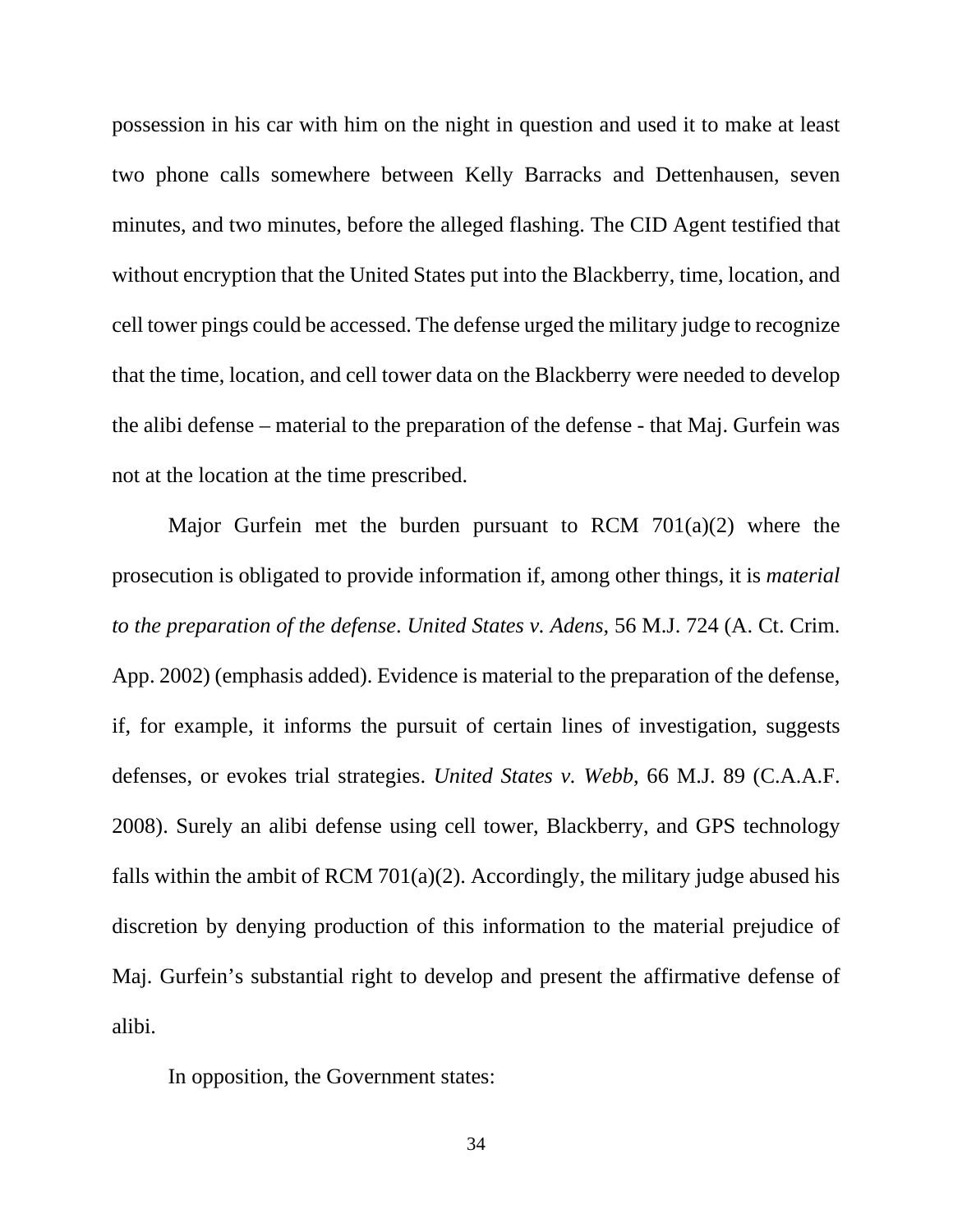It is just as likely, given the positive identification by the Victim and her father, and Appellant's own statements, that any location data would have shown he was present at the scene of the crime. He fails to show prejudice.

Appellee's Br. at 31.

The Government's position underscores how significant the time and location data was to the preparation of the defense. Use of the cell phone/tower data, the Blackberry device data, or the GPS car data could have conclusively decided the matter. For reasons unknown, however, none of these seemingly important evidentiary leads was pursued by the prosecution before bringing Charges, necessitating Maj. Gurfein's requests for production.

In its Brief, the Government claims that Maj. Gurfein did not show that the evidence sought would have been "favorable" to his case. Appellee's Br. at 23; 30. The Government misstates the applicable law. Because Maj. Gurfein tendered his discovery requests pursuant to RCM 701(a)(2), the law does not require a showing that the evidence is *favorable*, only that it be *material* to the preparation of the defense. Unlike RCM 701(a)(6) and *Brady* in the context of disclosure obligations, there is no requirement that the information be favorable when the defense requests production. The information can be unfavorable and still be material to the preparation of the defense. *See Adens* and *Webb*, *supra*.

The Government avers that Major Gurfein waived appellate review of the prosecution's production denials and military judge's denials. Appellee's Br. at 23.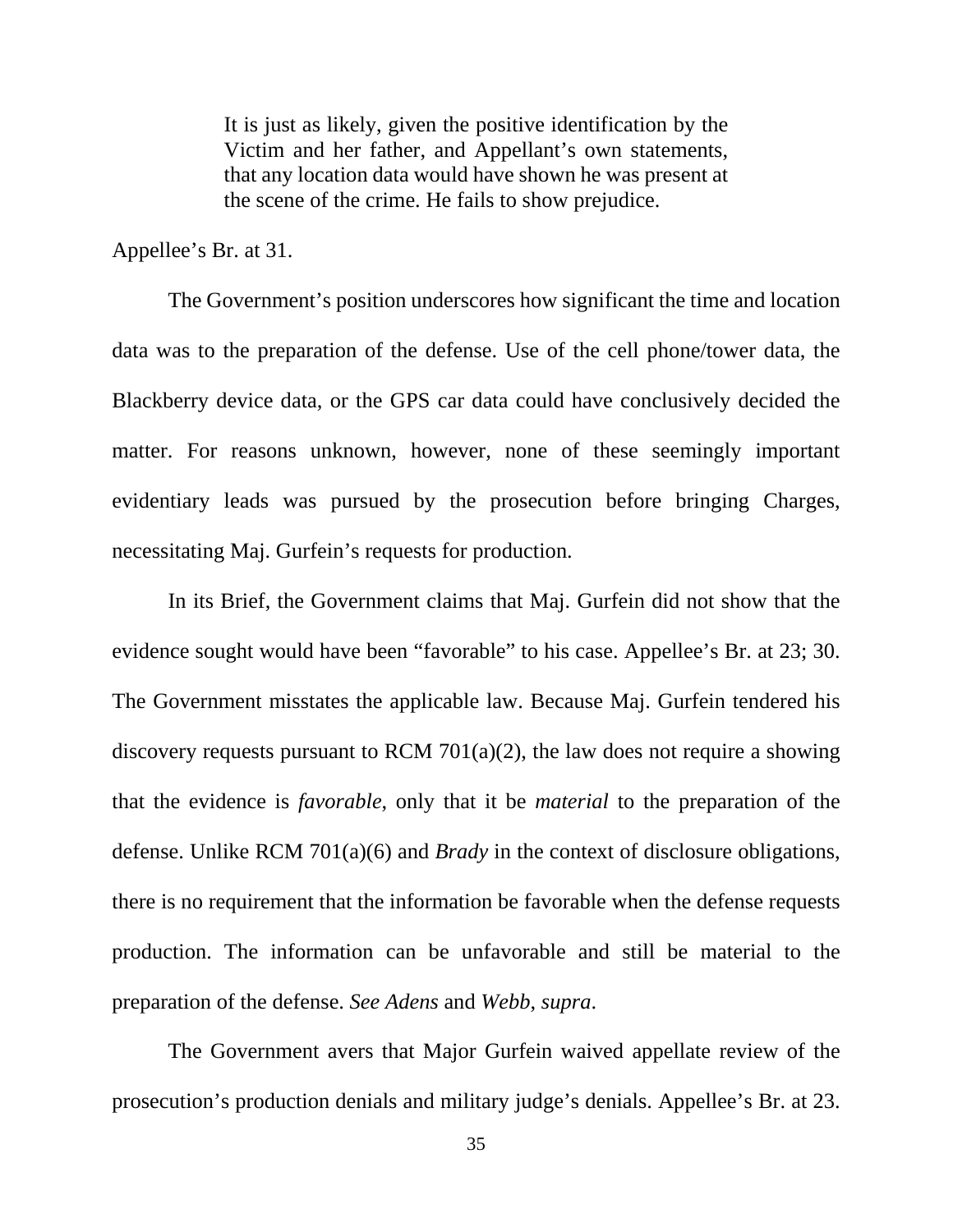However, there can be no waiver where the defense properly tendered written requests for specific evidence within the prosecution's possession pursuant to RCM 701(a)(2), the prosecution denied the requests, the defense moved the court for production, and the military judge denied the requests.

The Government also suggests that the prosecution has no obligation to produce anything in response to a defense RCM 701(a)(2) request that is not subject to compulsory process. Appellee's Br. at 23-34. The Government's position misstates the law. Rule for Courts-Martial 703 provides that "[t]he prosecution and defense and the court-martial shall have equal opportunity to obtain witnesses and evidence, *including* the benefit of compulsory process." (emphasis added). Although compulsory process is one means of securing evidence, it is not the exclusive means of securing evidence. Consider: had the prosecution sought cell phone/tower records for its own use in the case, it stands to reason that the German police, working together with the American authorities on this case, would have secured the records. Or, American contracting officials who service the cell phone/tower contract would not require a subpoena to provide records responsive to the defense's production request.

What is more, the Government has not, and cannot, prove that the nonproduction of the cell phone/tower, Blackberry time, location, and GPS data was harmless beyond a reasonable doubt under *Roberts* and *Hart*, *supra*. Armed with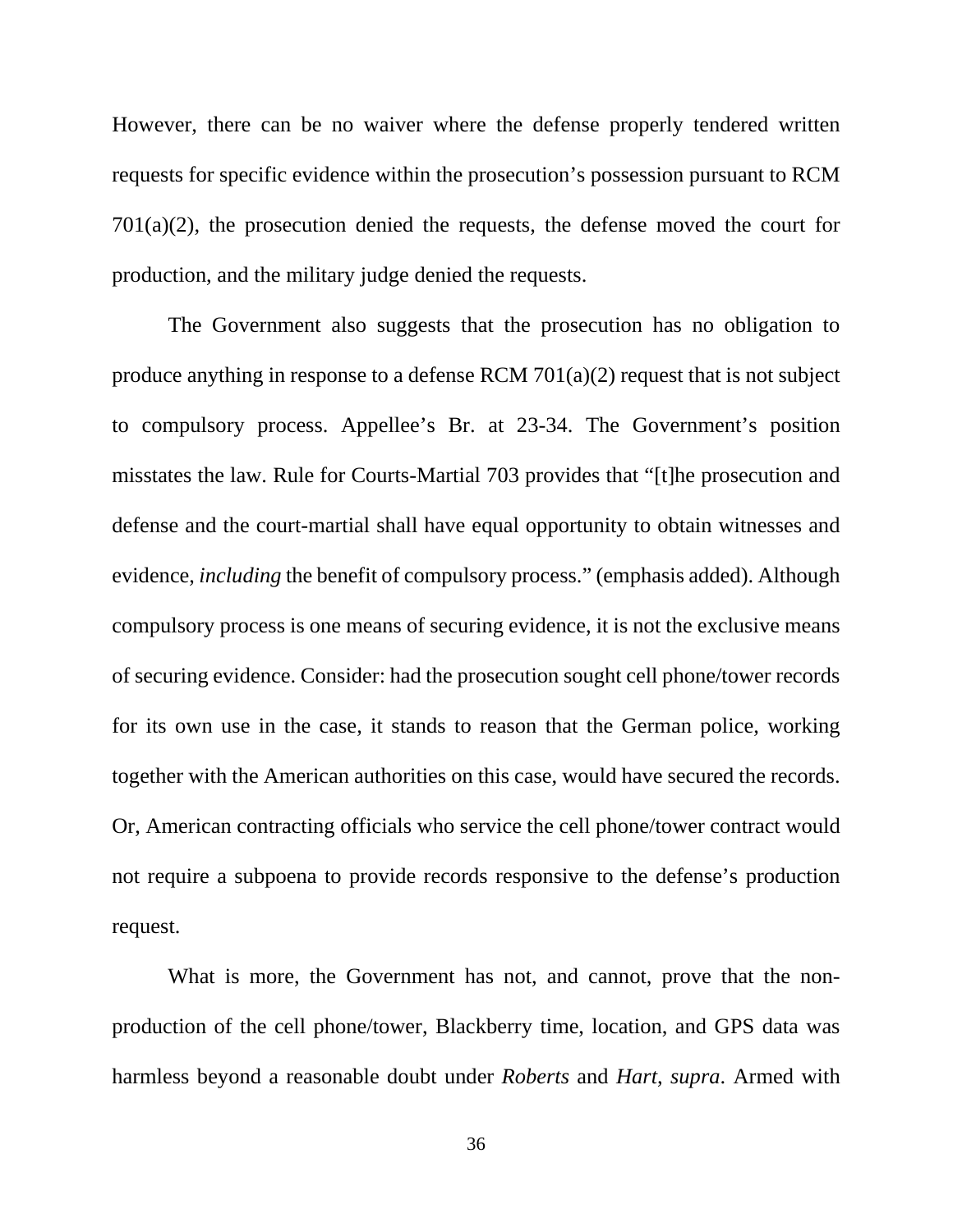powerful corroborating evidence that he was elsewhere at the time of the offense, the prosecution's case is degraded and Maj. Gurfein's case made stronger. Substantially the same reasons and rationales apply to the prosecution's failure to produce, and the military judge's failure to order, testing of Maj. Gurfein's GPS system in his car using the correct extraction technology.<sup>[2](#page-39-0)</sup>

Upon filing his Appellant's Brief, Maj. Gurfein moved to attach the sworn declaration of a civilian forensics expert and retired Army CID Agent with direct experience working military criminal investigations in Germany with the German police. He opined that the cell tower records were available, the Blackberry data could be accessed with technology available to the CID, and the GPS data in Maj. Gurfein's car could also be accessed using the correct technology.

Major Gurfein had two intentions in seeking to attach the forensic expert's sworn declaration. The first was to provide the Court with helpful information to assess how Maj. Gurfein's trial may have been different with the production of evidence material to the preparation of the defense and to evaluate the extent of the material prejudice to Maj. Gurfein's substantial rights in light of the non-disclosures and non-productions.

Ĩ.

<span id="page-39-0"></span><sup>2</sup> After filing his Appellant's Brief, Maj. Gurfein contacted the evidence custodian and requested access to the Blackberry, which was denied. Major Gurfein sought to have his retained forensic expert use the correct extraction tool to access the time, location, and cell tower ping data to develop a possible petition for a new trial pursuant to Article 73, UCMJ; 10 U.S.C. § 873 (2014) and RCM 1210. However, the United States denied access, which appears to be working a material prejudice to Maj. Gurfein's substantial rights pursuant to Articles 46 and 73 and RCM 1210.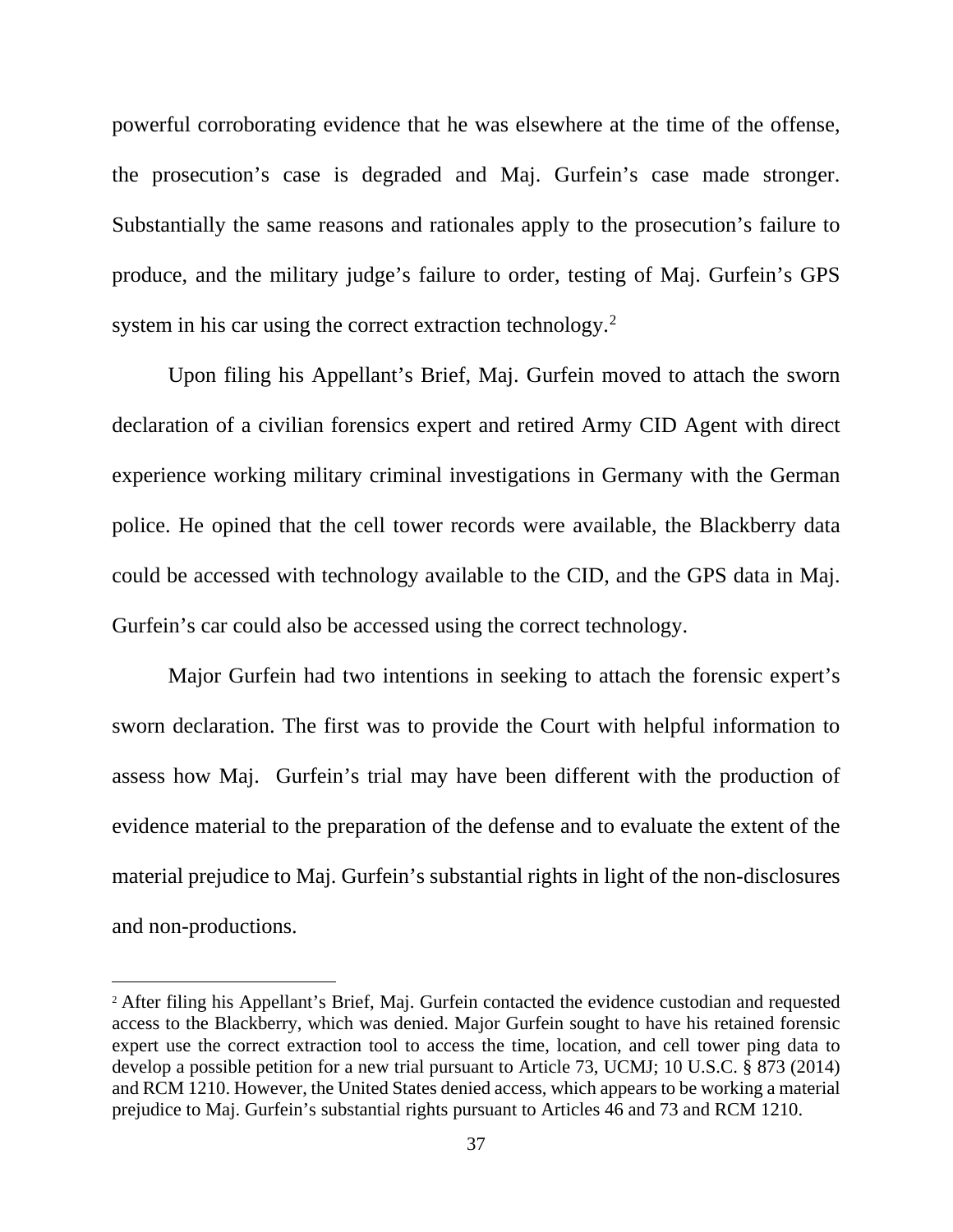The second intention behind the motions to attach was to provide the Court with sworn evidence from forensic and law enforcement professionals to support Maj. Gurfein's request that the Court order a *DuBay* hearing where a military judge could receive evidence on the cell tower, Blackberry, and GPS car evidence, make findings and recommendations, and position the Court with actual evidence to determine whether the prosecution's failure to disclose under RCM 701(a)(6) and produce in response to the defense requests under RCM 701(a)(2) was harmful beyond a reasonable doubt, whether the military judge abused his discretion by his denials to the material prejudice of Maj. Gurfein's substantial right to defend himself, and whether the findings and the sentence are correct in law and fact pursuant to Article 66, UCMJ; 10 U.S.C. § 866 (2014).

Now that the Government has filed its Brief and maintained its position that the non-productions were lawful, proper, and that the court-martial is free from any material prejudice to Maj. Gurfein's substantial rights, the relevance and significance of Maj. Gurfein's motions to attach are arguably clearer. The Government relies on *United States v. Khoi Pham* No. 201600313, 2018 CCA LEXIS 117, at  $*$  16-17 (N-M. Ct. Crim. App. Mar. 8, 2018) as support that the military judge in this case properly denied Maj. Gurfein's motion to compel production. In *Khoi Pham*, the military judge did not abuse his discretion in denying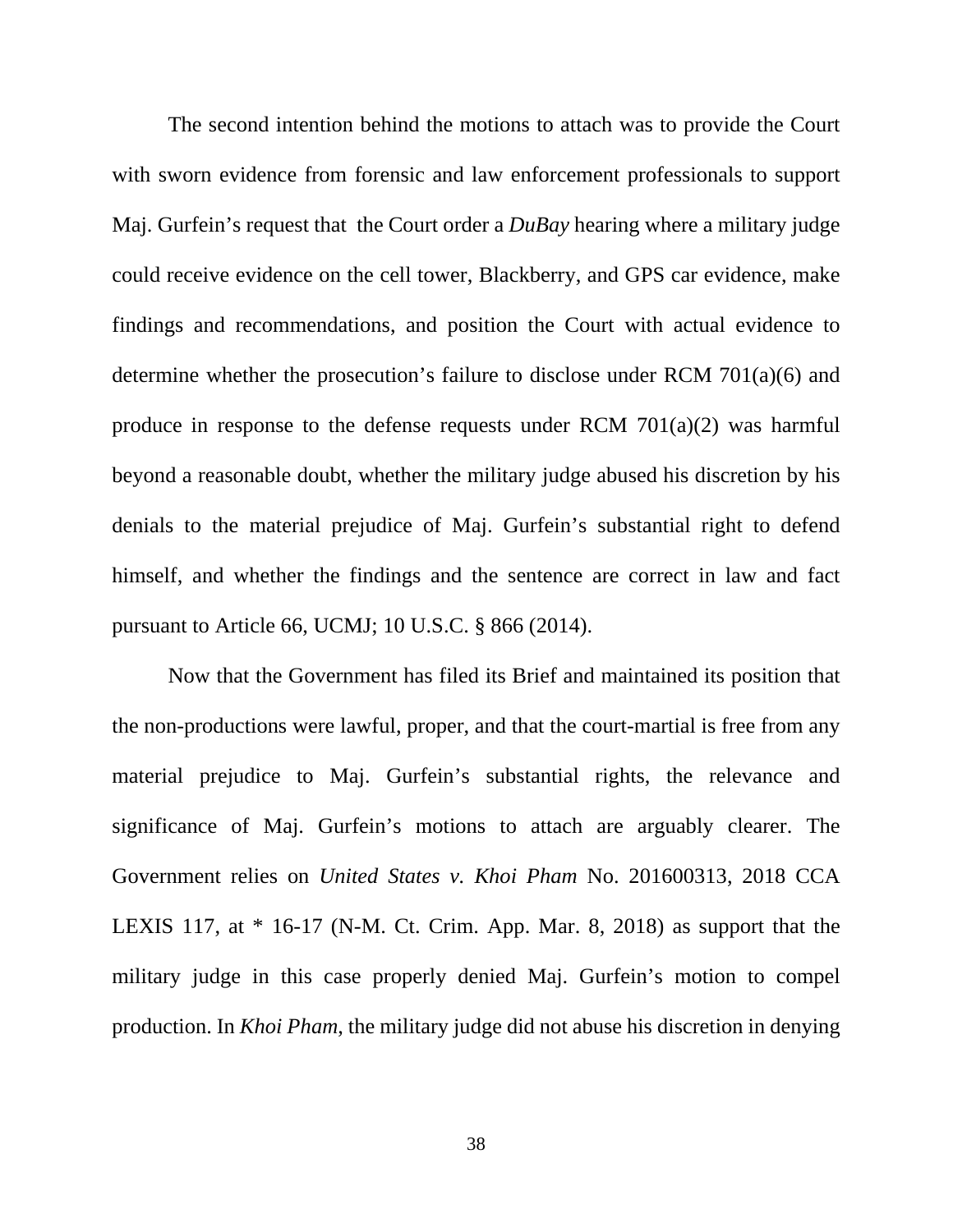production of cell phone data because "the agent's testimony that an extraction could not be performed was 'credible and unrebutted.'" Appellee's Br. at 28.

An unpublished, non-precedential decision, *Khoi Pham* is inapposite. The case involved a Japanese civilian complainant's *Galaxy S-IV* cell phone, not an American Marine Officer accused's US Government-issued Blackberry where the encryption security was installed by the United States to protect military communications for a Field-Grade Marine Officer serving as a General's Aide-de-Camp with responsibility for real world missions on the African continent.

Because the United States installed the encryption technology, it stands to reason that the United States can uninstall it. Major Gurfein provided his PIN. (R. at 1405). A logical inference to reach this conclusion is unnecessary. On appeal, Maj. Gurfein retained a forensic expert for a Fortune 100 company who retired from the CID and has direct and extensive experience with combined investigations with the German police in Germany. He provided a sworn declaration that the de-encryption tools and technology exist and were available to the CID.

In *Khoi Pham*, the civilian *Galaxy S-IV* cell phone was not in the prosecution's custody and was in fact, destroyed. By contrast, Maj. Gurfein's military encrypted Blackberry was at all times in the prosecution's possession and remains to this day with the CID evidence custodian.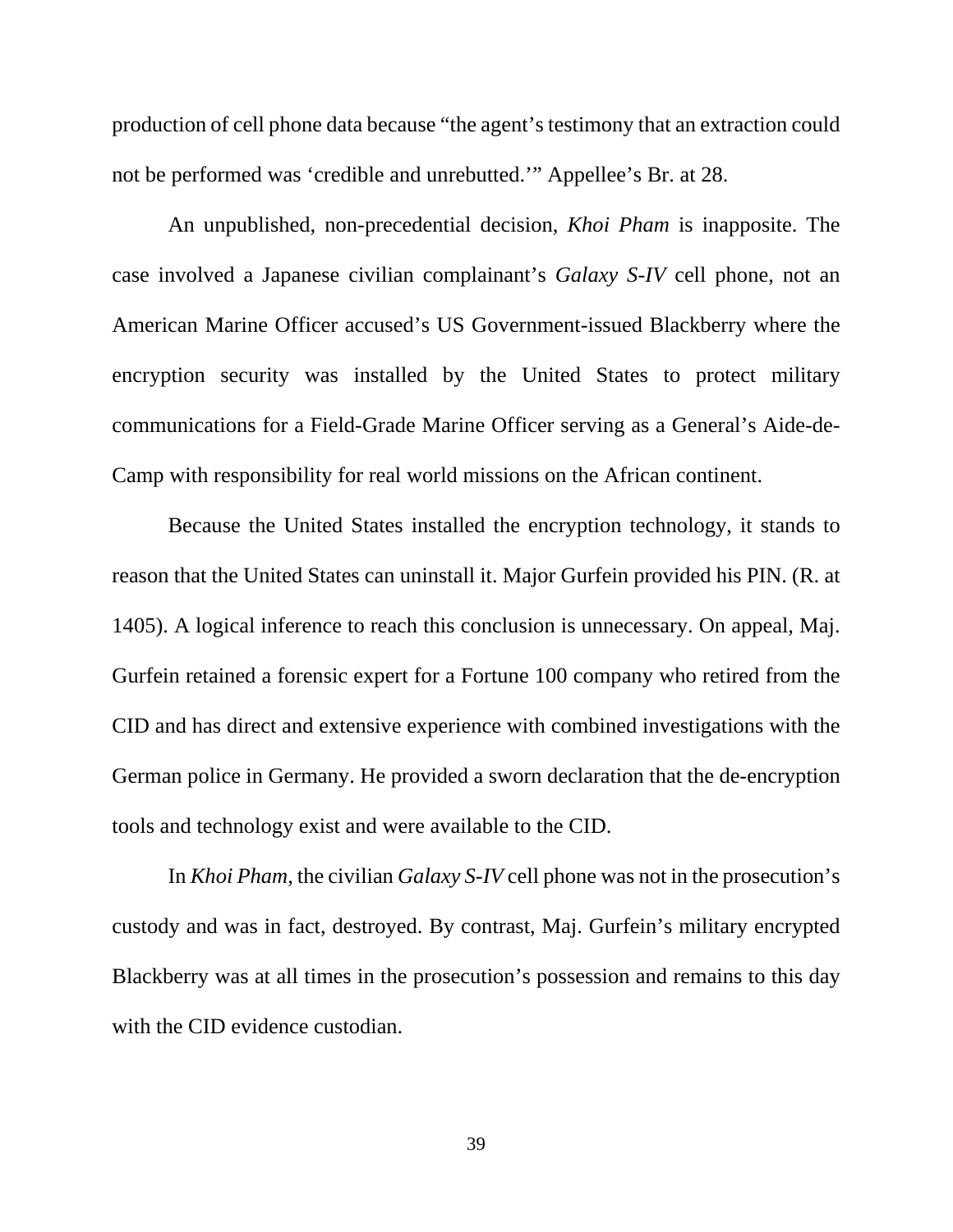Worth mentioning, the Government did not share in its Brief that the Court in *Khoi Pham* granted motions to attach appellate exhibits to the record.

For these reasons, Maj. Gurfein respectfully requests that the Court reconsider its initial denials of his motions to attach Defense Appellate Exhibits A and B, grant them, and consider the sworn evidence as part of the Court's review of Maj. Gurfein's assignments of error and whether or not a *DuBay* hearing is better suited to resolve factual questions concerning the availability of exculpatory or mitigating evidence within the prosecution's possession, custody, or control.

In sum, due process requires disclosure of any evidence that provides grounds for the defense to attack the reliability, thoroughness, and good faith of the police investigation, to impeach the credibility of the prosecution's witnesses, or to bolster the defense case against prosecutorial attacks. *Kyles*, 514 U.S. at 442 n.134; 445- 451. That did not happen in this case despite the defense counsel's due diligence, repeated requests of the prosecution to produce which went denied, and litigation before the military judge.

#### III. Prosecutorial Misconduct

In his opening Brief, Maj. Gurfein established the prosecutor used the term "dark web" six times and the term "child pornography" three times -- for a total of nine unfair comments during cross-examination of a defense expert witness before the defense could voice its objection.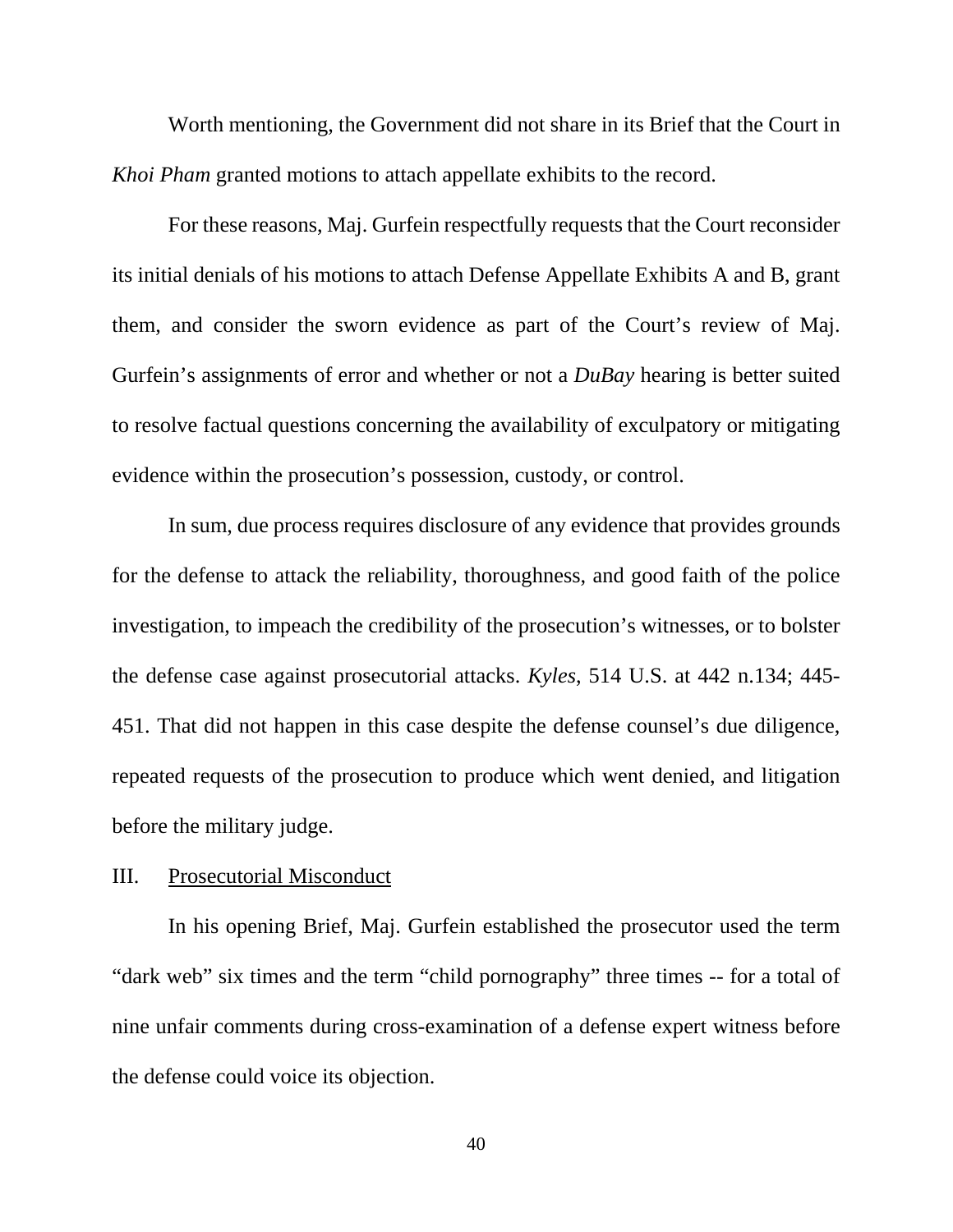To be sure, there is no evidence that Maj. Gurfein accessed the so-called "dark web." The prosecutor knew that. There is also no evidence that the prosecution uncovered any evidence whatsoever that Maj. Gurfein ever accessed child pornography. The prosecutor knew that. Yet in all, the prosecutor used the terms "dark web" and "child pornography" repeatedly during the course of the trial in front of the jury – gratuitous, unfounded comments that could only serve to incite the passion and fears of the panel members, to Maj. Gurfein's obvious detriment.

On appeal, the Government claims that Maj. Gurfein invited these comments. Appellee's Br. at 35. This position is misplaced. Even if the prosecutor's use of "dark web" were somehow appropriate as proper cross-examination of the defense expert, there is no invitation to inject child pornography four times into the proceedings. That is clearly a "bridge too far."

After the ninth comment has been lodged before the jury, the military judge made it clear that no additional references to the "dark web" or "child pornography" were authorized. (R. 1925-26). Notwithstanding the military judge's instruction and the prosecutor's solemn obligation to do justice not just win, he uttered "dark web" another five times and "child pornography" another time in his closing rebuttal argument to the jury. That is, even though the military judge disallowed any further references, the prosecutor still used "dark web" five times and "child pornography" another time, necessitating another defense objection, for a total of six disobediences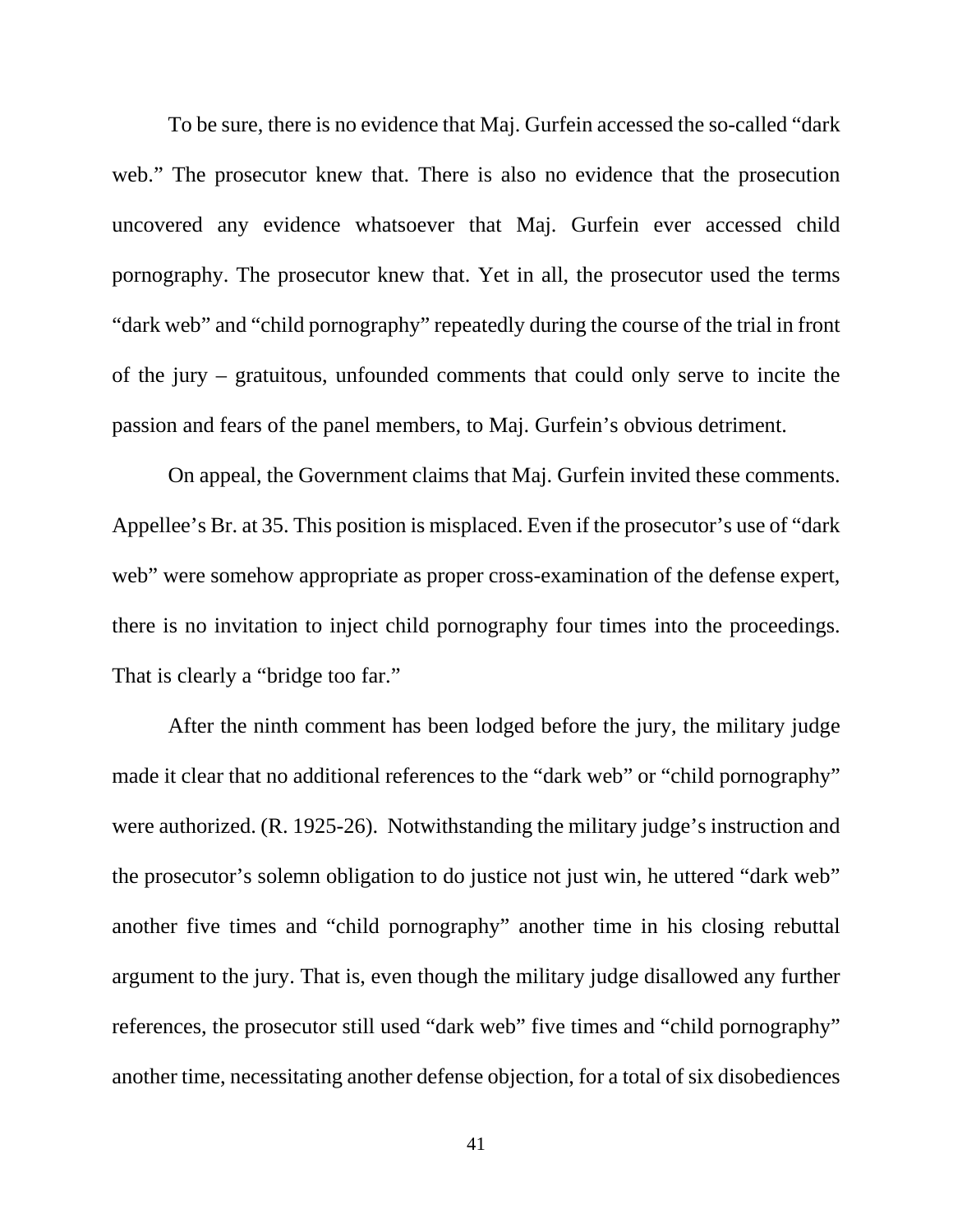of the military judge's order to the material prejudice of Maj. Gurfein's right to a fair trial.

For these reasons, the Government's representation to the Court that the prosecutor "adhered to the Military Judge's ruling to stop questions related to the "dark web" cannot be correct. Appellee's Br. at 40. Indeed, if the prosecutor determined "dark web" and "child pornography" were needed to be a part of his rebuttal closing argument, available to him was an Article 39(a), UCMJ; 10 U.S.C. § 839(a) session outside the presence of the members to ask the military judge to reconsider his ruling or work with the defense and the military judge to fashion appropriate rebuttal commentary that did not contain salacious, inflammatory, unfairly prejudicial comments, and terms the military judge prohibited.

Applying the factors set forth in *United States v. Fletcher*, 62 M.J. 175, 184 (C.A.A.F. 2005), the material prejudice to Maj. Gurfein's right to a fair trial becomes clear. First, the prosecutor's misconduct is severe, not only by injecting dark web six times under the guise of legitimate cross-examination, but also using child pornography three times. The military judge, in working with counsel for the parties, adopted a curative approach, that being his direction to the prosecutor not to go down that rabbit hole again. (R. 1925-26).

But the prosecutor waited until rebuttal argument on closing to use dark web another five times and child pornography another time. As demonstrated more fully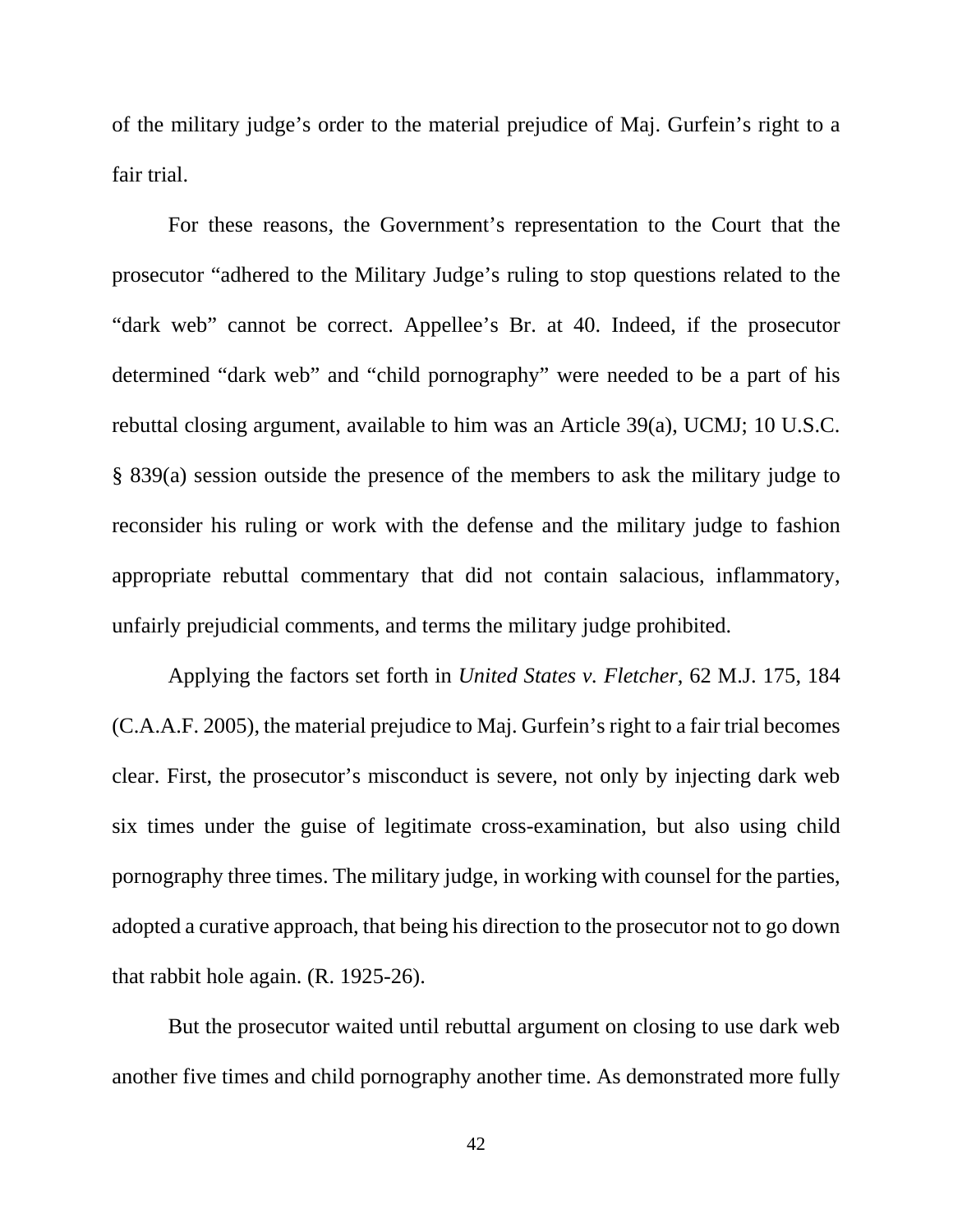above, there is no weight supporting the convictions, and, that the panel arrived at findings of guilty can be attributed to the prosecutor's unfairly prejudicial misconduct before the members during trial and during argument. It falsely tainted them with a notion that Maj. Gurfein frequented child pornography sites on the dark web, an area of the Internet law-abiding citizens do not even know exists, let alone access.

What can likely never be dispelled from the panel members' minds is the prosecutor stating the following from the prosecutor's podium:

> DC: Objection, Your Honor. No child pornography was found anywhere on any of Maj. Gurfein's electronics.

#### TC: *That's not entirely accurate.*

(R. 1917).

In actuality, there was no evidence of child pornography on any of Maj. Gurfein's electronics. Had there been, surely Charges would have been forthcoming. What is equally unfairly prejudicial is that possession of child pornography, as the prosecutor repeatedly injected without a good faith basis and in violation of the military judge's ruling, is uncharged misconduct used unfairly against Maj. Gurfein violative of the Sixth Amendment's right to confront the evidence and to a fair trial, and violative of the Fifth Amendment's guaranty of notice and an opportunity to be heard.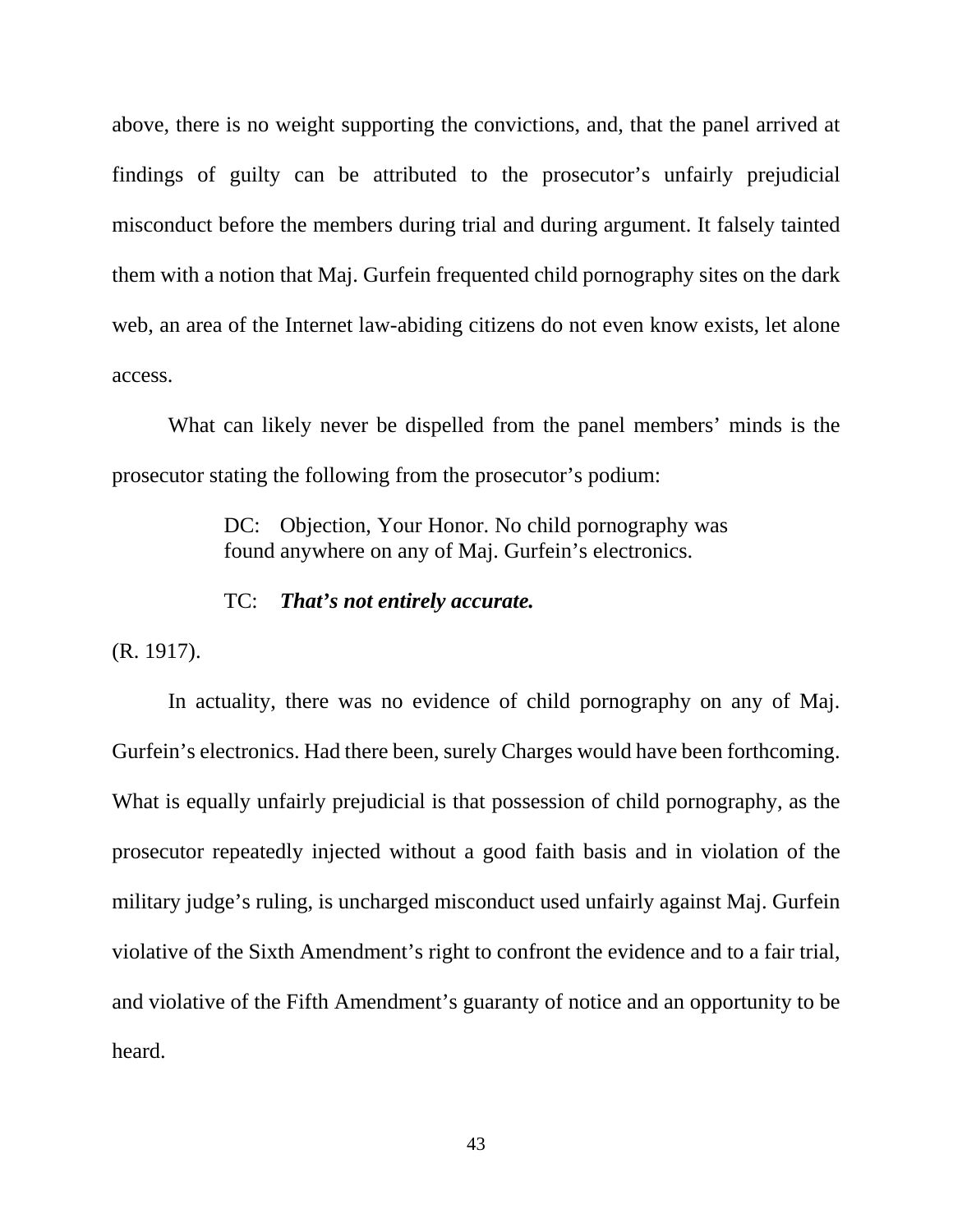And, taking the prosecutor's actions as a whole, *United States v. Meek*, 44 M.J. 1, 6 (CMA 1996), the cell phone/tower records, the Blackberry time, location, and date data, as well as the GPS data from Maj. Gurfein's car reasonably should have been investigated as part this case, especially where the evidence that was used does not place Maj. Gurfein at the scene and the sole eyewitness could not identify him, both strong indicators that he was not the correct assailant.

Instead, faced with these significant evidentiary weaknesses, which reasonably suggested additional investigation to identify the correct assailant, the prosecutor denied production upon defense request, there is no evidence of subpoenas to the German police, German phone company, or coordination with American contracting officers or officials to determine if the United States already possessed the cell tower/phone records as part of the ordinary course of billing and payment. The prosecution did not ensure that CID forensic experts used the existing and available technology to extract Maj. Gurfein's Blackberry device data and GPS data from his car.

Had the prosecution reasonably ensured the CID pursued all investigatory leads, pursuant to the American Bar Association Prosecutorial Function Standards discussed more fully in Maj. Gurfein's opening brief, the results would have to have been disclosed to the defense no matter what the result pursuant to *Brady v. Maryland*, 373 U.S. 83 (1963) and RCM 701(a)(6) as inculpatory, exculpatory,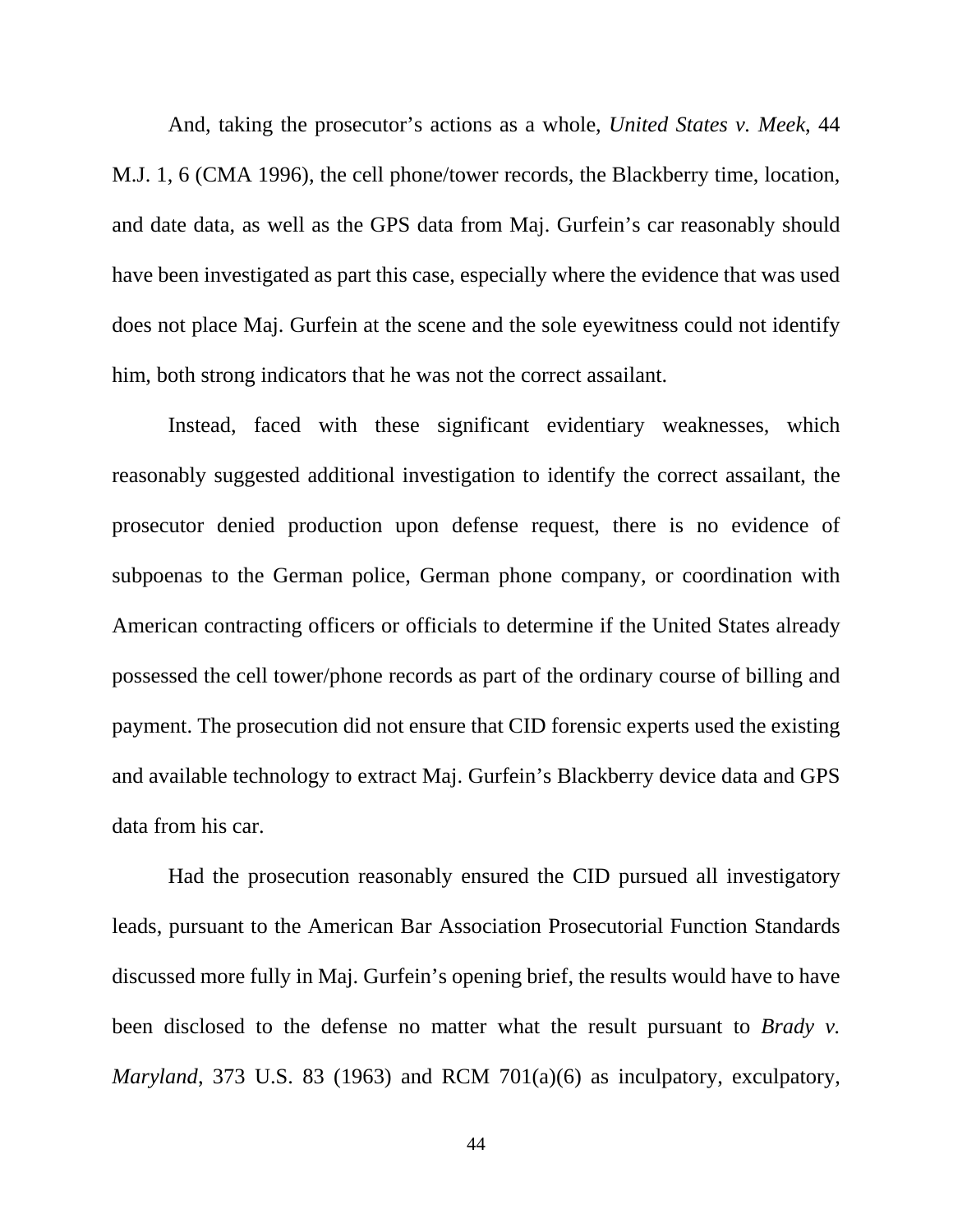mitigating, or unavailable despite a professional effort with the correct technology. The leads reasonably should have been pursued and the results made part of the prosecutor's and the chain-of-command's assessments as to the appropriate disposition of LS's report.

The prosecutor's decision to join the 2014 offense with the 2016 offense can be seen as a reasonable exercise of prosecutorial discretion when taken at face value. However, in the context of this investigation and trial, and in taking the prosecutor's actions on the whole, motives and actions to win rather than do justice become apparent.

Mindful that the 2016 offenses involving LS would be hard to prove, and mindful that the 2014 offenses would be hard to prove, the prosecutor nevertheless joined them and opposed Maj. Gurfein's motion to sever to gain impermissible tactical advantages. The proof of this effort does not require an inference because the prosecutor directly admitted it. Consider: "the fact the government has argued in the Article 32 hearing that *they will use each incident to bolster the other* is a clear indication of the need to sever these two charges." (R. at App. Ex. IX) (emphasis added). And the prosecution did just that, driving home the bolstering spillover during its closing statement on findings:

> Now, when you answer that question, turn to 2016, with all that evidence and determine beyond a reasonable doubt if you believe that crime occurred. The evidence is there. And if you determine beyond a reasonable doubt that that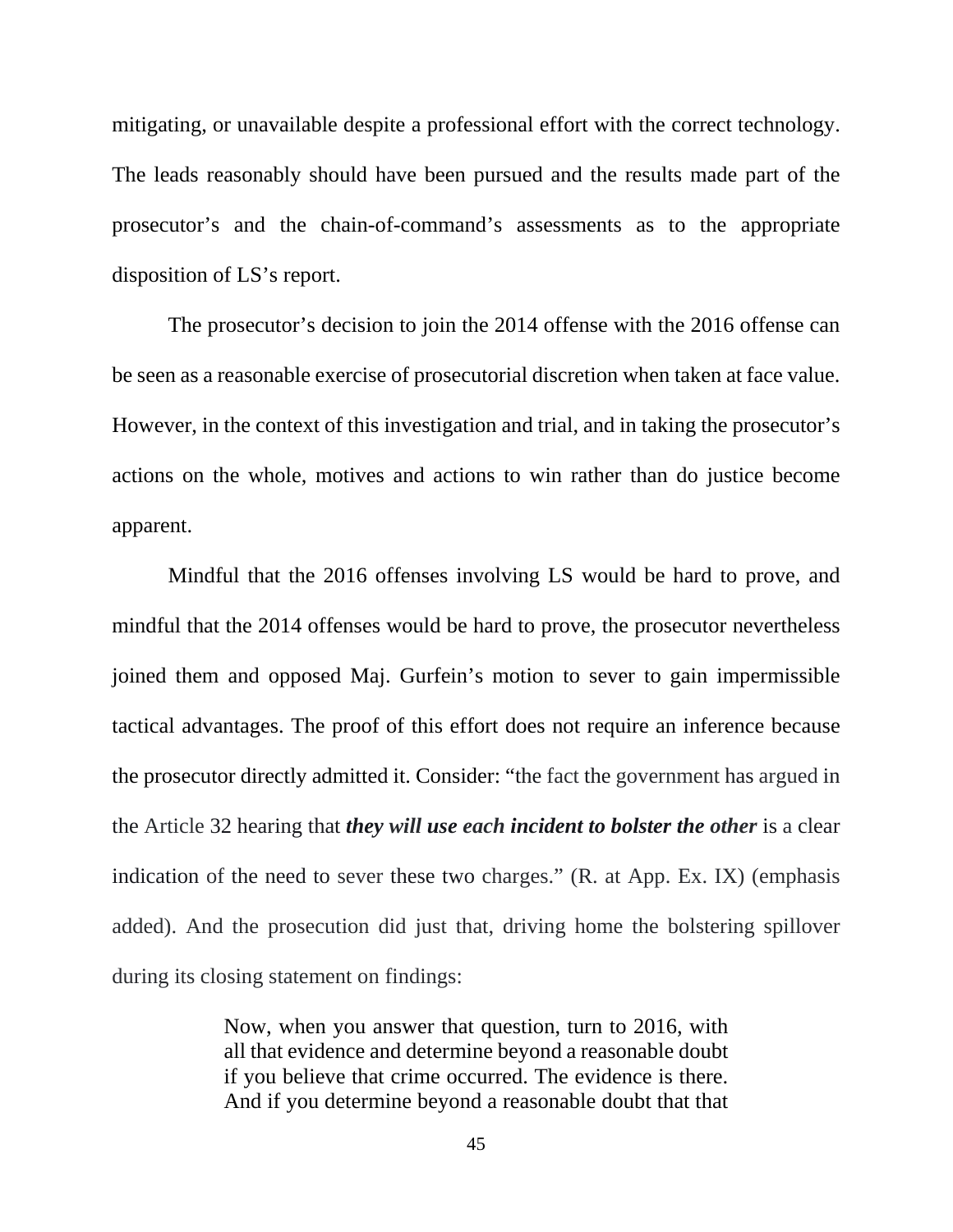crime occurred in 2016, and you believe Major Gurfein did those things, which he did, then apply what you have from that to the 2014 facts.

#### (R. at 2115-16).

Which reveals the real and impermissible use for which the prosecution joined the offenses: for the tactical trial advantage of bolstering weak evidence relating to one victim with the weak evidence relating to the second victim hoping to secure a conviction that otherwise would not be achievable if the Article 120 offenses were severed and tried separately.

Stated differently, the prosecution "began with the end in mind," justified joinder for the limited use of introducing identity evidence, but its true purpose was to use the evidence not for the limited purpose of identity pursuant to Mil. R. Evid. 404(b), but to bolster weak evidence with vaguely-related weak evidence. As Maj. Gurfein noted in his opening brief, "the military judge unreasonably failed to consider how the tangentially-related Article 120 specifications involving different victims separated by two years with weak identifications of their assailant and weak identifications of his car – now joined for trial – set conditions for a "compromise" or "split-the-baby" vote among the panel during deliberations." Appellant's Br. at 56.

Also in the mindset of winning over doing justice, the prosecution opposed Maj. Gurfein's request for German police reports showing that at least 74 incidents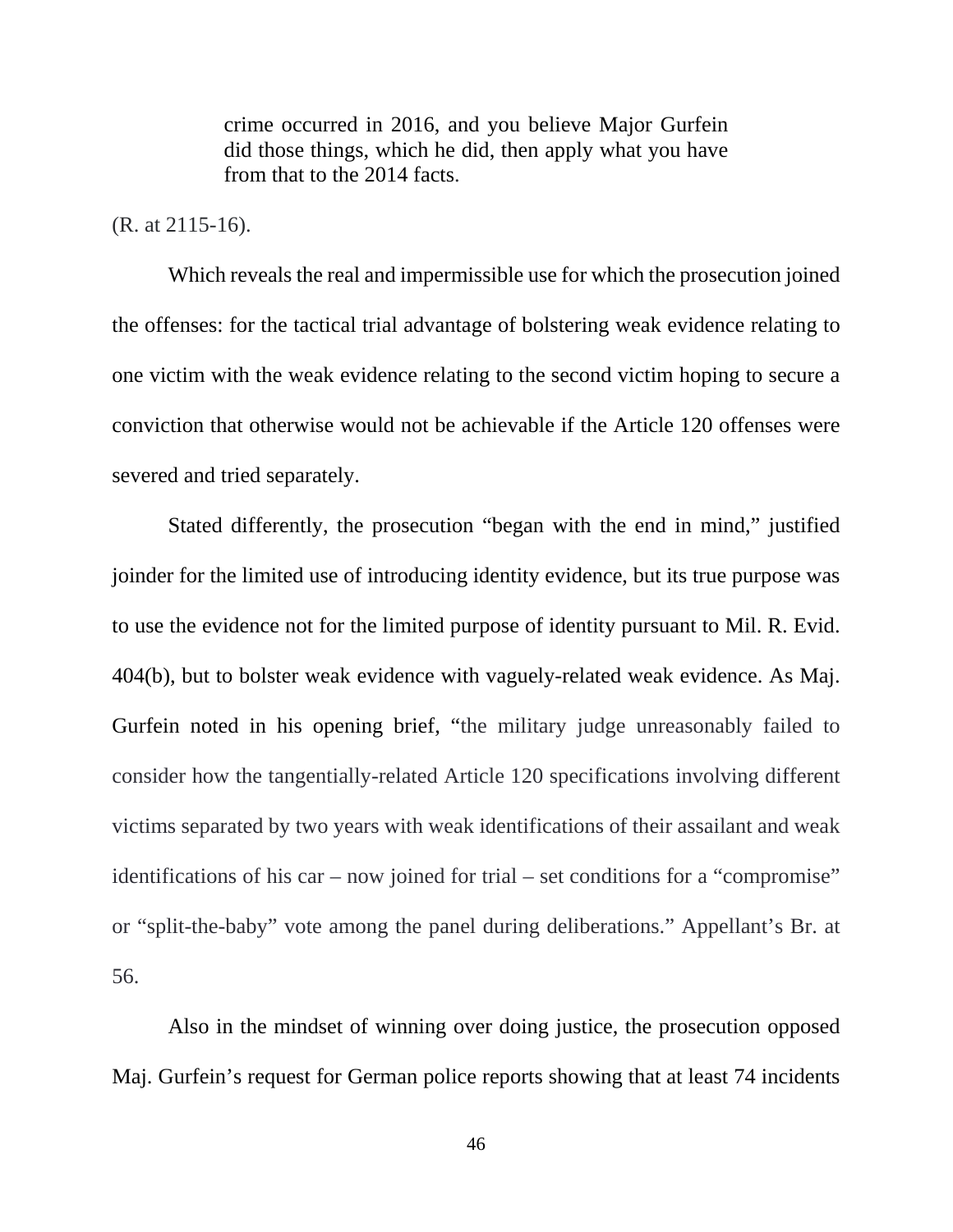occurred with similar *modus operendi* in the three years leading up to the case which remained unsolved. The military judge ordered the reports produced.

Further, the United States opposed Maj. Gurfein's motions to attach sworn declarations to the record as part of this appeal from a forensic expert and civilian law enforcement officer who worked closely with the German police on this case. These professionals, skilled in forensics, investigations, and joint German-American military criminal investigations, opined that the cell phone/tower records were available, that CID has the tools to extract the Blackberry data as well as the tools to access the GPS data on Maj. Gurfein's car. When the undersigned sought to secure the Blackberry as part of this appeal for testing, the United States opposed that request, as well as a request to produce the final CID report in this case.

The prosecution declined the CID's recommendation to conduct a forensic interview of LS given concerns over her suggestibility, did not measure the distance from the base of the hill to LS's residence, and did not conduct a standard canvass interviews of neighbors near the crime scene.

All of this to say, taken as a whole, the prosecutor's actions were so damaging that the Court cannot be confident that the members, who deliberated for over eight hours, convicted Maj. Gurfein on the evidence alone. *Meek*, 44 M.J. at 6. Given the factual and legal insufficiency of the convictions regarding LS, coupled with the joinder of unrelated offenses for tactical advantage, non-production of the cell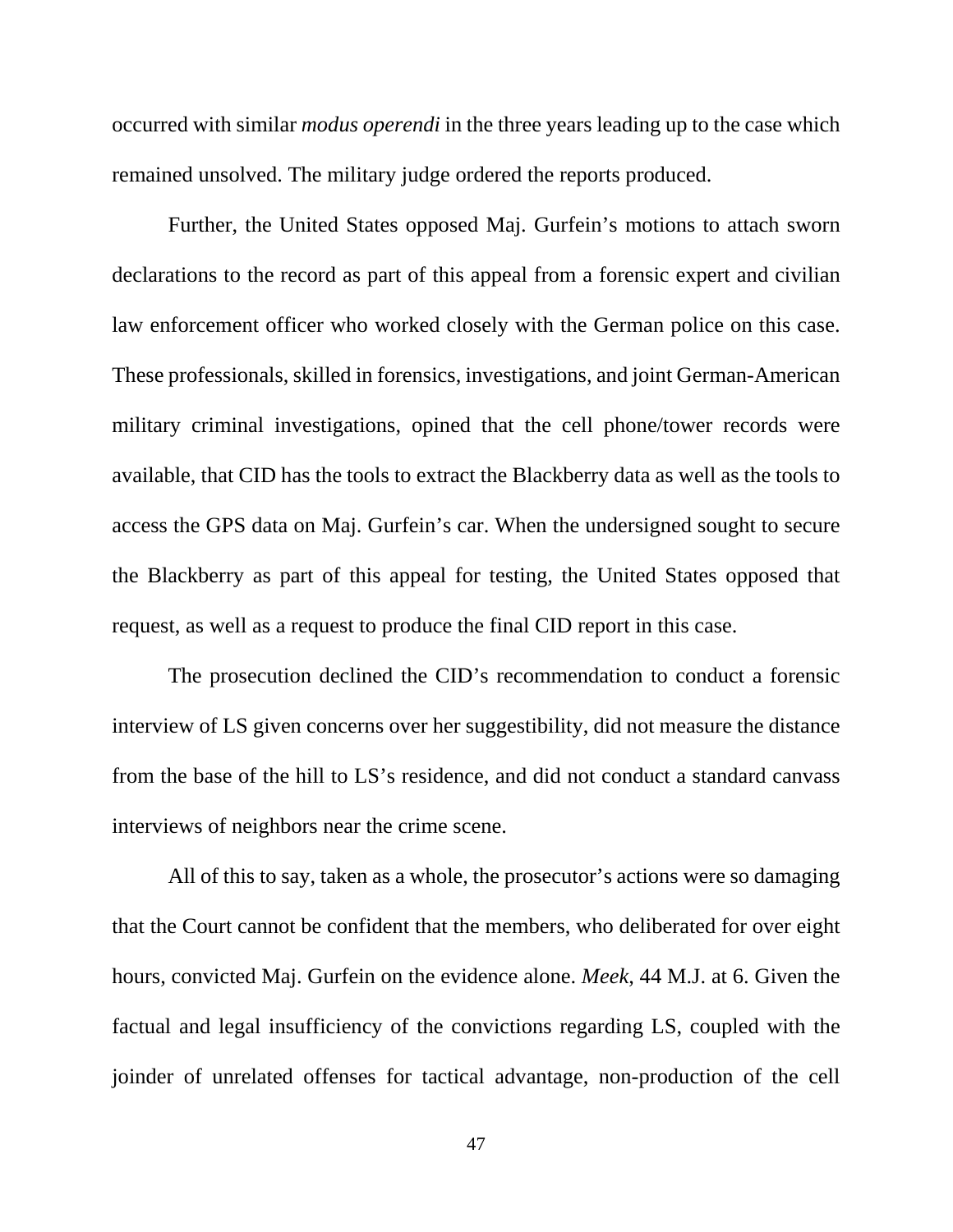tower/phone records, Blackberry data, GPS data, and repeatedly injecting "dark web" and "child pornography" into the case, it becomes clear that the jury would not have convicted but for the prosecutor's joinder decision, intolerant and "close-hold" discovery practice, failure to pursue evidentiary leads to material evidence, overreaching, and misconduct at trial before the members.

As the Court of Appeals for the Armed Forces noted in *United States v.* 

*Andrews*, 77 M.J. 393 (C.A.A.F. 2018):

Finally, we remind trial counsel they are: representative not of an ordinary party to a controversy, but of a sovereignty whose obligation to govern impartially is as compelling as its obligation to govern at all; and whose interest, therefore, in a criminal prosecution is not that it shall win a case, but that justice shall be done. As such, [they are] in a peculiar and very definite sense the servant of the law, the twofold aim of which is that guilt shall not escape or innocence suffer…. It is as much [their] duty to refrain from improper methods calculated to produce a wrongful conviction as it is to use every legitimate means to bring about a just one. Every attorney in a court-martial has a duty to uphold the integrity of the military justice system.

*Andrews*, 77 M.J. at 404 (internal citation omitted).

The facts of record reasonably demonstrate the prosecution went beyond the

bounds of fair client advocacy and into the improper realm of fixing guilt rather than

finding truth. *Berger v. United States*, 295 U.S. 78 (1935). As the Supreme Court

noted in *Burns v. Wilson,* 346 U.S. 137 (1953):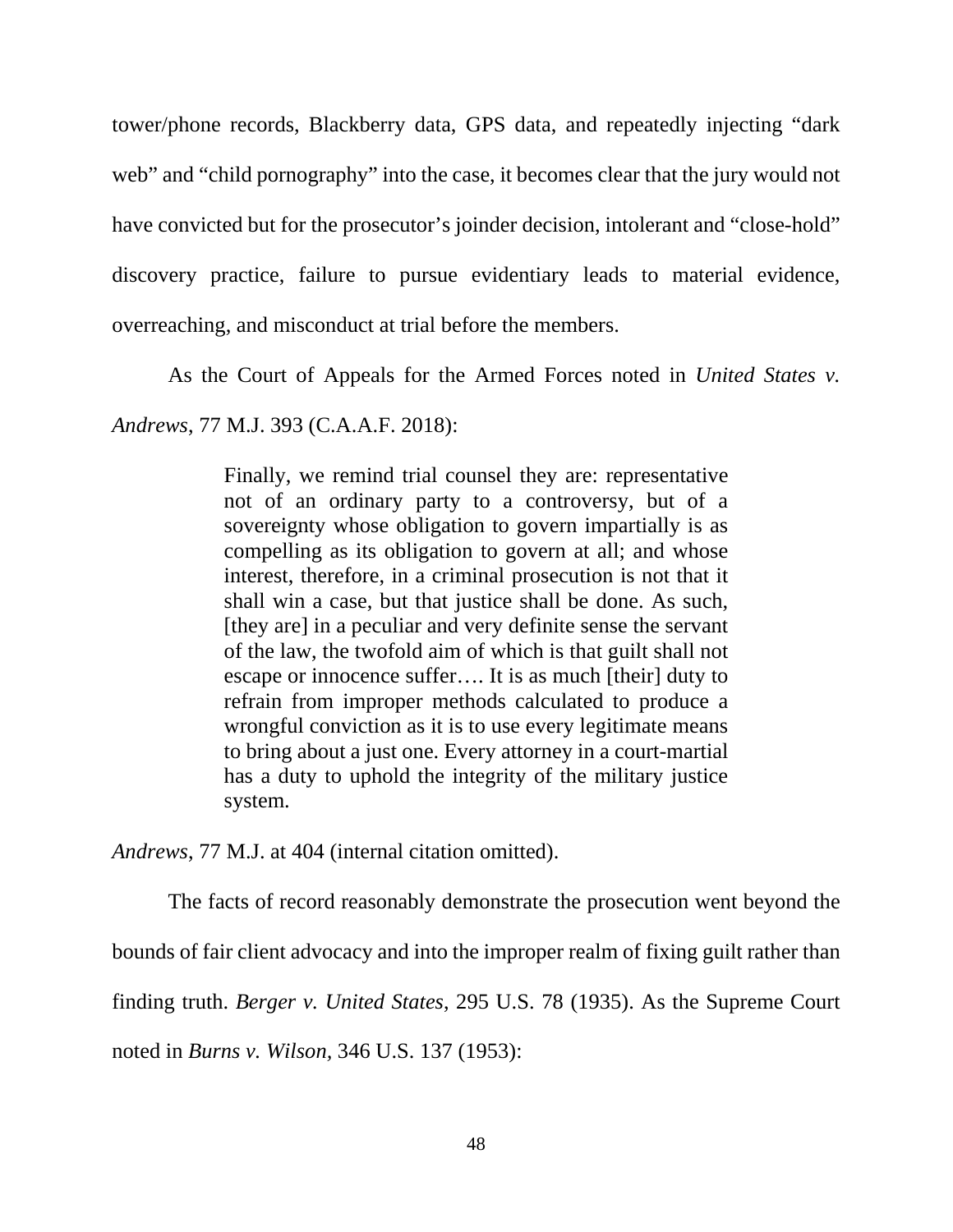The constitutional guarantee of due process is meaningful enough, and sufficiently adaptable, to protect soldiers – as well as civilians – from the crude injustices of a trial so conducted that it becomes bent on fixing guilt by dispending with rudimentary fairness rather than finding truth through adherence to those basic guarantees which have long been recognized and honored by the military courts as well as the civilian courts.

*Burns*, 346 U.S. at 142.

#### **CONCLUSION**

For these reasons, Maj. Gurfein respectfully requests that the Court disapprove the findings and the sentence, with prejudice.

Respectfully submitted,

William L. Gam FOR

 JOHN N. MAHER KEVIN J. MIKOLASHEK DAVID BOLGIANO Civilian Defense Counsel MAHER LEGAL SERVICES PC 7 East Main Street, Number 1053 St. Charles, Illinois 60174 [johnmaher@maherlegalservices.com](mailto:johnmaher@maherlegalservices.com) Tel: (708) 468-8155

William L. Georg

 WILLIAM L. GERATY LCDR, JAGC, USN Appellate Defense Counsel Navy-Marine Corps Appellate Review Activity 1254 Charles Morris Street SE Bldg. 58, Ste. 100